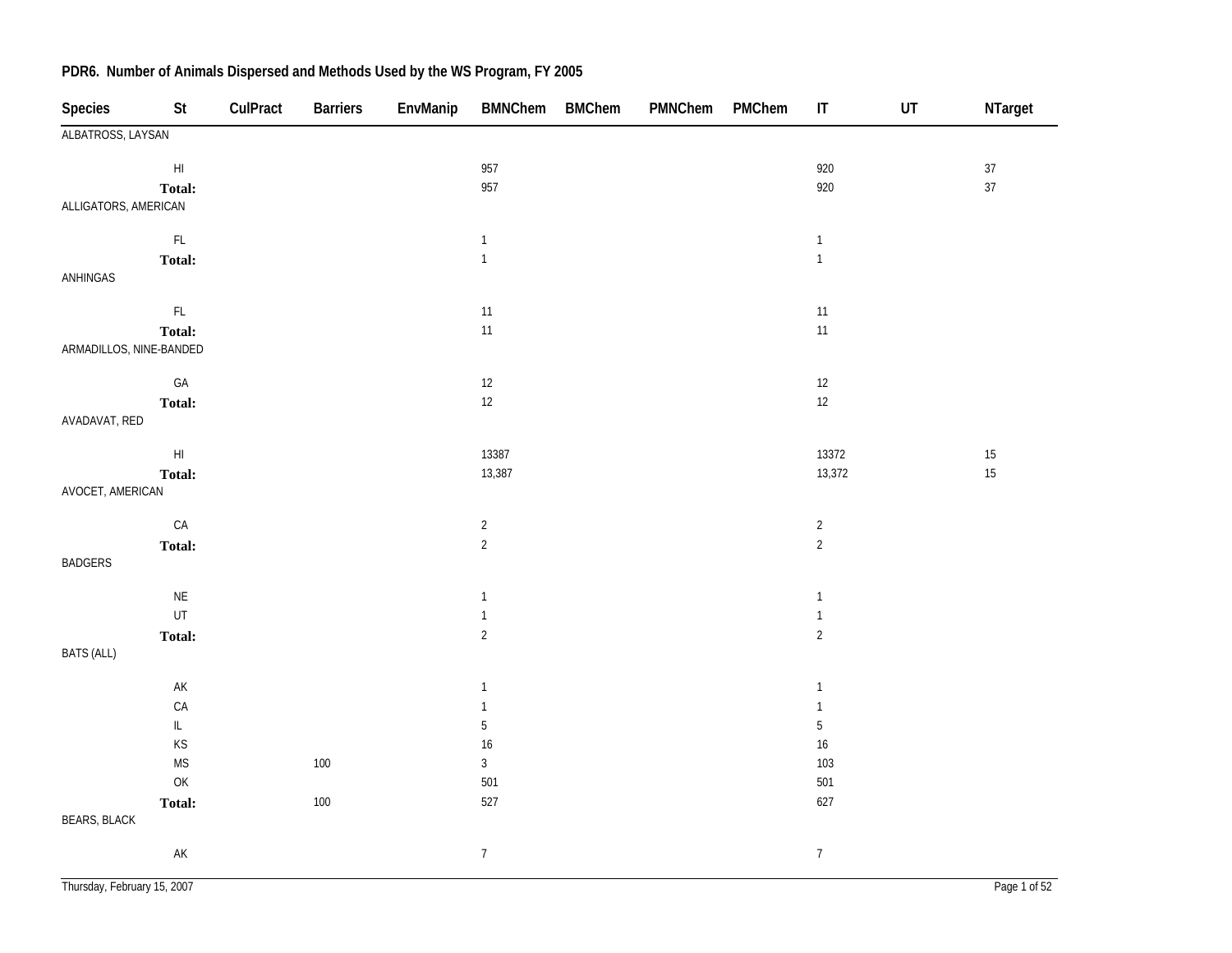| Species                     | St                                                      | CulPract | <b>Barriers</b> | EnvManip | BMNChem BMChem   | PMNChem      | PMChem | $\sf IT$         | $\sf{UT}$ | NTarget      |
|-----------------------------|---------------------------------------------------------|----------|-----------------|----------|------------------|--------------|--------|------------------|-----------|--------------|
| <b>BEARS, BLACK</b>         |                                                         |          |                 |          |                  |              |        |                  |           |              |
|                             | ${\sf CA}$                                              |          |                 |          | $\mathbf{1}$     |              |        | $\mathbf 1$      |           |              |
|                             | $\mathsf{NH}\,$                                         |          | $\sqrt{2}$      |          |                  |              |        | $\overline{2}$   |           |              |
|                             | VA                                                      |          |                 |          | $\mathbf{1}$     |              |        | $\mathbf{1}$     |           |              |
|                             | $\ensuremath{\mathsf{W}}\xspace\ensuremath{\mathsf{I}}$ |          |                 |          | 465              |              |        | 465              |           |              |
|                             | Total:                                                  |          | $\overline{2}$  |          | 474              |              |        | 476              |           |              |
| BEARS, GRIZZLY              |                                                         |          |                 |          |                  |              |        |                  |           |              |
|                             | $\sf ID$                                                |          |                 |          | $\mathbf{1}$     |              |        | $\overline{1}$   |           |              |
|                             | Total:                                                  |          |                 |          | $\mathbf{1}$     |              |        | $\mathbf{1}$     |           |              |
| BEARS, LOUISIANA BLACK      |                                                         |          |                 |          |                  |              |        |                  |           |              |
|                             | ${\sf LA}$                                              |          |                 |          | 4                |              |        | $\overline{4}$   |           |              |
|                             | Total:                                                  |          |                 |          | $\overline{4}$   |              |        | $\sqrt{4}$       |           |              |
| <b>BEAVERS</b>              |                                                         |          |                 |          |                  |              |        |                  |           |              |
|                             | $\mathsf{AK}$                                           |          |                 |          | $\sqrt{5}$       |              |        | $\sqrt{5}$       |           |              |
|                             | $\mathsf{AL}$                                           |          |                 |          | $\mathbf{1}$     |              |        | $\mathbf{1}$     |           |              |
|                             | $\mathsf{A}\mathsf{Z}$                                  |          |                 |          | $\overline{2}$   |              |        | $\overline{c}$   |           |              |
|                             | CO                                                      |          |                 |          | $10$             | $\mathbf{1}$ |        | 11               |           |              |
|                             | $\mathsf{GA}$                                           |          |                 |          | $\boldsymbol{6}$ |              |        | $\boldsymbol{6}$ |           |              |
|                             | $\mathsf{ME}$                                           |          |                 |          | 364              | 17           |        | 381              |           |              |
|                             | TN                                                      |          |                 |          | $\overline{2}$   |              |        | $\overline{c}$   |           |              |
|                             | VA                                                      |          |                 |          |                  | $\mathbf{1}$ |        | $\mathbf{1}$     |           |              |
|                             | Total:                                                  |          |                 |          | 390              | 19           |        | 409              |           |              |
| BIRD, UNIDENTIFIABLE        |                                                         |          |                 |          |                  |              |        |                  |           |              |
|                             | $\mathsf{GA}$                                           |          |                 |          | 900              |              |        | 900              |           |              |
|                             | $\mathsf{HI}$                                           |          |                 |          | $\overline{2}$   |              |        | $\overline{2}$   |           |              |
|                             | WI                                                      |          |                 |          | 41               |              |        | 41               |           |              |
|                             | Total:                                                  |          |                 |          | 943              |              |        | 943              |           |              |
| BLACKBIRDS, BREWER'S        |                                                         |          |                 |          |                  |              |        |                  |           |              |
|                             | $\mathsf{A}\mathsf{Z}$                                  |          |                 |          | 14260            |              |        | 14260            |           |              |
|                             | ${\sf CA}$                                              |          |                 |          | 1422             |              |        | 1422             |           |              |
|                             | WA                                                      |          |                 |          | 370              |              |        | 370              |           |              |
| BLACKBIRDS, RED-WINGED      | Total:                                                  |          |                 |          | 16,052           |              |        | 16,052           |           |              |
|                             | $\mathsf{A}\mathsf{Z}$                                  |          |                 |          | 1700             |              |        | 1700             |           |              |
| Thursday, February 15, 2007 |                                                         |          |                 |          |                  |              |        |                  |           | Page 2 of 52 |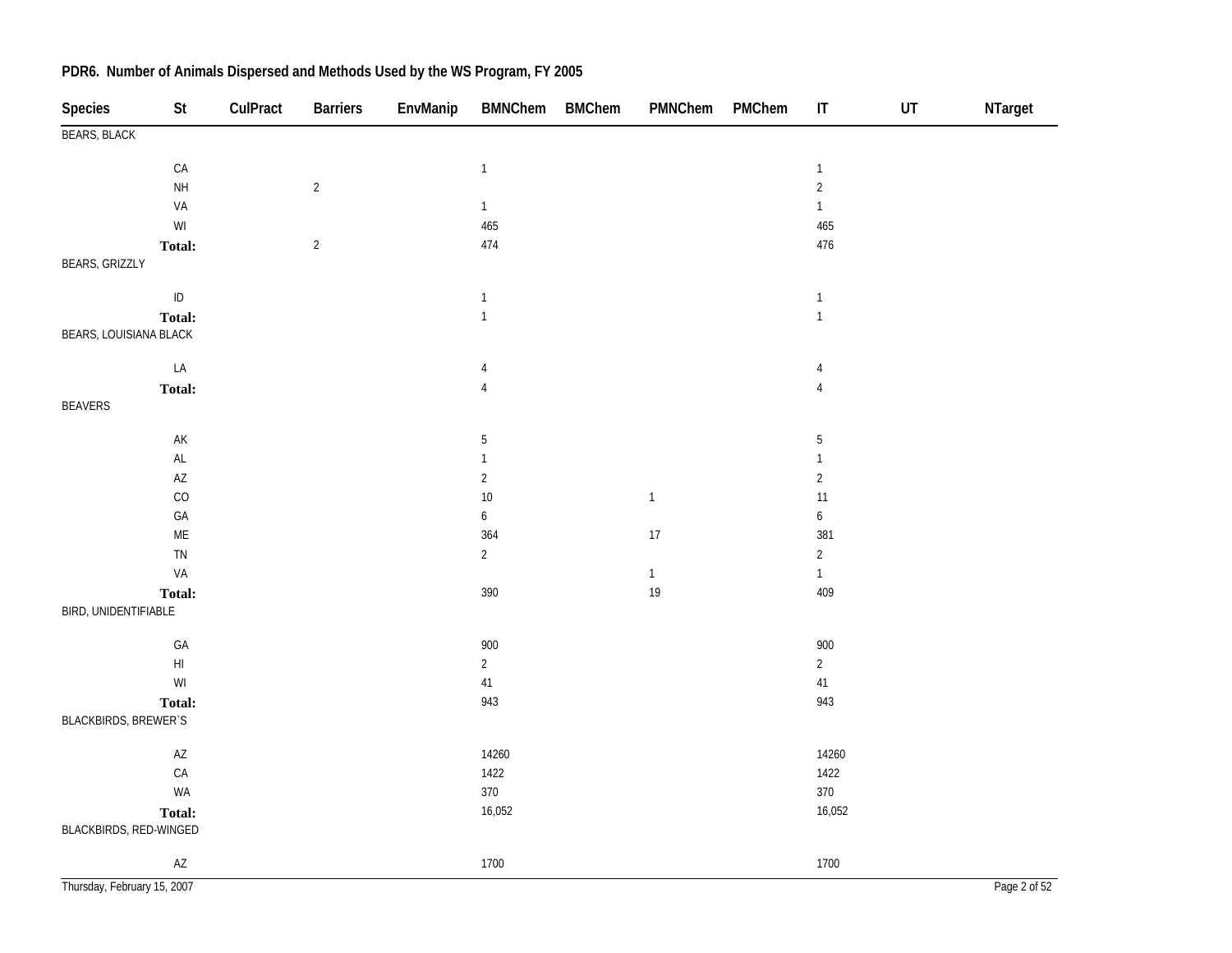| <b>Species</b>                   | St                                                                                    | CulPract | <b>Barriers</b> | EnvManip | <b>BMNChem</b> | <b>BMChem</b> | PMNChem        | PMChem | $\sf IT$     | UT | NTarget |
|----------------------------------|---------------------------------------------------------------------------------------|----------|-----------------|----------|----------------|---------------|----------------|--------|--------------|----|---------|
| BLACKBIRDS, RED-WINGED           |                                                                                       |          |                 |          |                |               |                |        |              |    |         |
|                                  | ${\sf CA}$                                                                            |          |                 |          | 6329           |               | 700            |        | 7029         |    |         |
|                                  | $\mathsf{FL}$                                                                         |          |                 |          | $25\,$         |               |                |        | 25           |    |         |
|                                  | IA                                                                                    |          |                 |          | 14000          |               |                |        | 14000        |    |         |
|                                  | $\bar{\mathbb{L}}$                                                                    |          |                 |          | $35\,$         |               |                |        | $35\,$       |    |         |
|                                  | KY                                                                                    |          |                 |          | 597            |               |                |        | 597          |    |         |
|                                  | $\mathsf{MI}$                                                                         |          |                 |          | 250            |               |                |        | 250          |    |         |
|                                  | $\mathsf{M}\mathsf{N}$                                                                |          |                 |          | 60             |               |                |        | 60           |    |         |
|                                  | $\rm MO$                                                                              |          |                 |          | 3733           |               |                |        | 3733         |    |         |
|                                  | <b>MS</b>                                                                             |          |                 |          | 3740           |               |                |        | 3740         |    |         |
|                                  | $\sf NE$                                                                              |          |                 |          | 200            |               |                |        | 200          |    |         |
|                                  | OH                                                                                    |          |                 |          | 1465           |               |                |        | 1465         |    |         |
|                                  | OK                                                                                    |          |                 |          | 55             |               |                |        | 55           |    |         |
|                                  | $\mathsf{PA}$                                                                         |          |                 |          | 3079           |               |                |        | 3079         |    |         |
|                                  | VA                                                                                    |          |                 |          | 160            |               |                |        | 160          |    |         |
|                                  | VT                                                                                    |          |                 |          | $\overline{9}$ |               |                |        | 9            |    |         |
|                                  | $\mathsf{W}\mathsf{I}$                                                                |          |                 |          | 166            |               |                |        | 166          |    |         |
|                                  | Total:                                                                                |          |                 |          | 35,603         |               | 700            |        | 36,303       |    |         |
| <b>BLACKBIRDS, RUSTY</b>         |                                                                                       |          |                 |          |                |               |                |        |              |    |         |
|                                  | $\mathsf{MS}\xspace$                                                                  |          |                 |          | 8000           |               |                |        | 8000         |    |         |
|                                  | Total:                                                                                |          |                 |          | 8,000          |               |                |        | 8,000        |    |         |
| BLACKBIRDS, YELLOW-<br>HEADED    |                                                                                       |          |                 |          |                |               |                |        |              |    |         |
|                                  | CA                                                                                    |          |                 |          | $\mathbbm{1}$  |               |                |        | $\mathbf{1}$ |    |         |
|                                  | Total:                                                                                |          |                 |          | $\mathbf{1}$   |               |                |        | $\mathbf{1}$ |    |         |
| BLACKBIRDS, z-(MIXED<br>SPECIES) |                                                                                       |          |                 |          |                |               |                |        |              |    |         |
|                                  | ${\sf CA}$                                                                            |          |                 |          | 3905           |               |                |        | 3905         |    |         |
|                                  | GA                                                                                    |          |                 |          | 20330          |               |                |        | 20330        |    |         |
|                                  | $\ensuremath{\mathsf{IL}}\xspace$                                                     |          |                 |          | 500            |               |                |        | 500          |    |         |
|                                  | KS                                                                                    |          |                 |          | 161783         |               |                |        | 161783       |    |         |
|                                  | KY                                                                                    |          |                 |          | 265324         |               |                |        | 265324       |    |         |
|                                  | $\rm MO$                                                                              |          |                 |          | 731560         |               |                |        | 731560       |    |         |
|                                  | $\sf NE$                                                                              |          |                 |          | 71950          |               |                |        | 71950        |    |         |
|                                  | $\mathsf{OK}% \left( \mathcal{M}\right) \equiv\mathsf{OK}(\mathcal{M}_{\mathrm{CL}})$ |          |                 |          | 10150          |               |                |        | 10150        |    |         |
|                                  | ${\sf TN}$                                                                            |          |                 |          | 3200           |               |                |        | 3200         |    |         |
|                                  | ${\sf TX}$                                                                            |          |                 |          | 22530          |               | $\overline{7}$ |        | 22537        |    |         |
|                                  | VA                                                                                    |          |                 |          | 499            |               |                |        | 499          |    |         |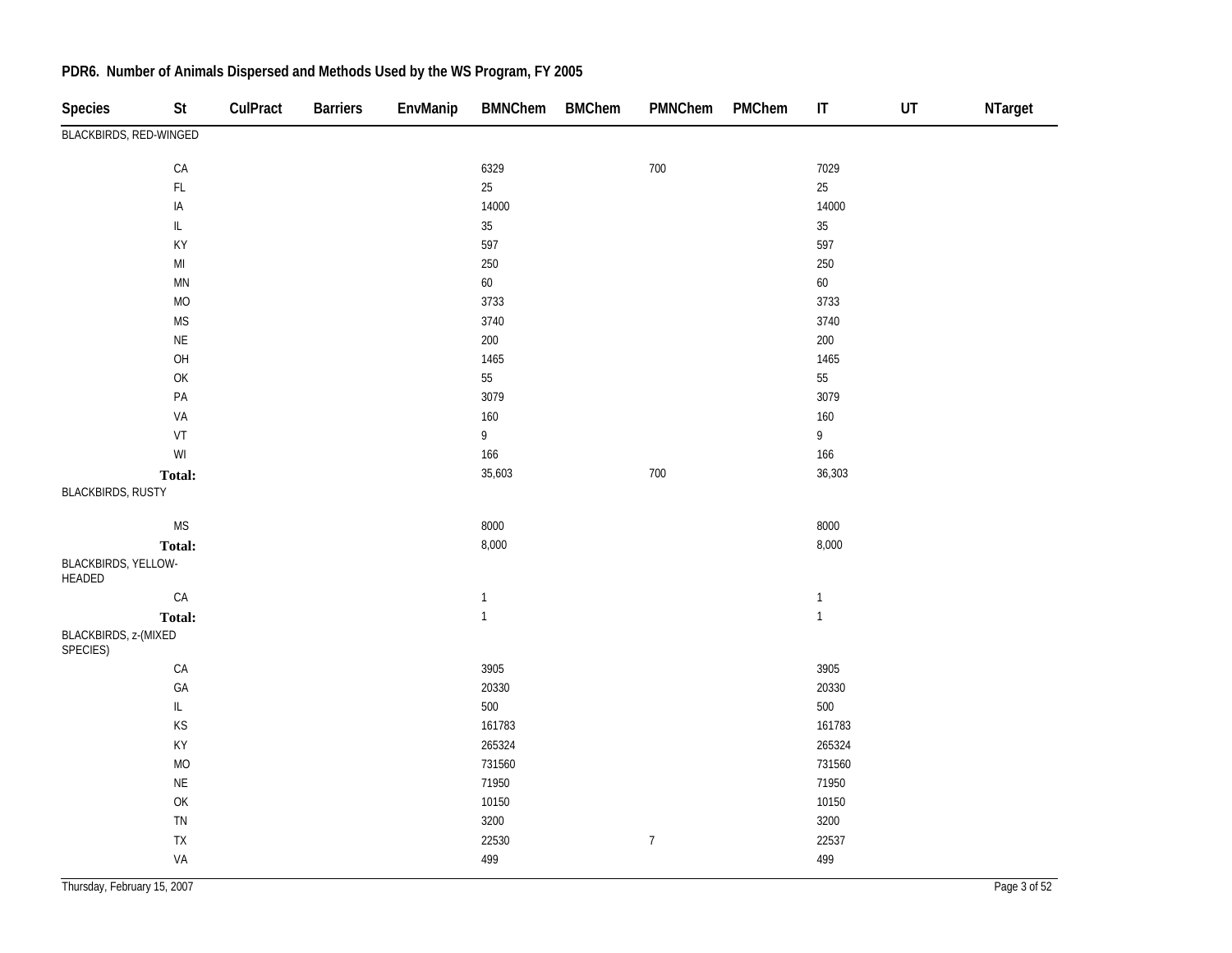| Species                          | St                     | CulPract | <b>Barriers</b> | EnvManip | <b>BMNChem</b> | <b>BMChem</b> | PMNChem          | PMChem | $\sf IT$       | $\sf{UT}$ | NTarget          |
|----------------------------------|------------------------|----------|-----------------|----------|----------------|---------------|------------------|--------|----------------|-----------|------------------|
| BLACKBIRDS, z-(MIXED<br>SPECIES) |                        |          |                 |          |                |               |                  |        |                |           |                  |
|                                  | Total:                 |          |                 |          | 1,291,731      |               | $\boldsymbol{7}$ |        | 1,291,738      |           |                  |
| BLACKBIRDS, Z-(OTHER)            |                        |          |                 |          |                |               |                  |        |                |           |                  |
|                                  | KY                     |          |                 |          | 2000           |               |                  |        | 2000           |           |                  |
|                                  | <b>NM</b>              |          |                 |          | $50\,$         |               |                  |        | $50\,$         |           |                  |
|                                  | Total:                 |          |                 |          | 2,050          |               |                  |        | 2,050          |           |                  |
| <b>BLACK-NECKED STILT</b>        |                        |          |                 |          |                |               |                  |        |                |           |                  |
|                                  | $\mathsf{AZ}$          |          |                 |          | $\overline{2}$ |               |                  |        | $\overline{2}$ |           |                  |
|                                  | CA                     |          |                 |          | 616            |               |                  |        | 616            |           |                  |
|                                  | Total:                 |          |                 |          | 618            |               |                  |        | 618            |           |                  |
| <b>BOBCATS</b>                   |                        |          |                 |          |                |               |                  |        |                |           |                  |
|                                  | MO                     |          |                 |          | $\sqrt{2}$     |               |                  |        | $\overline{c}$ |           |                  |
|                                  | <b>NV</b>              |          |                 |          |                |               | $\mathbf{1}$     |        | $\mathbf{1}$   |           |                  |
| <b>BRANTS (ALL)</b>              | Total:                 |          |                 |          | $\overline{2}$ |               | $\mathbf{1}$     |        | $\sqrt{3}$     |           |                  |
|                                  | OH                     |          |                 |          | $\overline{2}$ |               |                  |        | $\overline{2}$ |           |                  |
|                                  | VA                     |          |                 |          | 58             |               |                  |        | $58\,$         |           |                  |
|                                  | Total:                 |          |                 |          | $60\,$         |               |                  |        | $60\,$         |           |                  |
| BULBUL, RED-VENTED               |                        |          |                 |          |                |               |                  |        |                |           |                  |
|                                  | $\mathsf{H}\mathsf{I}$ |          |                 |          | 7951           |               |                  |        | 7951           |           |                  |
|                                  | Total:                 |          |                 |          | 7,951          |               |                  |        | 7,951          |           |                  |
| BULBUL, RED-WHISKERED            |                        |          |                 |          |                |               |                  |        |                |           |                  |
|                                  | $\mathsf{H}\mathsf{I}$ |          |                 |          | 15             |               |                  |        | $\, 8$         |           | $\boldsymbol{7}$ |
|                                  | Total:                 |          |                 |          | 15             |               |                  |        | $\, 8$         |           | $\overline{7}$   |
| <b>BUNTINGS, SNOW</b>            |                        |          |                 |          |                |               |                  |        |                |           |                  |
|                                  | VT                     |          |                 |          | 650            |               |                  |        | $75\,$         |           | 575              |
|                                  | Total:                 |          |                 |          | 650            |               |                  |        | 75             |           | 575              |
| CARACARAS                        |                        |          |                 |          |                |               |                  |        |                |           |                  |
|                                  | ${\sf TX}$             |          |                 |          | $\overline{c}$ |               |                  |        | $\overline{a}$ |           |                  |
|                                  | Total:                 |          |                 |          | $\sqrt{2}$     |               |                  |        | $\overline{2}$ |           |                  |
| CARDINALS, NORTHERN              |                        |          |                 |          |                |               |                  |        |                |           |                  |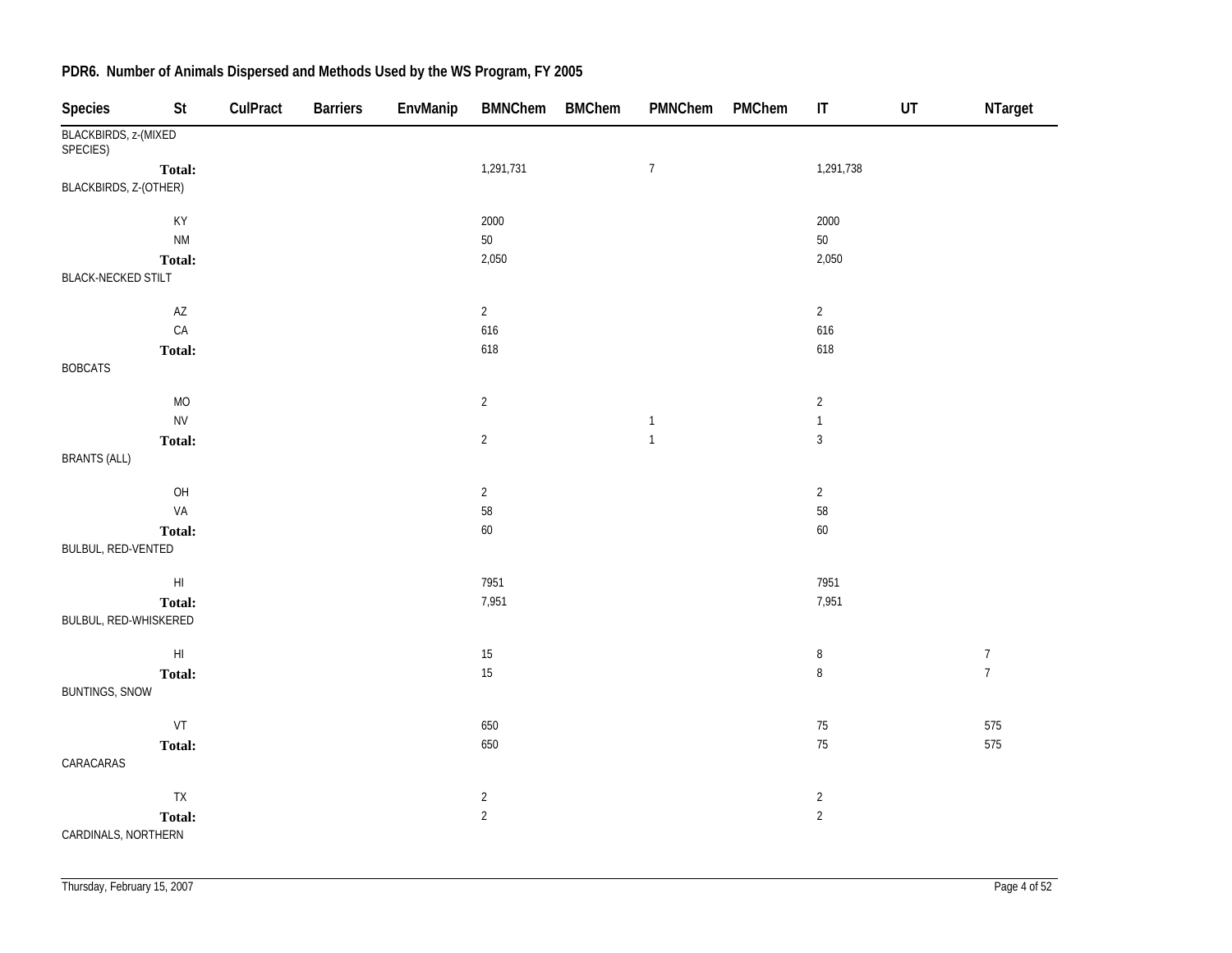| <b>Species</b>                 | St                                                                                                 | CulPract | <b>Barriers</b> | EnvManip | <b>BMNChem</b>                    | <b>BMChem</b> | PMNChem | PMChem | $\sf IT$       | $\sf{UT}$ | NTarget        |
|--------------------------------|----------------------------------------------------------------------------------------------------|----------|-----------------|----------|-----------------------------------|---------------|---------|--------|----------------|-----------|----------------|
| CARDINALS, NORTHERN            |                                                                                                    |          |                 |          |                                   |               |         |        |                |           |                |
|                                | $\mathsf{H}\mathsf{I}$                                                                             |          |                 |          | 874                               |               |         |        | 871            |           | $\sqrt{3}$     |
|                                | Total:                                                                                             |          |                 |          | 874                               |               |         |        | 871            |           | $\mathfrak{Z}$ |
| CARDINALS, RED CRESTED         |                                                                                                    |          |                 |          |                                   |               |         |        |                |           |                |
|                                | $\mathsf{HI}$                                                                                      |          |                 |          | 6182                              |               |         |        | 6179           |           | $\sqrt{3}$     |
|                                | Total:                                                                                             |          |                 |          | 6,182                             |               |         |        | 6,179          |           | $\overline{3}$ |
| CATS, FERAL/FREE RANGING       |                                                                                                    |          |                 |          |                                   |               |         |        |                |           |                |
|                                | $\mathsf{AK}$                                                                                      |          |                 |          | $\mathbf 5$                       |               |         |        | $\overline{5}$ |           |                |
|                                | CA                                                                                                 |          |                 |          | $\sqrt{5}$                        |               |         |        | $\mathbf 5$    |           |                |
|                                | $_{\rm CO}$                                                                                        |          |                 |          | $\overline{2}$                    |               |         |        | $\overline{2}$ |           |                |
|                                | GA                                                                                                 |          |                 |          | $\sqrt{3}$                        |               |         |        | $\sqrt{3}$     |           |                |
|                                | $\mathsf{H}\mathsf{I}$                                                                             |          |                 |          | 169                               |               |         |        | 169            |           |                |
|                                | $\ensuremath{\mathsf{IL}}\xspace$                                                                  |          |                 |          | $\mathsf{g}% _{T}=\mathsf{g}_{T}$ |               |         |        | 9              |           |                |
|                                | KY                                                                                                 |          |                 |          | $\mathbf{1}$                      |               |         |        | $\mathbf{1}$   |           |                |
|                                | LA                                                                                                 |          |                 |          | $\sqrt{2}$                        |               |         |        |                |           | $\sqrt{2}$     |
|                                | $\mathsf{M}\mathsf{N}$                                                                             |          |                 |          | $\mathbf{1}$                      |               |         |        | $\mathbf{1}$   |           |                |
|                                | $MO$                                                                                               |          |                 |          | $10$                              |               |         |        | $10\,$         |           |                |
|                                | $\mathsf{MS}\xspace$                                                                               |          |                 |          | 1                                 |               |         |        | 1              |           |                |
|                                | $\mathsf{NE}\xspace$                                                                               |          |                 |          | $\mathbf{1}$                      |               |         |        | $\mathbf{1}$   |           |                |
|                                | $\mathsf{NJ}$                                                                                      |          |                 |          | 4                                 |               |         |        | 4              |           |                |
|                                | PR                                                                                                 |          |                 |          | $\mathbf{1}$                      |               |         |        | $\mathbf 1$    |           |                |
|                                | TN                                                                                                 |          |                 |          | 6                                 |               |         |        | 6              |           |                |
|                                | VA                                                                                                 |          |                 |          | $\sqrt{3}$                        |               |         |        | 3              |           |                |
|                                | WA                                                                                                 |          |                 |          | $\, 8$                            |               |         |        | $\, 8$         |           |                |
|                                | Total:                                                                                             |          |                 |          | 231                               |               |         |        | 229            |           | $\sqrt{2}$     |
| CHICKEN, FERAL/FREE<br>RANGING |                                                                                                    |          |                 |          |                                   |               |         |        |                |           |                |
|                                | $\mathsf{HI}$                                                                                      |          |                 |          | $26\,$                            |               |         |        | $26\,$         |           |                |
|                                | $\mathsf{OK}% \left( \mathcal{M}\right) \equiv\mathsf{OK}(\mathcal{M}_{\mathrm{CL}}(\mathcal{M}))$ |          |                 |          | $\mathbf{1}$                      |               |         |        | $\mathbf{1}$   |           |                |
|                                | Total:                                                                                             |          |                 |          | $27\,$                            |               |         |        | $27\,$         |           |                |
| CHIPMUNKS (ALL)                |                                                                                                    |          |                 |          |                                   |               |         |        |                |           |                |
|                                | $\ensuremath{\mathsf{W}}\xspace\ensuremath{\mathsf{I}}$                                            |          |                 |          | $\mathbf{1}$                      |               |         |        | $\mathbf{1}$   |           |                |
|                                | Total:                                                                                             |          |                 |          | $\mathbf{1}$                      |               |         |        | $\mathbf{1}$   |           |                |
| COOTS, AMERICAN                |                                                                                                    |          |                 |          |                                   |               |         |        |                |           |                |
|                                | ${\sf AR}$                                                                                         |          |                 |          | 1000                              |               |         |        | 1000           |           |                |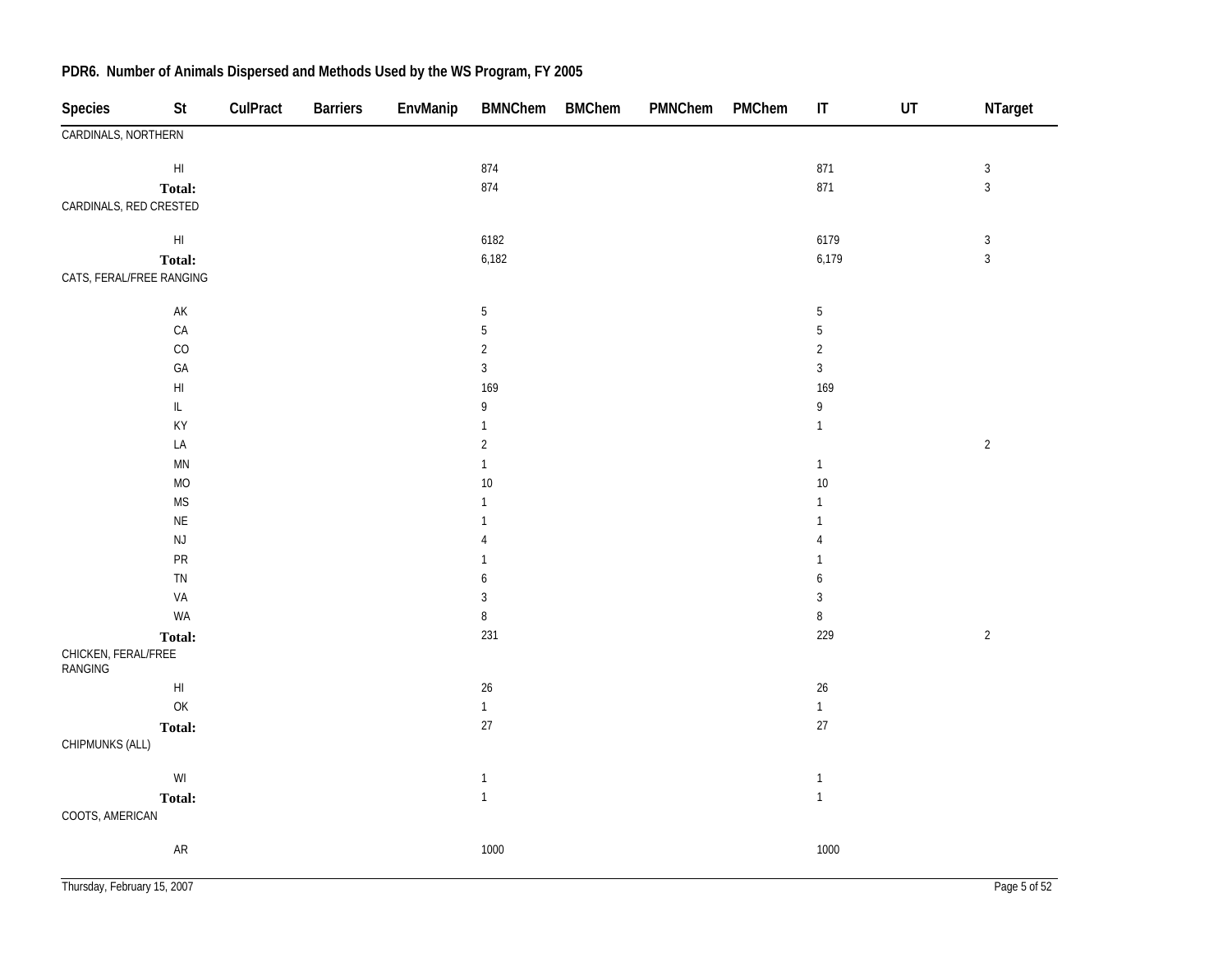| <b>Species</b>                 | St                                                                                    | CulPract | <b>Barriers</b> | EnvManip | <b>BMNChem</b> | <b>BMChem</b> | PMNChem | PMChem | $\mathsf{I}\mathsf{T}$ | UT | NTarget |
|--------------------------------|---------------------------------------------------------------------------------------|----------|-----------------|----------|----------------|---------------|---------|--------|------------------------|----|---------|
| COOTS, AMERICAN                |                                                                                       |          |                 |          |                |               |         |        |                        |    |         |
|                                | ${\sf CA}$                                                                            |          |                 |          | 1091           |               |         |        | 1091                   |    |         |
|                                | OH                                                                                    |          |                 |          | $\, 8$         |               |         |        | $\bf 8$                |    |         |
|                                | WA                                                                                    |          |                 |          | $\bf 8$        |               |         |        | $\, 8$                 |    |         |
|                                | <b>Total:</b>                                                                         |          |                 |          | 2,107          |               |         |        | 2,107                  |    |         |
| COOTS, HAWAIIAN (T_E)          |                                                                                       |          |                 |          |                |               |         |        |                        |    |         |
|                                | $\mathsf{HI}$                                                                         |          |                 |          | $\mathbf{1}$   |               |         |        | $\mathbf{1}$           |    |         |
|                                | Total:                                                                                |          |                 |          | $\mathbf{1}$   |               |         |        | $\mathbf{1}$           |    |         |
| CORMORANTS, DOUBLE-<br>CRESTED |                                                                                       |          |                 |          |                |               |         |        |                        |    |         |
|                                | $\mathsf{AL}$                                                                         |          |                 |          | 118340         |               |         |        | 118340                 |    |         |
|                                | ${\sf AR}$                                                                            |          |                 |          | 22250          |               |         |        | 22250                  |    |         |
|                                | $\mathsf{A}\mathsf{Z}$                                                                |          |                 |          | $\mathbf{1}$   |               |         |        | $\mathbf{1}$           |    |         |
|                                | ${\sf CA}$                                                                            |          |                 |          | $24\,$         |               |         |        | 24                     |    |         |
|                                | $\mathsf{FL}$                                                                         |          |                 |          | 1647           |               |         |        | 1647                   |    |         |
|                                | $\ensuremath{\mathsf{IL}}\xspace$                                                     |          |                 |          | $25\,$         |               |         |        | $25\,$                 |    |         |
|                                | KY                                                                                    |          |                 |          | 400            |               |         |        | 400                    |    |         |
|                                | ME                                                                                    |          |                 |          | 2412           |               |         |        | 2412                   |    |         |
|                                | $\mathsf{MI}$                                                                         |          |                 |          | 1706           |               |         |        | 1706                   |    |         |
|                                | $\mathsf{M}\mathsf{N}$                                                                |          |                 |          | $\mathfrak{Z}$ |               |         |        | $\overline{3}$         |    |         |
|                                | MO                                                                                    |          |                 |          | 13             |               |         |        | 13                     |    |         |
|                                | <b>MS</b>                                                                             |          |                 |          | 69258          |               |         |        | 69258                  |    |         |
|                                | NC                                                                                    |          |                 |          | $\mathbf{1}$   |               |         |        | $\overline{1}$         |    |         |
|                                | $\sf NE$                                                                              |          |                 |          | $10\,$         |               |         |        | $10\,$                 |    |         |
|                                | <b>NY</b>                                                                             |          |                 |          | 103486         |               |         |        | 103486                 |    |         |
|                                | OH                                                                                    |          |                 |          | 1566           |               |         |        | 1566                   |    |         |
|                                | $\mathsf{OK}% \left( \mathcal{M}\right) \equiv\mathsf{OK}(\mathcal{M}_{\mathrm{CL}})$ |          |                 |          | 55             |               |         |        | $55\,$                 |    |         |
|                                | $\mathsf{PA}$                                                                         |          |                 |          | 12             |               |         |        | 12                     |    |         |
|                                | $\mathsf{RI}$                                                                         |          |                 |          | 59             |               |         |        | 59                     |    |         |
|                                | VA                                                                                    |          |                 |          | 140            |               |         |        | 140                    |    |         |
|                                | WA                                                                                    |          |                 |          | 37245          |               |         |        | 37245                  |    |         |
|                                | Total:                                                                                |          |                 |          | 358,653        |               |         |        | 358,653                |    |         |
| CORMORANTS, PELAGIC            |                                                                                       |          |                 |          |                |               |         |        |                        |    |         |
|                                | WA                                                                                    |          |                 |          | 488            |               |         |        | 488                    |    |         |
|                                | Total:                                                                                |          |                 |          | 488            |               |         |        | 488                    |    |         |
| COWBIRDS, BROWN-<br>HEADED     |                                                                                       |          |                 |          |                |               |         |        |                        |    |         |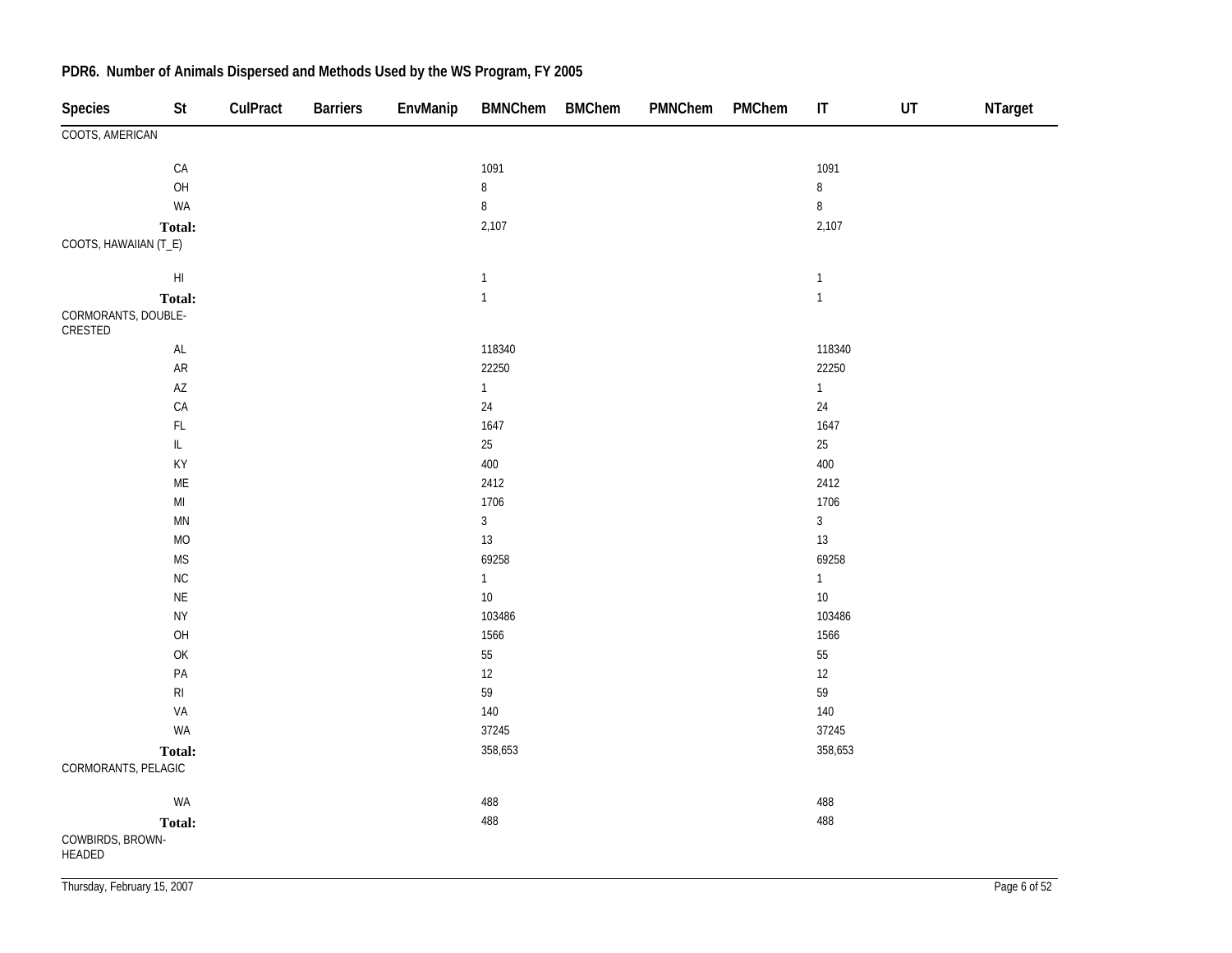| <b>Species</b>              | St                                                                                      | CulPract | <b>Barriers</b> | EnvManip | <b>BMNChem</b>           | <b>BMChem</b> | PMNChem | PMChem | $\sf IT$         | $\sf{UT}$ | NTarget      |
|-----------------------------|-----------------------------------------------------------------------------------------|----------|-----------------|----------|--------------------------|---------------|---------|--------|------------------|-----------|--------------|
| COWBIRDS, BROWN-<br>HEADED  |                                                                                         |          |                 |          |                          |               |         |        |                  |           |              |
|                             | $\mathsf{CA}$                                                                           |          |                 |          | 310                      |               |         |        | 310              |           |              |
|                             | $\mathsf{C}\mathsf{T}$                                                                  |          |                 |          | 75                       |               |         |        | $75\,$           |           |              |
|                             | KS                                                                                      |          |                 |          | 160                      |               |         |        | 160              |           |              |
|                             | KY                                                                                      |          |                 |          | 13258                    |               |         |        | 13258            |           |              |
|                             | <b>MO</b>                                                                               |          |                 |          | 7121                     |               |         |        | 7121             |           |              |
|                             | <b>MS</b>                                                                               |          |                 |          | 95                       |               |         |        | $95\,$           |           |              |
|                             | $\mathsf{NE}\xspace$                                                                    |          |                 |          | 654                      |               |         |        | 650              |           | $\sqrt{4}$   |
|                             | $\mathsf{NJ}$                                                                           |          |                 |          | $40\,$                   |               |         |        | $40\,$           |           |              |
|                             | $\mathsf{OH}$                                                                           |          |                 |          | 530                      |               |         |        | 530              |           |              |
|                             | $\mathsf{OK}$                                                                           |          |                 |          | 4570                     |               |         |        | 4570             |           |              |
|                             | PA                                                                                      |          |                 |          | 55156                    |               |         |        | 55156            |           |              |
|                             | $\mathsf{SC}$                                                                           |          |                 |          | 720                      |               |         |        | 720              |           |              |
|                             | VA                                                                                      |          |                 |          | 3840                     |               |         |        | 3540             |           | $300\,$      |
|                             | WA                                                                                      |          |                 |          | 2000                     |               |         |        | 2000             |           |              |
|                             | Total:                                                                                  |          |                 |          | 88,529                   |               |         |        | 88,225           |           | 304          |
| COYOTES                     |                                                                                         |          |                 |          |                          |               |         |        |                  |           |              |
|                             | $\mathsf{AK}$                                                                           |          |                 |          | 85                       |               |         |        | 85               |           |              |
|                             | $\mathsf{A}\mathsf{Z}$                                                                  |          |                 |          | $\sqrt{4}$               |               |         |        | $\overline{4}$   |           |              |
|                             | ${\sf CA}$                                                                              |          |                 |          | 19                       |               |         |        | 19               |           |              |
|                             | $\mathsf{IL}$                                                                           |          |                 |          | 13                       |               |         |        | 13               |           |              |
|                             | ${\sf IN}$                                                                              |          |                 |          | $\mathbf{1}$             |               |         |        | $\mathbf{1}$     |           |              |
|                             | KY                                                                                      |          |                 |          | 13                       |               |         |        | 13               |           |              |
|                             | LA                                                                                      |          |                 |          | $\overline{\mathcal{I}}$ |               |         |        | $\boldsymbol{7}$ |           |              |
|                             | <b>MO</b>                                                                               |          |                 |          | 23                       |               |         |        | 23               |           |              |
|                             | $\mathsf{OK}% \left( \mathcal{M}\right) \equiv\mathsf{OK}^{3}\left( \mathcal{M}\right)$ |          |                 |          | 16                       |               |         |        | 16               |           |              |
|                             | <b>OR</b>                                                                               |          |                 |          | $\mathbf{1}$             |               |         |        | $\mathbf{1}$     |           |              |
|                             | ${\sf TN}$                                                                              |          |                 |          | $\mathbf{1}$             |               |         |        | $\mathbf{1}$     |           |              |
|                             | ${\sf TX}$                                                                              |          |                 |          | $\sqrt{2}$               |               |         |        | $\overline{2}$   |           |              |
|                             | WA                                                                                      |          |                 |          | $\, 8$                   |               |         |        | $\, 8$           |           |              |
|                             | $\mathsf{W}\mathsf{I}$                                                                  |          |                 |          | $\, 8$                   |               |         |        | $\, 8$           |           |              |
|                             | Total:                                                                                  |          |                 |          | 201                      |               |         |        | 201              |           |              |
| CRANES, SANDHILL            |                                                                                         |          |                 |          |                          |               |         |        |                  |           |              |
|                             | $\mathsf{AK}$                                                                           |          |                 |          | 157                      |               |         |        | 157              |           |              |
|                             | $\mathsf{GA}$                                                                           |          |                 |          | 1403                     |               |         |        | 1403             |           |              |
|                             | $\mathsf{IL}_{-}$                                                                       |          |                 |          | $\overline{2}$           |               |         |        | $\sqrt{2}$       |           |              |
|                             | <b>NM</b>                                                                               |          |                 |          | 26614                    |               |         |        | 26614            |           |              |
| Thursday, February 15, 2007 |                                                                                         |          |                 |          |                          |               |         |        |                  |           | Page 7 of 52 |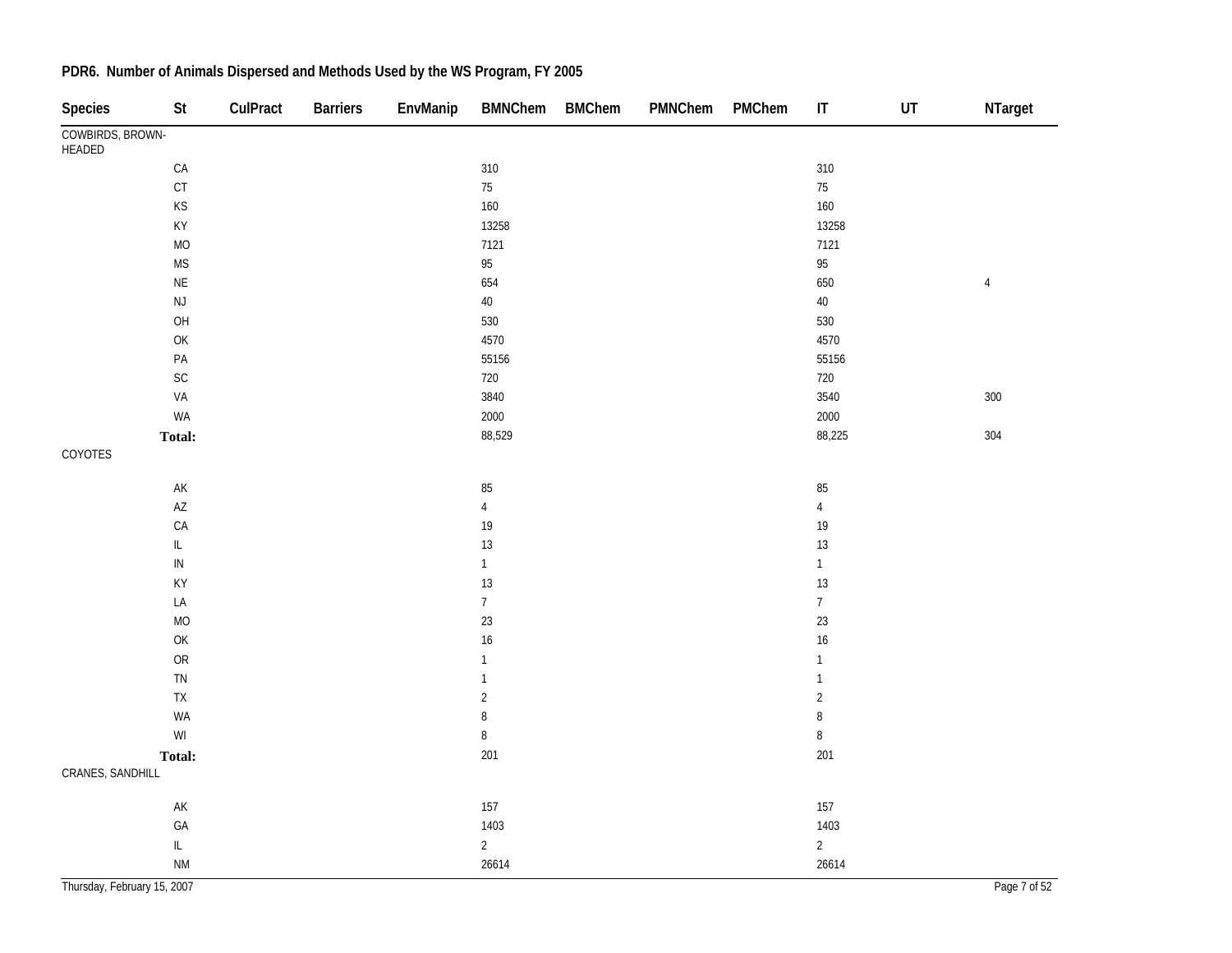| <b>Species</b>   | St                     | CulPract | <b>Barriers</b> | EnvManip | <b>BMNChem</b> | <b>BMChem</b> | PMNChem | PMChem | IT             | UT | NTarget |
|------------------|------------------------|----------|-----------------|----------|----------------|---------------|---------|--------|----------------|----|---------|
| CRANES, SANDHILL |                        |          |                 |          |                |               |         |        |                |    |         |
|                  | Total:                 |          |                 |          | 28,176         |               |         |        | 28,176         |    |         |
| CROWS (OTHER)    |                        |          |                 |          |                |               |         |        |                |    |         |
|                  | $\mathsf{FL}$          |          |                 |          | 135            |               |         |        | 135            |    |         |
|                  | Total:                 |          |                 |          | 135            |               |         |        | 135            |    |         |
| CROWS, AMERICAN  |                        |          |                 |          |                |               |         |        |                |    |         |
|                  | ${\sf CA}$             |          |                 |          | 6920           |               |         |        | 6920           |    |         |
|                  | CT                     |          |                 |          | 9425           |               |         |        | 9425           |    |         |
|                  | GA                     |          |                 |          | 145            |               |         |        | 145            |    |         |
|                  | $\sf IA$               |          |                 |          | 340            |               |         |        | 340            |    |         |
|                  | $\sf ID$               |          |                 |          | 700            |               |         |        | $700\,$        |    |         |
|                  | $\mathsf{IL}$          |          |                 |          | $\mathbf{1}$   |               |         |        | $\mathbf{1}$   |    |         |
|                  | $\sf IN$               |          |                 |          | $\overline{7}$ |               |         |        | $\overline{7}$ |    |         |
|                  | KS                     |          |                 |          | 3188           |               |         |        | 3188           |    |         |
|                  | KY                     |          |                 |          | 4738           |               |         |        | 4738           |    |         |
|                  | MA                     |          |                 |          | $80\,$         |               |         |        | $80\,$         |    |         |
|                  | $\mathsf{MD}$          |          |                 |          | $19$           |               |         |        | $19\,$         |    |         |
|                  | $\mathsf{M}\mathsf{N}$ |          |                 |          | 2146           |               |         |        | 2146           |    |         |
|                  | <b>MO</b>              |          |                 |          | 4151           |               |         |        | 4151           |    |         |
|                  | <b>MS</b>              |          |                 |          | 59             |               |         |        | 59             |    |         |
|                  | $\sf NE$               |          |                 |          | 140            |               |         |        | $140\,$        |    |         |
|                  | $\mathsf{NH}\,$        |          |                 |          | 791            |               |         |        | 791            |    |         |
|                  | <b>NY</b>              |          |                 |          | 964816         |               |         |        | 964816         |    |         |
|                  | OH                     |          |                 |          | $26\,$         |               |         |        | $26\,$         |    |         |
|                  | OK                     |          |                 |          | 28             |               |         |        | $28\,$         |    |         |
|                  | ${\sf OR}$             |          |                 |          | $51\,$         |               |         |        | 51             |    |         |
|                  | $\mathsf{PA}$          |          |                 |          | 4047           |               |         |        | 4047           |    |         |
|                  | $\mathsf{RI}$          |          |                 |          | $\mathfrak{Z}$ |               |         |        | $\mathbf{3}$   |    |         |
|                  | $\mathsf{SC}$          |          |                 |          | 17             |               |         |        | $17\,$         |    |         |
|                  | ${\sf TX}$             |          |                 |          | 15             |               |         |        | $15\,$         |    |         |
|                  | VA                     |          |                 |          | 166            |               |         |        | 166            |    |         |
|                  | VT                     |          |                 |          | 12960          |               |         |        | 12960          |    |         |
|                  | WA                     |          |                 |          | 16366          |               |         |        | 16366          |    |         |
|                  | $\mathsf{W}\mathsf{I}$ |          |                 |          | 452            |               |         |        | 452            |    |         |
|                  | Total:                 |          |                 |          | 1,031,797      |               |         |        | 1,031,797      |    |         |
| CROWS, FISH      |                        |          |                 |          |                |               |         |        |                |    |         |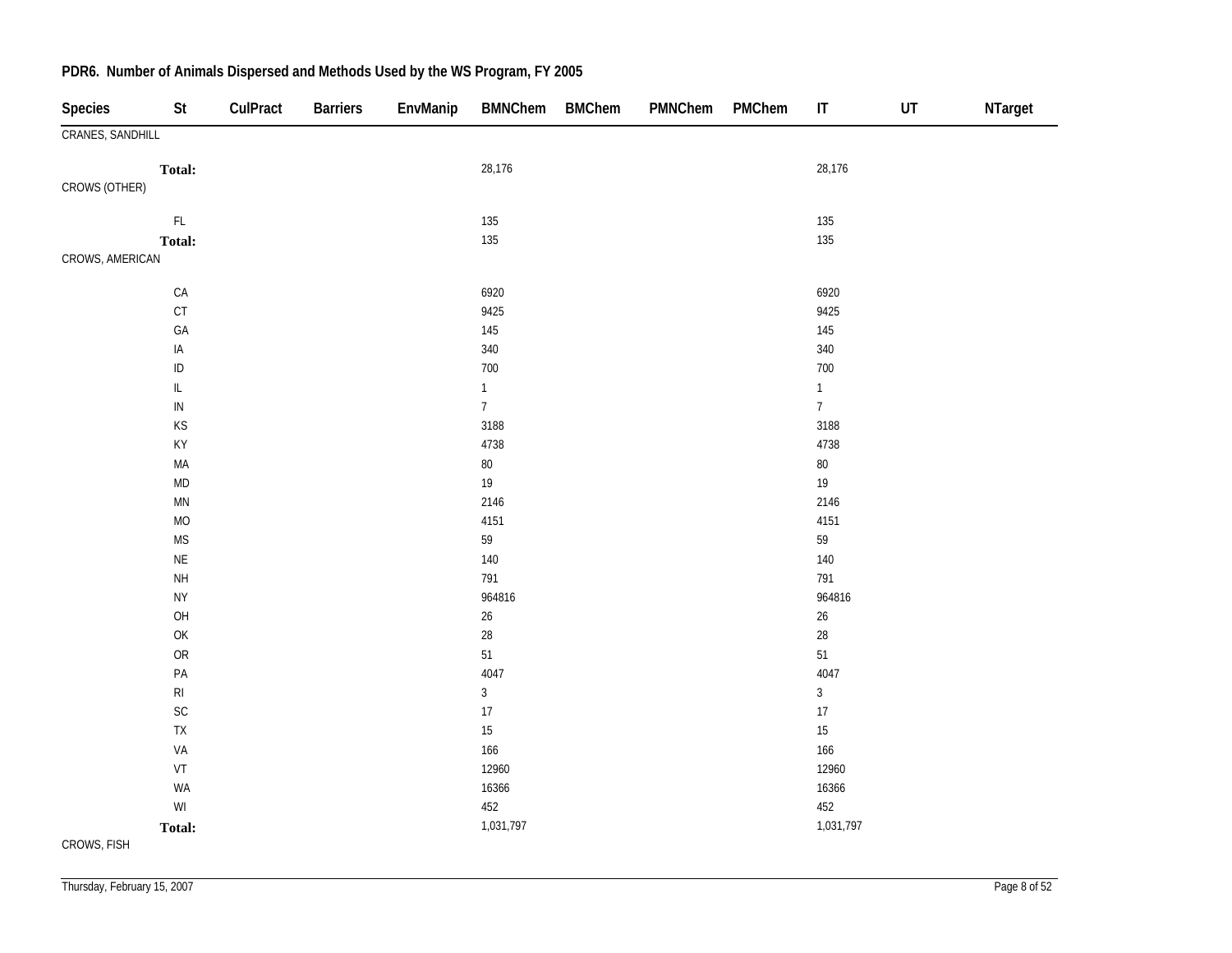| Species                                   | St                                                                                                 | CulPract | <b>Barriers</b> | EnvManip | <b>BMNChem</b>   | <b>BMChem</b> | PMNChem    | PMChem | $\sf IT$         | $\sf{UT}$ | NTarget |
|-------------------------------------------|----------------------------------------------------------------------------------------------------|----------|-----------------|----------|------------------|---------------|------------|--------|------------------|-----------|---------|
| CROWS, FISH                               |                                                                                                    |          |                 |          |                  |               |            |        |                  |           |         |
|                                           | $\mathsf{FL}$                                                                                      |          |                 |          | 150              |               |            |        | 150              |           |         |
|                                           | VA                                                                                                 |          |                 |          | $49\,$           |               |            |        | $49\,$           |           |         |
|                                           | Total:                                                                                             |          |                 |          | 199              |               |            |        | 199              |           |         |
| CROWS, NORTHWESTERN                       |                                                                                                    |          |                 |          |                  |               |            |        |                  |           |         |
|                                           | WA                                                                                                 |          |                 |          | 559              |               |            |        | 559              |           |         |
|                                           | Total:                                                                                             |          |                 |          | 559              |               |            |        | 559              |           |         |
| DEER, AXIS                                |                                                                                                    |          |                 |          |                  |               |            |        |                  |           |         |
|                                           | $\mathsf{HI}$                                                                                      |          |                 |          | 51               |               |            |        | 51               |           |         |
|                                           | Total:                                                                                             |          |                 |          | 51               |               |            |        | 51               |           |         |
| DEER, MULE                                |                                                                                                    |          |                 |          |                  |               |            |        |                  |           |         |
|                                           | CO                                                                                                 |          |                 |          | $\mathbf{1}$     |               |            |        | $\mathbf{1}$     |           |         |
|                                           | WA                                                                                                 |          |                 |          | $\boldsymbol{6}$ |               |            |        | $\boldsymbol{6}$ |           |         |
|                                           | Total:                                                                                             |          |                 |          | $\boldsymbol{7}$ |               |            |        | $\overline{7}$   |           |         |
| DEER, WHITE-TAILED (WILD)                 |                                                                                                    |          |                 |          |                  |               |            |        |                  |           |         |
|                                           | $\mathsf{CT}$                                                                                      |          |                 |          |                  |               | 13         |        | $13\,$           |           |         |
|                                           | $\bar{\mathbb{L}}$                                                                                 |          |                 |          | 40               |               |            |        | $40\,$           |           |         |
|                                           | KY                                                                                                 |          |                 |          | $\, 8$           |               |            |        | $\, 8$           |           |         |
|                                           | MA                                                                                                 |          |                 |          |                  |               | $\sqrt{4}$ |        | $\sqrt{4}$       |           |         |
|                                           | $\mathsf{M}\mathsf{N}$                                                                             |          |                 |          | $\sqrt{5}$       |               |            |        | $\mathbf 5$      |           |         |
|                                           | $\rm MO$                                                                                           |          |                 |          | 12               |               |            |        | 12               |           |         |
|                                           | <b>MS</b>                                                                                          |          |                 |          | $44\,$           |               |            |        | $44\,$           |           |         |
|                                           | ${\sf NC}$                                                                                         |          |                 |          | 111              |               |            |        | 111              |           |         |
|                                           | $\mathsf{NE}\xspace$                                                                               |          |                 |          | $\boldsymbol{6}$ |               |            |        | $\boldsymbol{6}$ |           |         |
|                                           | O <sub>H</sub>                                                                                     |          |                 |          | $\overline{2}$   |               |            |        | $\sqrt{2}$       |           |         |
|                                           | $\mathsf{OK}% \left( \mathcal{M}\right) \equiv\mathsf{OK}(\mathcal{M}_{\mathrm{CL}}(\mathcal{M}))$ |          |                 |          | $\mathbf{1}$     |               |            |        | $\mathbf{1}$     |           |         |
|                                           | ${\sf OR}$                                                                                         |          |                 |          | $72\,$           |               |            |        | $72\,$           |           |         |
|                                           | $\mathsf{RI}$                                                                                      |          |                 |          | $\mathbf{1}$     |               |            |        | $\mathbf{1}$     |           |         |
|                                           | $\mathsf{SC}$                                                                                      |          |                 |          | $\boldsymbol{6}$ |               |            |        | $\boldsymbol{6}$ |           |         |
|                                           | VA                                                                                                 |          |                 |          | 30               |               |            |        | $30\,$           |           |         |
|                                           | $\mathsf{W}\mathsf{I}$                                                                             |          |                 |          | 17               |               |            |        | $17\,$           |           |         |
|                                           | Total:                                                                                             |          |                 |          | 355              |               | 17         |        | 372              |           |         |
| DOGS, FERAL, FREE-<br>RANGING AND HYBRIDS |                                                                                                    |          |                 |          |                  |               |            |        |                  |           |         |
|                                           | $\mathsf{AK}$                                                                                      |          |                 |          | $15\,$           |               |            |        | 15               |           |         |
|                                           |                                                                                                    |          |                 |          |                  |               |            |        |                  |           |         |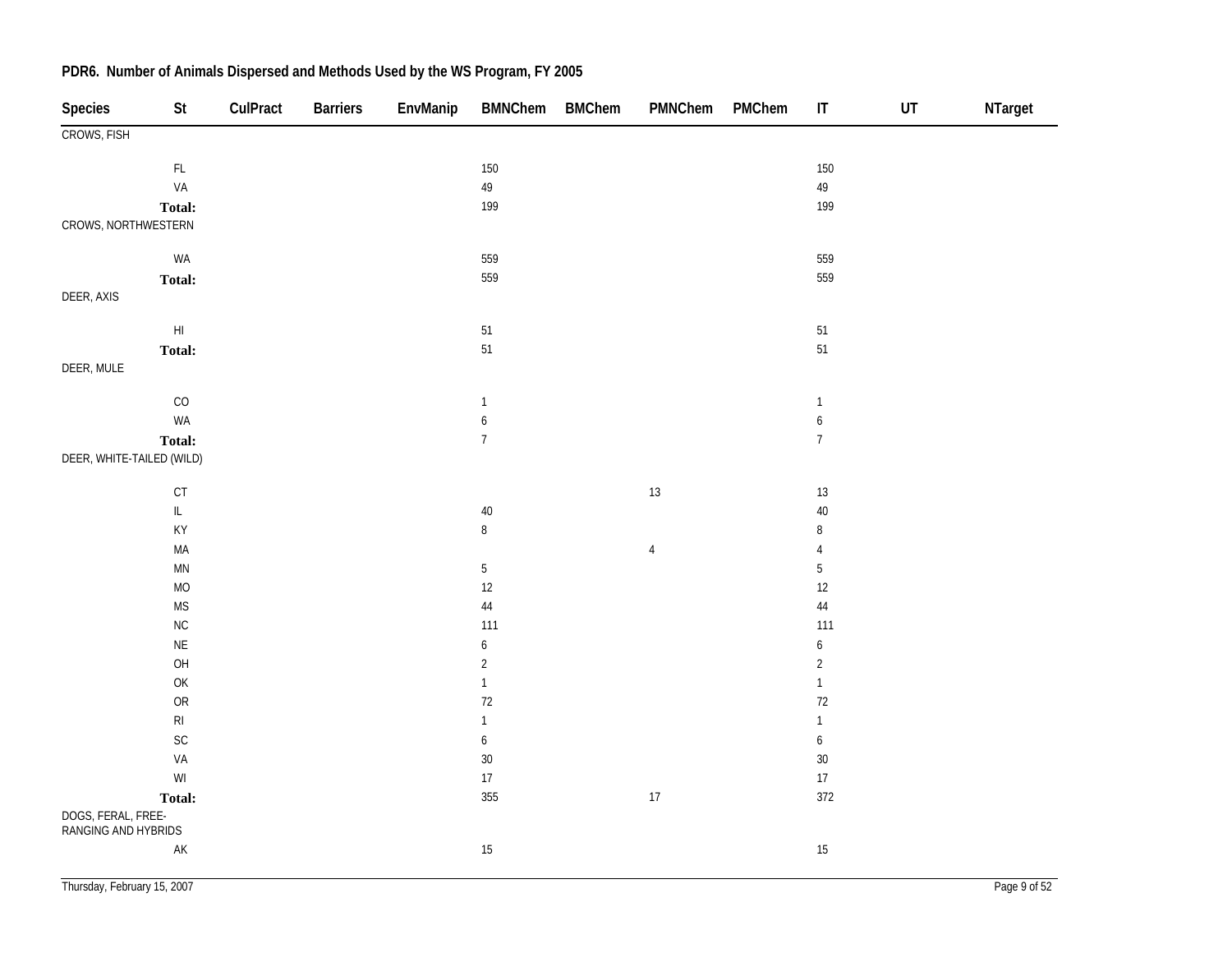| <b>Species</b>                            | St                                | CulPract | <b>Barriers</b> | EnvManip | <b>BMNChem</b>                    | <b>BMChem</b> | PMNChem        | PMChem | $\mathsf{I}\mathsf{T}$ | UT | NTarget       |
|-------------------------------------------|-----------------------------------|----------|-----------------|----------|-----------------------------------|---------------|----------------|--------|------------------------|----|---------------|
| DOGS, FERAL, FREE-<br>RANGING AND HYBRIDS |                                   |          |                 |          |                                   |               |                |        |                        |    |               |
|                                           | $\mathsf{A}\mathsf{Z}$            |          |                 |          | $\sqrt{2}$                        |               |                |        | $\sqrt{2}$             |    |               |
|                                           | CA                                |          |                 |          | $\overline{2}$                    |               |                |        | $\sqrt{2}$             |    |               |
|                                           | GA                                |          |                 |          | $\mathbf{1}$                      |               |                |        | $\mathbf{1}$           |    |               |
|                                           | $\mathsf{HI}$                     |          |                 |          | $\overline{5}$                    |               |                |        | $5\,$                  |    |               |
|                                           | KY                                |          |                 |          | 3                                 |               |                |        | $\sqrt{3}$             |    |               |
|                                           | LA                                |          |                 |          | $\mathbf{1}$                      |               |                |        | $\mathbf{1}$           |    |               |
|                                           | $\mathsf{MI}$                     |          |                 |          | $\mathbf{1}$                      |               |                |        | $\mathbf{1}$           |    |               |
|                                           | $MO$                              |          |                 |          | 11                                |               |                |        | 11                     |    |               |
|                                           | $\sf NE$                          |          |                 |          | $\mathbf{1}$                      |               |                |        | $\mathbf{1}$           |    |               |
|                                           | OK                                |          |                 |          | $\sqrt{5}$                        |               |                |        | $\overline{5}$         |    |               |
|                                           | ${\sf OR}$                        |          |                 |          | $\mathbf{1}$                      |               |                |        | $\mathbf{1}$           |    |               |
|                                           | SC                                |          |                 |          | $\overline{5}$                    |               |                |        | $\overline{5}$         |    |               |
|                                           | ${\sf TN}$                        |          |                 |          | $\overline{2}$                    |               |                |        | $\overline{c}$         |    |               |
|                                           | Total:                            |          |                 |          | 55                                |               |                |        | 55                     |    |               |
| DOGS, FERAL/FREE<br>RANGING & HYBRIDS     |                                   |          |                 |          |                                   |               |                |        |                        |    |               |
|                                           | $\mathsf{AK}$                     |          |                 |          | $\mathbf{1}$                      |               |                |        | $\mathbf{1}$           |    |               |
|                                           | GU                                |          |                 |          | $\sqrt{4}$                        |               |                |        | $\overline{4}$         |    |               |
|                                           | MA                                |          |                 |          | $\sqrt{2}$                        |               |                |        | $\overline{2}$         |    |               |
|                                           | OK                                |          |                 |          | $\overline{2}$                    |               |                |        | $\sqrt{2}$             |    |               |
|                                           | ${\sf OR}$                        |          |                 |          |                                   |               | $\mathbf{1}$   |        | $\mathbf{1}$           |    |               |
|                                           | Total:                            |          |                 |          | $\mathsf{g}% _{T}=\mathsf{g}_{T}$ |               | $\overline{1}$ |        | 10                     |    |               |
| DOVE, MOURNING                            |                                   |          |                 |          |                                   |               |                |        |                        |    |               |
|                                           | $\mathsf{A}\mathsf{Z}$            |          |                 |          | 26556                             |               |                |        | 26556                  |    |               |
|                                           | CA                                |          |                 |          | 3325                              |               |                |        | 3325                   |    |               |
|                                           | $\mathsf{FL}$                     |          |                 |          | 60                                |               |                |        | 60                     |    |               |
|                                           | GA                                |          |                 |          | 23                                |               |                |        | 23                     |    |               |
|                                           | $\mathsf{H}\mathsf{I}$            |          |                 |          | $30\,$                            |               |                |        | $30\,$                 |    |               |
|                                           | $\sf IA$                          |          |                 |          | 300                               |               |                |        | 300                    |    |               |
|                                           | $\ensuremath{\mathsf{IL}}\xspace$ |          |                 |          | 403                               |               |                |        | 403                    |    |               |
|                                           | KS                                |          |                 |          | 200                               |               |                |        | 200                    |    |               |
|                                           | KY                                |          |                 |          | 10189                             |               |                |        | 10189                  |    |               |
|                                           | MA                                |          |                 |          |                                   |               | 75             |        | 75                     |    |               |
|                                           | $\mathsf{MD}$                     |          |                 |          | 207                               |               |                |        | 207                    |    |               |
|                                           | $\mathsf{M}\mathsf{N}$            |          |                 |          | 32                                |               |                |        | 32                     |    |               |
|                                           | MO                                |          |                 |          | 3012                              |               |                |        | 3012                   |    |               |
|                                           | <b>MS</b>                         |          |                 |          | 45                                |               |                |        | $45\,$                 |    |               |
| Thursday, February 15, 2007               |                                   |          |                 |          |                                   |               |                |        |                        |    | Page 10 of 52 |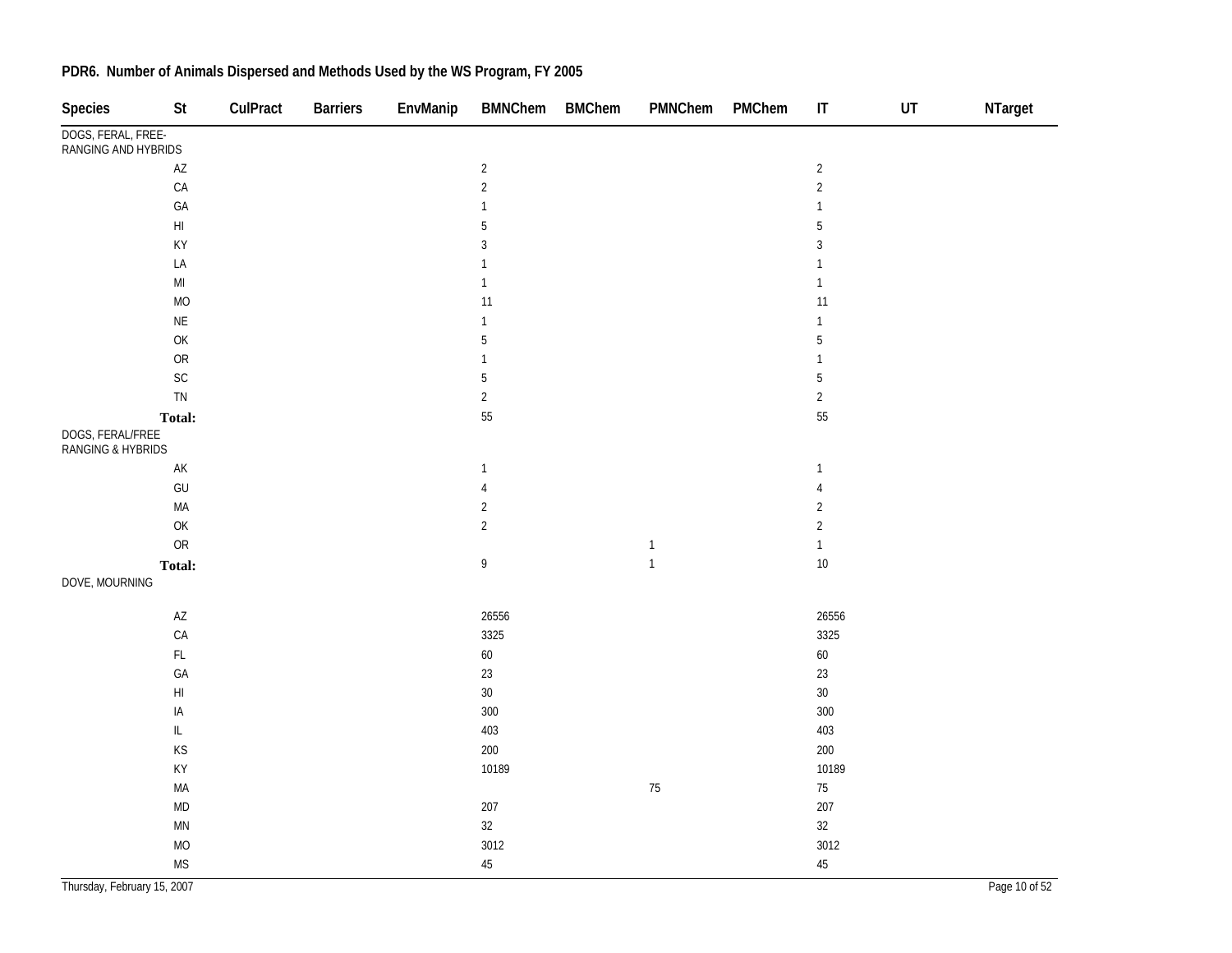| Species                     | <b>St</b>              | CulPract | <b>Barriers</b> | EnvManip | <b>BMNChem</b>   | <b>BMChem</b> | PMNChem | PMChem | $\sf IT$         | UT | NTarget                      |
|-----------------------------|------------------------|----------|-----------------|----------|------------------|---------------|---------|--------|------------------|----|------------------------------|
| DOVE, MOURNING              |                        |          |                 |          |                  |               |         |        |                  |    |                              |
|                             | $\mathsf{NE}\xspace$   |          |                 |          | 2144             |               |         |        | 2144             |    |                              |
|                             | OH                     |          |                 |          | 2315             |               |         |        | 2315             |    |                              |
|                             | OK                     |          |                 |          | 2299             |               |         |        | 2285             |    | $14$                         |
|                             | $\mathsf{PA}$          |          |                 |          | 1099             |               |         |        | 1099             |    |                              |
|                             | $\mathsf{RI}$          |          |                 |          | $\boldsymbol{6}$ |               |         |        | $\boldsymbol{6}$ |    |                              |
|                             | $\mathsf{SC}$          |          |                 |          | 33               |               |         |        | $33\,$           |    |                              |
|                             | ${\sf TN}$             |          |                 |          | 520              |               |         |        | 520              |    |                              |
|                             | VA                     |          |                 |          | 1709             |               |         |        | 1709             |    |                              |
|                             | $\mathsf{W}\mathsf{I}$ |          |                 |          | 891              |               |         |        | 891              |    |                              |
|                             | <b>Total:</b>          |          |                 |          | 55,398           |               | $75\,$  |        | 55,459           |    | $14$                         |
| DOVE, SPOTTED               |                        |          |                 |          |                  |               |         |        |                  |    |                              |
|                             | $\mathsf{HI}$          |          |                 |          | 27526            |               |         |        | 27526            |    |                              |
|                             | Total:                 |          |                 |          | 27,526           |               |         |        | 27,526           |    |                              |
| DOVE, WHITE-WINGED          |                        |          |                 |          |                  |               |         |        |                  |    |                              |
|                             | ${\sf TX}$             |          |                 |          | 1450             |               |         |        | 1450             |    |                              |
|                             | Total:                 |          |                 |          | 1,450            |               |         |        | 1,450            |    |                              |
| DOVE, ZEBRA                 |                        |          |                 |          |                  |               |         |        |                  |    |                              |
|                             | $\mathsf{HI}$          |          |                 |          | 56368            |               |         |        | 56368            |    |                              |
|                             | Total:                 |          |                 |          | 56,368           |               |         |        | 56,368           |    |                              |
| DOVE, ZZ-(OTHER)            |                        |          |                 |          |                  |               |         |        |                  |    |                              |
|                             | <b>MS</b>              |          |                 |          | $\mathbf{1}$     |               |         |        | $\mathbf{1}$     |    |                              |
|                             | OK                     |          |                 |          | $38\,$           |               |         |        |                  |    | $38\,$                       |
|                             | Total:                 |          |                 |          | $39\,$           |               |         |        | $\mathbf{1}$     |    | $38\,$                       |
| DRONGOS, BLACK              |                        |          |                 |          |                  |               |         |        |                  |    |                              |
|                             | GU                     |          |                 |          | $10\,$           |               |         |        | $\mathbf 5$      |    | $\sqrt{5}$                   |
|                             | Total:                 |          |                 |          | $10\,$           |               |         |        | $\mathbf 5$      |    | $\overline{5}$               |
| DUCKS, AMERICAN BLACK       |                        |          |                 |          |                  |               |         |        |                  |    |                              |
|                             |                        |          |                 |          |                  |               |         |        |                  |    |                              |
|                             | $\mathsf{NJ}$<br>VT    |          |                 |          | $\sqrt{5}$       |               |         |        | $\sqrt{5}$       |    |                              |
|                             |                        |          |                 |          | $\sqrt{3}$       |               |         |        | $\sqrt{5}$       |    | $\sqrt{3}$<br>$\overline{3}$ |
| DUCKS, AMERICAN WIGEON      | Total:                 |          |                 |          | $\, 8$           |               |         |        |                  |    |                              |
|                             | AK                     |          |                 |          | 585              |               |         |        | 585              |    |                              |
|                             |                        |          |                 |          |                  |               |         |        |                  |    |                              |
| Thursday, February 15, 2007 |                        |          |                 |          |                  |               |         |        |                  |    | Page 11 of 52                |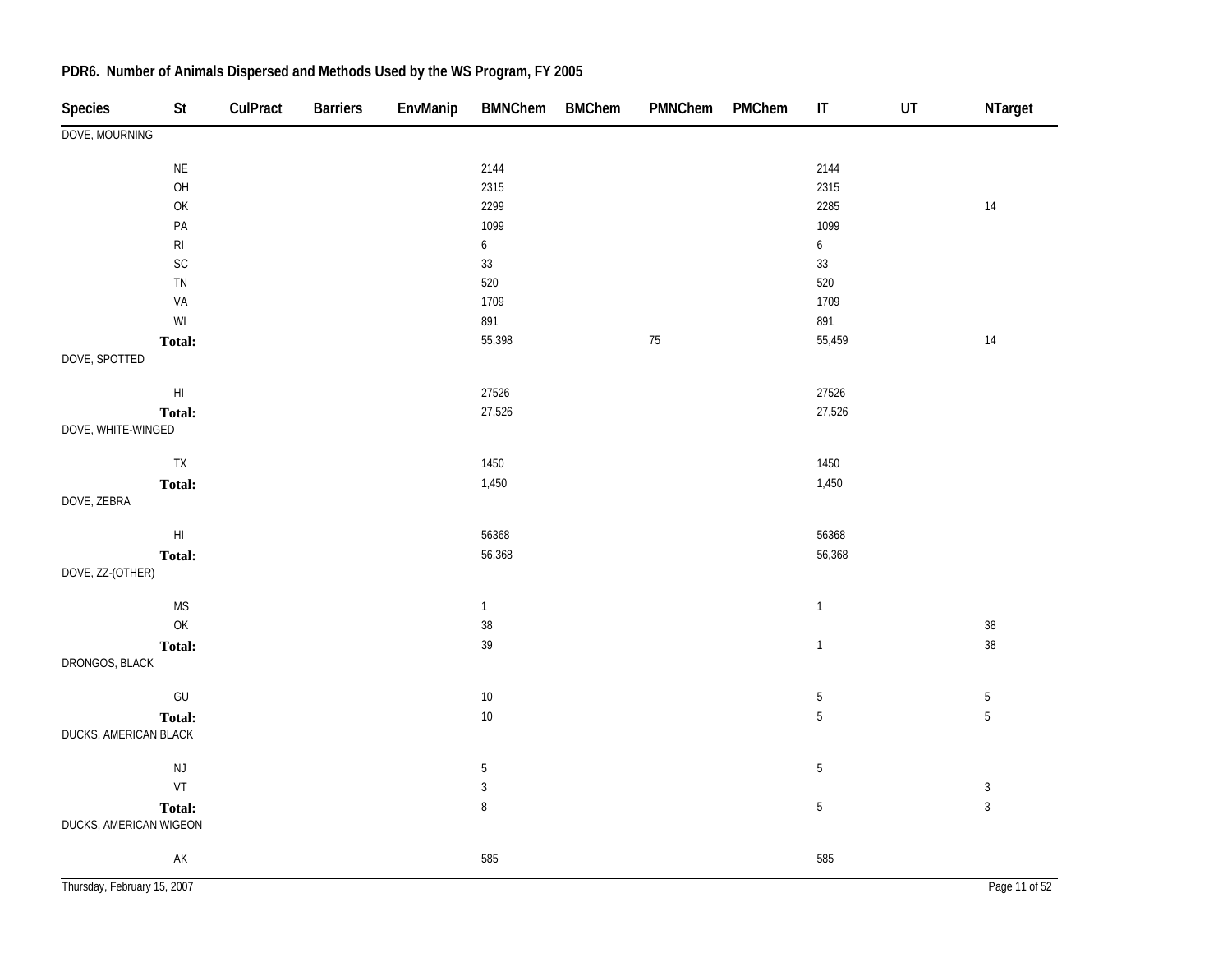| <b>Species</b>               | <b>St</b>                                                         | CulPract | <b>Barriers</b> | EnvManip | <b>BMNChem</b> | <b>BMChem</b> | PMNChem | PMChem | $\mathsf{I}\mathsf{T}$ | UT | NTarget |
|------------------------------|-------------------------------------------------------------------|----------|-----------------|----------|----------------|---------------|---------|--------|------------------------|----|---------|
| DUCKS, AMERICAN WIGEON       |                                                                   |          |                 |          |                |               |         |        |                        |    |         |
|                              | $\mathsf{A}\mathsf{Z}$                                            |          |                 |          | $\overline{7}$ |               |         |        | $\overline{7}$         |    |         |
|                              | $\mathsf{CA}$                                                     |          |                 |          | 4993           |               |         |        | 4993                   |    |         |
|                              | ${\sf TX}$                                                        |          |                 |          |                |               | $15\,$  |        | $15\,$                 |    |         |
|                              | WA                                                                |          |                 |          | 980            |               |         |        | 980                    |    |         |
|                              | Total:                                                            |          |                 |          | 6,565          |               | $15\,$  |        | 6,580                  |    |         |
| DUCKS, BARROW'S<br>GOLDENEYE |                                                                   |          |                 |          |                |               |         |        |                        |    |         |
|                              | $\mathsf{AK}$                                                     |          |                 |          | 169            |               |         |        | 169                    |    |         |
|                              | WA                                                                |          |                 |          | 256            |               |         |        | 256                    |    |         |
|                              | Total:                                                            |          |                 |          | 425            |               |         |        | 425                    |    |         |
| DUCKS, BARROW'S<br>GOLDENEYE |                                                                   |          |                 |          |                |               |         |        |                        |    |         |
|                              | $\mathsf{AK}$                                                     |          |                 |          | $54\,$         |               |         |        | $54\,$                 |    |         |
|                              | Total:                                                            |          |                 |          | 54             |               |         |        | 54                     |    |         |
| DUCKS, BLUE-WINGED TEAL      |                                                                   |          |                 |          |                |               |         |        |                        |    |         |
|                              | $\mathsf{AK}$                                                     |          |                 |          | $\overline{2}$ |               |         |        | $\overline{2}$         |    |         |
|                              | $\mathsf{A}\mathsf{Z}$                                            |          |                 |          | 17             |               |         |        | $17\,$                 |    |         |
|                              | ${\sf CA}$                                                        |          |                 |          | $\sqrt{3}$     |               |         |        | $\sqrt{3}$             |    |         |
|                              | $\mathsf{KS}% _{\mathsf{K}}^{\mathsf{K}}\left( \mathsf{K}\right)$ |          |                 |          | $\, 8$         |               |         |        | 8                      |    |         |
|                              | $\mathsf{KY}$                                                     |          |                 |          | $\, 8$         |               |         |        | 8                      |    |         |
|                              | $\mathsf{MI}$                                                     |          |                 |          | $\, 8$         |               |         |        | $\,8\,$                |    |         |
|                              | MO                                                                |          |                 |          | 15             |               |         |        | $15\,$                 |    |         |
|                              | <b>MS</b>                                                         |          |                 |          | 500            |               |         |        | 500                    |    |         |
|                              | $\mathsf{NE}\xspace$                                              |          |                 |          | 275            |               |         |        | 275                    |    |         |
|                              | $\mathsf{W}\mathsf{I}$                                            |          |                 |          | 21             |               |         |        | 21                     |    |         |
|                              | Total:                                                            |          |                 |          | 857            |               |         |        | 857                    |    |         |
| DUCKS, BUFFLEHEAD            |                                                                   |          |                 |          |                |               |         |        |                        |    |         |
|                              | $\mathsf{AK}$                                                     |          |                 |          | 56             |               |         |        | $56\,$                 |    |         |
|                              | $\mathsf{CA}$                                                     |          |                 |          | 624            |               |         |        | 624                    |    |         |
|                              | $\mathsf{MI}$                                                     |          |                 |          | $32\,$         |               |         |        | $32\,$                 |    |         |
|                              | $\mathsf{NE}\xspace$                                              |          |                 |          | $13$           |               |         |        | $13\,$                 |    |         |
|                              | OH                                                                |          |                 |          | $75\,$         |               |         |        | $75\,$                 |    |         |
|                              | WA                                                                |          |                 |          | 342            |               |         |        | 342                    |    |         |
|                              | Total:                                                            |          |                 |          | 1,142          |               |         |        | 1,142                  |    |         |
| DUCKS, CANVASBACK            |                                                                   |          |                 |          |                |               |         |        |                        |    |         |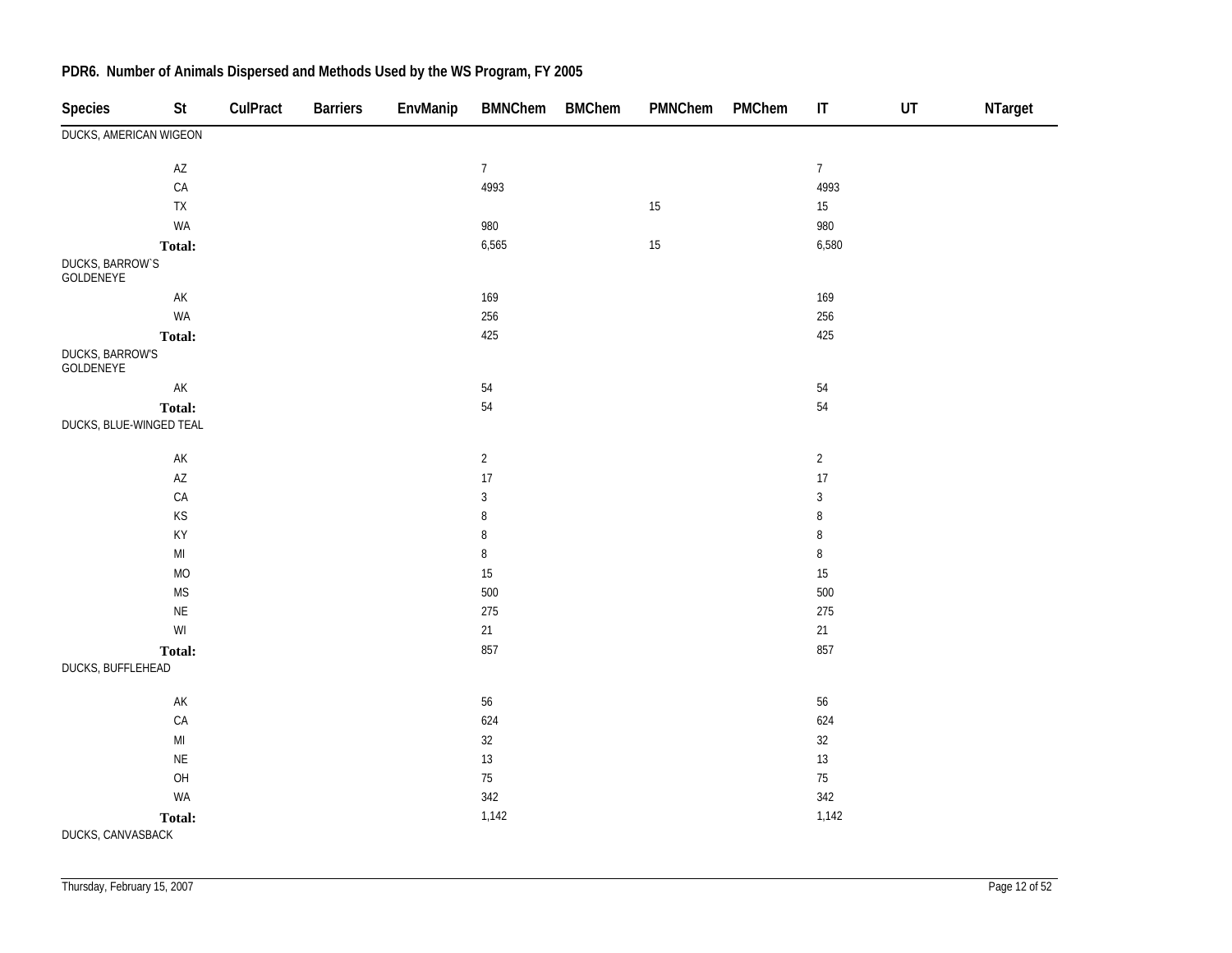| Species                     | St                     | CulPract | <b>Barriers</b> | EnvManip | <b>BMNChem</b> | <b>BMChem</b> | PMNChem | PMChem      | $\sf IT$       | $\sf{UT}$ | NTarget       |
|-----------------------------|------------------------|----------|-----------------|----------|----------------|---------------|---------|-------------|----------------|-----------|---------------|
| DUCKS, CANVASBACK           |                        |          |                 |          |                |               |         |             |                |           |               |
|                             | $\mathsf{AK}$          |          |                 |          | $18\,$         |               |         |             | $18\,$         |           |               |
|                             | CA                     |          |                 |          | 16             |               |         |             | 16             |           |               |
|                             | Total:                 |          |                 |          | $34\,$         |               |         |             | 34             |           |               |
| DUCKS, CINNAMON TEAL        |                        |          |                 |          |                |               |         |             |                |           |               |
|                             | $\mathsf{A}\mathsf{Z}$ |          |                 |          | $\, 8$         |               |         |             | $\bf 8$        |           |               |
|                             | CA                     |          |                 |          | 355            |               |         |             | 355            |           |               |
|                             | Total:                 |          |                 |          | 363            |               |         |             | 363            |           |               |
| DUCKS, COMMON<br>GOLDENEYE  |                        |          |                 |          |                |               |         |             |                |           |               |
|                             | $\mathsf{AK}$          |          |                 |          | 194            |               |         |             | 194            |           |               |
|                             | <b>MO</b>              |          |                 |          | $\, 8$         |               |         |             | $\, 8$         |           |               |
|                             | OH                     |          |                 |          | $19$           |               |         |             | 19             |           |               |
|                             | WA                     |          |                 |          | 1122           |               |         |             | 1122           |           |               |
|                             | Total:                 |          |                 |          | 1,343          |               |         |             | 1,343          |           |               |
| DUCKS, DABBLING (OTHER)     |                        |          |                 |          |                |               |         |             |                |           |               |
|                             | $\mathsf{GA}$          |          |                 |          | 49             |               |         |             | 49             |           |               |
|                             | $\mathsf{M}\mathsf{N}$ |          |                 |          | 9              |               |         |             | 9              |           |               |
|                             | $\mathsf{NE}\xspace$   |          |                 |          | 92             |               |         |             | 92             |           |               |
|                             | OH                     |          |                 |          | 333            |               |         |             | 333            |           |               |
|                             | OK                     |          |                 |          | 1175           |               |         |             | 1175           |           |               |
|                             | $\mathsf{PA}$          |          |                 |          | 22             |               |         |             | 22             |           |               |
|                             | VA                     |          |                 |          | 135            |               |         |             | 135            |           |               |
|                             | $\mathsf{W}\mathsf{I}$ |          |                 |          | $17\,$         |               |         |             | 17             |           |               |
|                             | Total:                 |          |                 |          | 1,832          |               |         |             | 1,832          |           |               |
| DUCKS, DIVING (ALL)         |                        |          |                 |          |                |               |         |             |                |           |               |
|                             | PA                     |          |                 |          | $\overline{2}$ |               |         |             | $\overline{2}$ |           |               |
|                             | Total:                 |          |                 |          | $\overline{2}$ |               |         |             | $\overline{2}$ |           |               |
| DUCKS, DIVING (OTHER)       |                        |          |                 |          |                |               |         |             |                |           |               |
|                             | $\mathsf{NE}\xspace$   |          |                 |          | $100\,$        |               |         |             | $100\,$        |           |               |
|                             | Total:                 |          |                 |          | 100            |               |         |             | $100\,$        |           |               |
| DUCKS, FERAL                |                        |          |                 |          |                |               |         |             |                |           |               |
|                             | GA                     |          |                 |          |                |               |         | $\mathbf 1$ | $\mathbf{1}$   |           |               |
|                             | $\mathsf{H}\mathsf{I}$ |          |                 |          | 192            |               |         |             | 159            |           | 33            |
|                             | PA                     |          |                 |          | $22\,$         |               |         | 79          | 101            |           |               |
| Thursday, February 15, 2007 |                        |          |                 |          |                |               |         |             |                |           | Page 13 of 52 |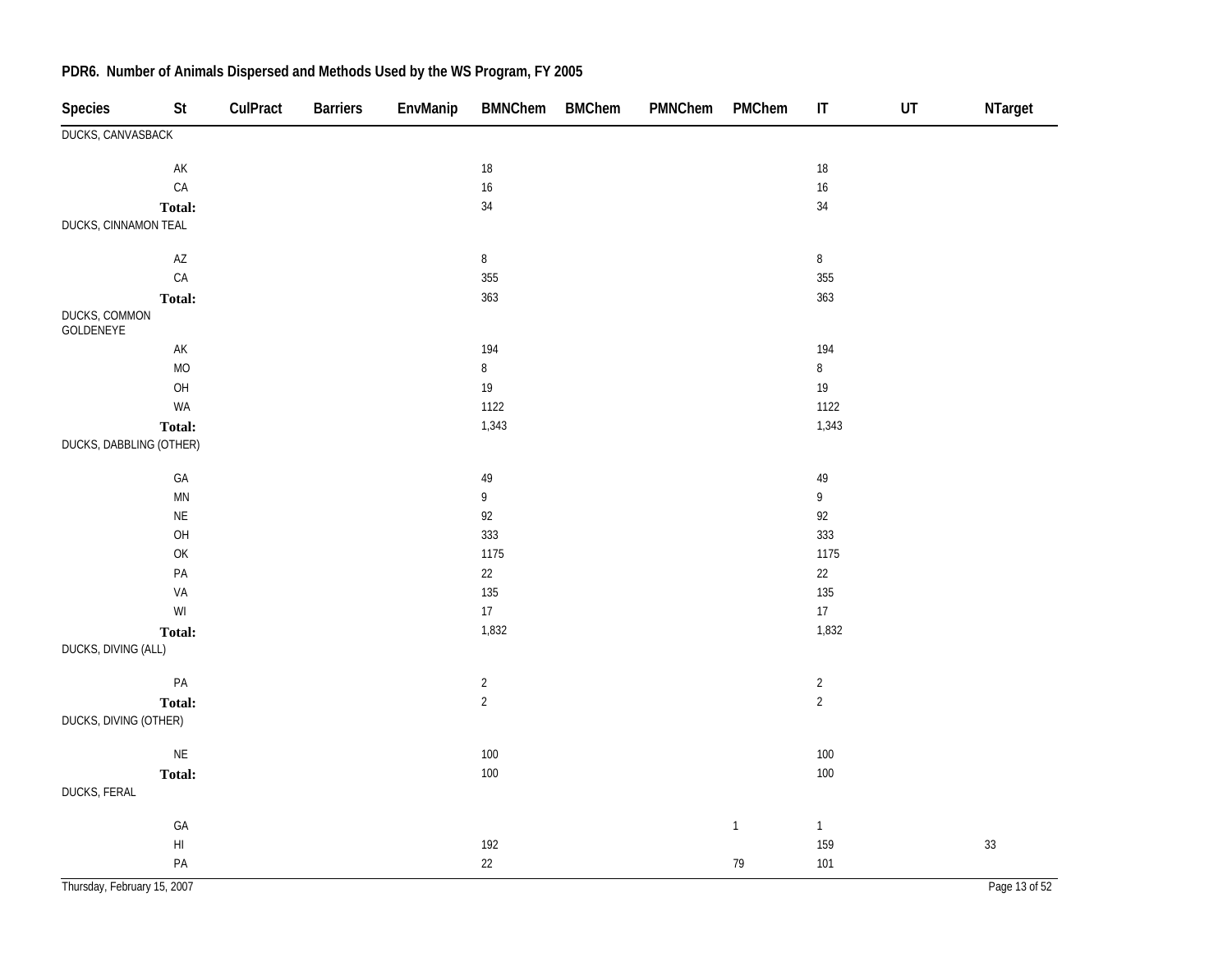| Species                     | <b>St</b>                         | CulPract | <b>Barriers</b> | EnvManip | <b>BMNChem</b>  | <b>BMChem</b> | PMNChem | PMChem | $\ensuremath{\mathsf{IT}}\xspace$ | $\sf{UT}$ | NTarget        |
|-----------------------------|-----------------------------------|----------|-----------------|----------|-----------------|---------------|---------|--------|-----------------------------------|-----------|----------------|
| <b>DUCKS, FERAL</b>         |                                   |          |                 |          |                 |               |         |        |                                   |           |                |
|                             | Total:                            |          |                 |          | 214             |               |         | $80\,$ | 261                               |           | 33             |
| DUCKS, GADWALL              |                                   |          |                 |          |                 |               |         |        |                                   |           |                |
|                             | $\mathsf{A}\mathsf{Z}$            |          |                 |          | $5\phantom{.0}$ |               |         |        | $\mathbf 5$                       |           |                |
|                             | ${\sf CA}$                        |          |                 |          | 375             |               |         |        | 375                               |           |                |
|                             | $\mathsf{NE}\xspace$              |          |                 |          | 66              |               |         |        | 66                                |           |                |
|                             | WA                                |          |                 |          | 1097            |               |         |        | 1097                              |           |                |
| DUCKS, GREATER SCAUP        | Total:                            |          |                 |          | 1,543           |               |         |        | 1,543                             |           |                |
|                             | $\mathsf{AK}$                     |          |                 |          | 3356            |               |         |        | 3356                              |           |                |
|                             | ${\sf CA}$                        |          |                 |          | 2312            |               |         |        | 2312                              |           |                |
|                             | O <sub>H</sub>                    |          |                 |          | 300             |               |         |        | 300                               |           |                |
|                             | Total:                            |          |                 |          | 5,968           |               |         |        | 5,968                             |           |                |
| DUCKS, GREEN-WINGED<br>TEAL |                                   |          |                 |          |                 |               |         |        |                                   |           |                |
|                             | $\mathsf{AK}$                     |          |                 |          | 540             |               |         |        | 540                               |           |                |
|                             | ${\sf CA}$                        |          |                 |          | $29\,$          |               |         |        | 29                                |           |                |
|                             | $\ensuremath{\mathsf{IL}}\xspace$ |          |                 |          | 7 <sup>7</sup>  |               |         |        | $\overline{7}$                    |           |                |
|                             | WA                                |          |                 |          | 317             |               |         |        | 317                               |           |                |
|                             | Total:                            |          |                 |          | 893             |               |         |        | 893                               |           |                |
| DUCKS, HAWAIIAN (T_E)       |                                   |          |                 |          |                 |               |         |        |                                   |           |                |
|                             | $\mathsf{H}\mathsf{I}$            |          |                 |          | 156             |               |         |        | 152                               |           | $\overline{4}$ |
|                             | Total:                            |          |                 |          | 156             |               |         |        | 152                               |           | $\overline{4}$ |
| DUCKS, LESSER SCAUP         |                                   |          |                 |          |                 |               |         |        |                                   |           |                |
|                             | $\mathsf{AK}$                     |          |                 |          | $7\overline{ }$ |               |         |        | 7 <sup>7</sup>                    |           |                |
|                             | ${\sf AR}$                        |          |                 |          | 5000            |               |         |        | 5000                              |           |                |
|                             | CA                                |          |                 |          | $35\,$          |               |         |        | $35\,$                            |           |                |
|                             | $\mathsf{NE}\xspace$              |          |                 |          | $46\,$          |               |         |        | $46\,$                            |           |                |
|                             | $\mathsf{OH}$                     |          |                 |          | 3865            |               |         |        | 3865                              |           |                |
|                             | WA                                |          |                 |          | $\overline{4}$  |               |         |        | $\overline{4}$                    |           |                |
|                             | Total:                            |          |                 |          | 8,957           |               |         |        | 8,957                             |           |                |
| DUCKS, MALLARDS             |                                   |          |                 |          |                 |               |         |        |                                   |           |                |
|                             | $\mathsf{AK}$                     |          |                 |          | 1736            |               |         |        | 1736                              |           |                |
|                             | $\mathsf{AZ}$                     |          |                 |          | $11$            |               |         |        | 11                                |           |                |
|                             | $\mathsf{CA}$                     |          |                 |          | 3537            |               |         |        | 3537                              |           |                |
| Thursday, February 15, 2007 |                                   |          |                 |          |                 |               |         |        |                                   |           | Page 14 of 52  |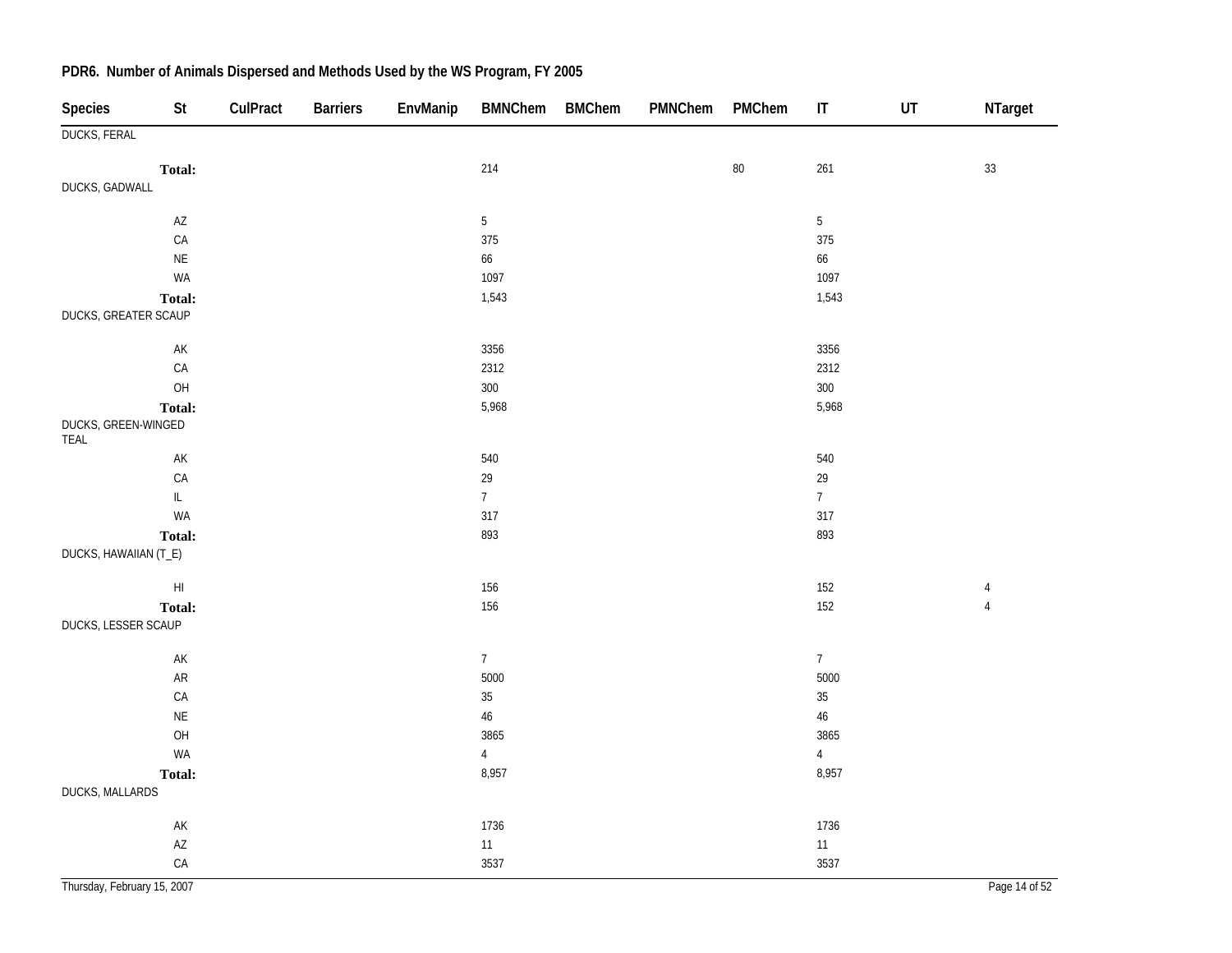| Species                            | St                                                      | CulPract | <b>Barriers</b> | EnvManip | <b>BMNChem</b>   | <b>BMChem</b> | PMNChem | PMChem        | $\sf IT$         | $\sf{UT}$ | NTarget       |
|------------------------------------|---------------------------------------------------------|----------|-----------------|----------|------------------|---------------|---------|---------------|------------------|-----------|---------------|
| <b>DUCKS, MALLARDS</b>             |                                                         |          |                 |          |                  |               |         |               |                  |           |               |
|                                    | $\ensuremath{\mathsf{IL}}\xspace$                       |          |                 |          | 4610             |               |         |               | 4610             |           |               |
|                                    | ${\sf IN}$                                              |          |                 |          | 25               |               |         |               | $25\,$           |           |               |
|                                    | $\mathsf{KS}% _{\mathsf{K}}\left( \mathsf{K}\right)$    |          |                 |          | 121              |               |         |               | 121              |           |               |
|                                    | KY                                                      |          |                 |          | 757              |               |         | $\mathbf{1}$  | 758              |           |               |
|                                    | $\mathsf{MD}$                                           |          |                 |          | 181              |               |         |               | 181              |           |               |
|                                    | $\mathsf{ME}$                                           |          |                 |          | 9                |               |         |               | 9                |           |               |
|                                    | $\mathsf{MI}$                                           |          |                 |          | $\overline{7}$   |               |         |               | $\overline{7}$   |           |               |
|                                    | $\mathsf{M}\mathsf{N}$                                  |          |                 |          | 314              |               |         |               | 314              |           |               |
|                                    | $\rm MO$                                                |          |                 |          | 36               |               |         |               | 36               |           |               |
|                                    | <b>MS</b>                                               |          |                 |          | $10\,$           |               |         |               | $10\,$           |           |               |
|                                    | $\sf NE$                                                |          |                 |          | 258              |               |         |               | 258              |           |               |
|                                    | $\mathsf{NJ}$                                           |          |                 |          | 34               |               |         | $\mathbbm{1}$ | $35\,$           |           |               |
|                                    | ${\sf NV}$                                              |          |                 |          | 56               |               |         | 67            | 123              |           |               |
|                                    | OH                                                      |          |                 |          | 2277             |               |         |               | 2277             |           |               |
|                                    | OK                                                      |          |                 |          | $\boldsymbol{6}$ |               |         |               | $\boldsymbol{6}$ |           |               |
|                                    | $\mathsf{PA}$                                           |          |                 |          | 1134             |               |         |               | 1134             |           |               |
|                                    | $\mathsf{SC}$                                           |          |                 |          | 28               |               |         |               | $28\,$           |           |               |
|                                    | ${\sf TN}$                                              |          |                 |          | 29               |               |         |               |                  | 29        |               |
|                                    | UT                                                      |          |                 |          | 24               |               |         | 49            | $73\,$           |           |               |
|                                    | VA                                                      |          |                 |          | 62               |               |         |               | $62\,$           |           |               |
|                                    | $\ensuremath{\mathsf{VT}}$                              |          |                 |          | 190              |               |         |               | 190              |           |               |
|                                    | WA                                                      |          |                 |          | 3047             |               |         |               | 3047             |           |               |
|                                    | $\ensuremath{\mathsf{W}}\xspace\ensuremath{\mathsf{I}}$ |          |                 |          | 528              |               |         |               | 528              |           |               |
|                                    | Total:                                                  |          |                 |          | 19,027           |               |         | 118           | 19,116           | 29        |               |
| DUCKS, MERGANSER<br>COMMON         |                                                         |          |                 |          |                  |               |         |               |                  |           |               |
|                                    | $\mathsf{AK}$                                           |          |                 |          | $\overline{4}$   |               |         |               | $\overline{4}$   |           |               |
|                                    | WA                                                      |          |                 |          | 329              |               |         |               | 329              |           |               |
|                                    | Total:                                                  |          |                 |          | 333              |               |         |               | 333              |           |               |
| DUCKS, MERGANSER,<br><b>HOODED</b> |                                                         |          |                 |          |                  |               |         |               |                  |           |               |
|                                    | O <sub>H</sub>                                          |          |                 |          | $75\,$           |               |         |               | $75\,$           |           |               |
|                                    | WA                                                      |          |                 |          | 211              |               |         |               | 211              |           |               |
|                                    | Total:                                                  |          |                 |          | 286              |               |         |               | 286              |           |               |
| DUCKS, MERGANSER, RED-<br>BREASTED |                                                         |          |                 |          |                  |               |         |               |                  |           |               |
|                                    | O <sub>H</sub>                                          |          |                 |          | 495              |               |         |               | 495              |           |               |
|                                    | Total:                                                  |          |                 |          | 495              |               |         |               | 495              |           |               |
| Thursday, February 15, 2007        |                                                         |          |                 |          |                  |               |         |               |                  |           | Page 15 of 52 |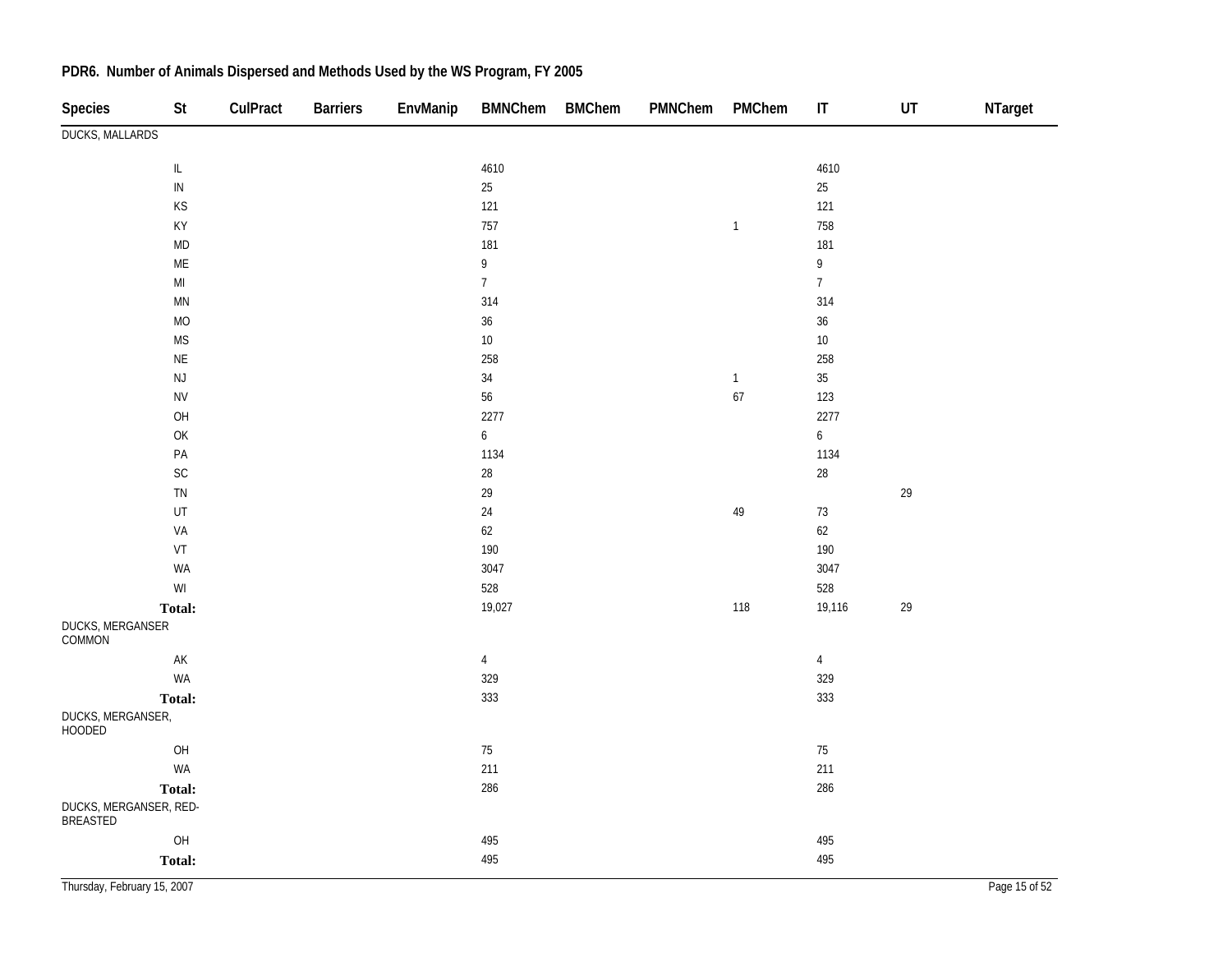| <b>Species</b>                 | St                     | CulPract | <b>Barriers</b> | EnvManip | BMNChem BMChem | PMNChem        | PMChem | $\ensuremath{\mathsf{IT}}\xspace$ | $\sf{UT}$ | NTarget       |
|--------------------------------|------------------------|----------|-----------------|----------|----------------|----------------|--------|-----------------------------------|-----------|---------------|
| <b>DUCKS, NORTHERN PINTAIL</b> |                        |          |                 |          |                |                |        |                                   |           |               |
|                                | $\mathsf{AK}$          |          |                 |          | 123            |                |        | 123                               |           |               |
|                                | CA                     |          |                 |          | 9217           |                |        | 9217                              |           |               |
|                                | Total:                 |          |                 |          | 9,340          |                |        | 9,340                             |           |               |
| DUCKS, NORTHERN<br>SHOVELER    |                        |          |                 |          |                |                |        |                                   |           |               |
|                                | $\mathsf{AK}$          |          |                 |          | 182            |                |        | 182                               |           |               |
|                                | $\mathsf{A}\mathsf{Z}$ |          |                 |          | 23             |                |        | 23                                |           |               |
|                                | CA                     |          |                 |          | 7341           |                |        | 7341                              |           |               |
|                                | $\mathsf{HI}$          |          |                 |          | $\mathfrak{Z}$ |                |        | $\mathfrak{Z}$                    |           |               |
|                                | KS                     |          |                 |          | $22\,$         |                |        | 22                                |           |               |
|                                | ${\sf TX}$             |          |                 |          |                | 135            |        | 135                               |           |               |
|                                | WA                     |          |                 |          | 12             |                |        | 12                                |           |               |
|                                | Total:                 |          |                 |          | 7,583          | 135            |        | 7,718                             |           |               |
| DUCKS, REDHEAD                 |                        |          |                 |          |                |                |        |                                   |           |               |
|                                | $\mathsf{AK}$          |          |                 |          | $\overline{2}$ |                |        | $\overline{2}$                    |           |               |
|                                | $\mathsf{A}\mathsf{Z}$ |          |                 |          | 15             |                |        | 15                                |           |               |
|                                | Total:                 |          |                 |          | 17             |                |        | 17                                |           |               |
| DUCKS, RING-NECKED             |                        |          |                 |          |                |                |        |                                   |           |               |
|                                | $\mathsf{AK}$          |          |                 |          | 34             |                |        | $34\,$                            |           |               |
|                                | $\mathsf{A}\mathsf{Z}$ |          |                 |          | 58             | $\overline{4}$ |        | 62                                |           |               |
|                                | <b>MS</b>              |          |                 |          | 20             |                |        | $20\,$                            |           |               |
|                                | VA                     |          |                 |          | 19             |                |        |                                   |           | 19            |
|                                | WA                     |          |                 |          | 351            |                |        | 351                               |           |               |
|                                | Total:                 |          |                 |          | 482            | $\overline{4}$ |        | 467                               |           | $19$          |
| DUCKS, RUDDY                   |                        |          |                 |          |                |                |        |                                   |           |               |
|                                | $\mathsf{A}\mathsf{Z}$ |          |                 |          | 21             |                |        | 21                                |           |               |
|                                | CA                     |          |                 |          | 161            |                |        | 161                               |           |               |
|                                | OH                     |          |                 |          | $\mathbf{3}$   |                |        | $\mathfrak{Z}$                    |           |               |
|                                | Total:                 |          |                 |          | 185            |                |        | 185                               |           |               |
| DUCKS, WHITE-WINGED<br>SCOTER  |                        |          |                 |          |                |                |        |                                   |           |               |
|                                | $\mathsf{AK}$          |          |                 |          | 13             |                |        | $13\,$                            |           |               |
|                                | Total:                 |          |                 |          | 13             |                |        | 13                                |           |               |
| DUCKS, WOOD                    |                        |          |                 |          |                |                |        |                                   |           |               |
|                                | GA                     |          |                 |          | 16             |                |        | $16\,$                            |           |               |
| Thursday, February 15, 2007    |                        |          |                 |          |                |                |        |                                   |           | Page 16 of 52 |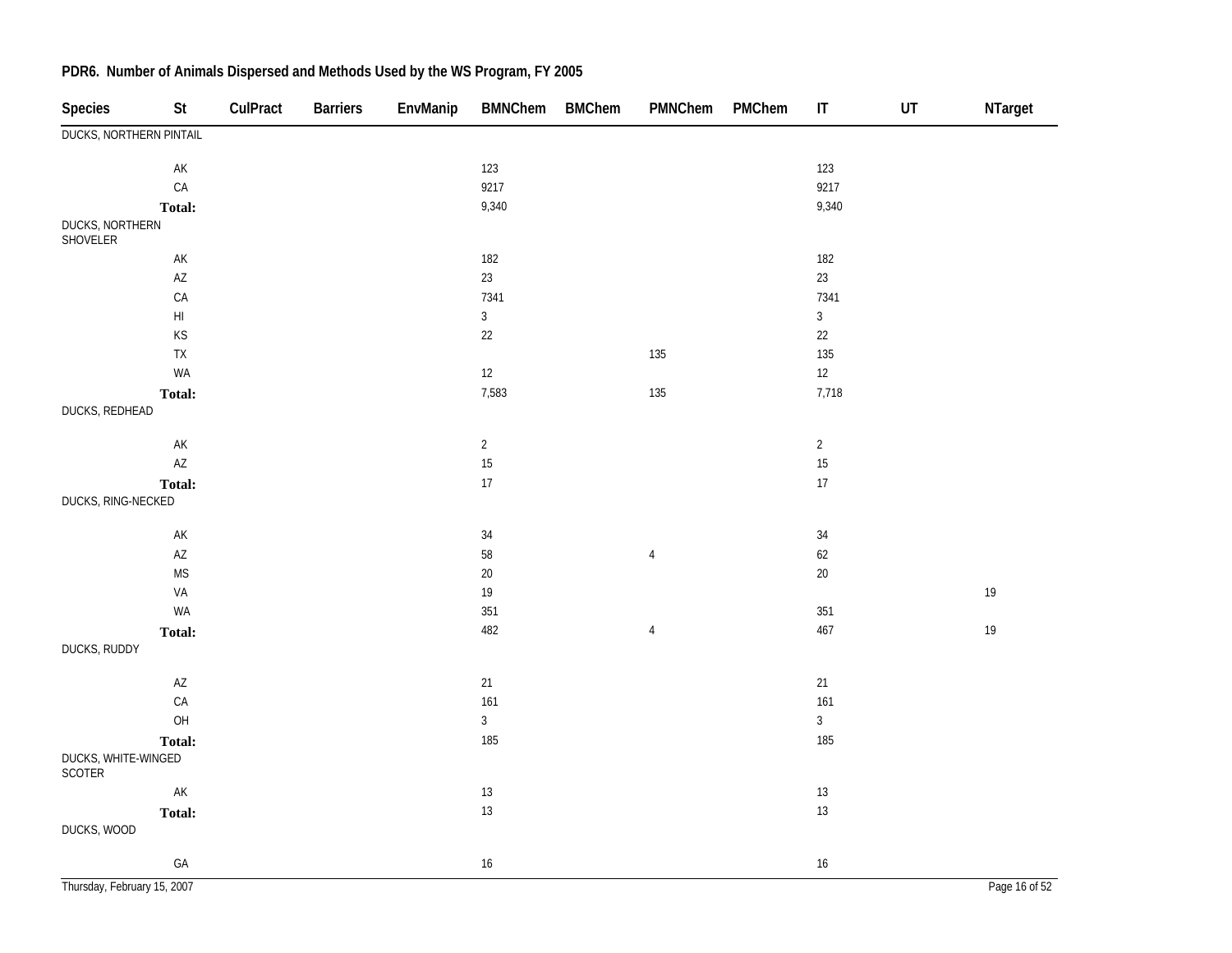| <b>Species</b>     | <b>St</b>                                               | CulPract | <b>Barriers</b> | EnvManip | <b>BMNChem</b> | <b>BMChem</b> | PMNChem | PMChem | $\sf IT$         | $\sf{UT}$ | NTarget |
|--------------------|---------------------------------------------------------|----------|-----------------|----------|----------------|---------------|---------|--------|------------------|-----------|---------|
| <b>DUCKS, WOOD</b> |                                                         |          |                 |          |                |               |         |        |                  |           |         |
|                    | KY                                                      |          |                 |          | $\, 8$         |               |         |        | $\, 8$           |           |         |
|                    | SC                                                      |          |                 |          | $\overline{2}$ |               |         |        | $\sqrt{2}$       |           |         |
|                    | WA                                                      |          |                 |          | $12$           |               |         |        | $12\,$           |           |         |
|                    | $\ensuremath{\mathsf{W}}\xspace\ensuremath{\mathsf{I}}$ |          |                 |          | $\overline{5}$ |               |         |        | $\overline{5}$   |           |         |
|                    | Total:                                                  |          |                 |          | 43             |               |         |        | $43\,$           |           |         |
| EAGLES, BALD       |                                                         |          |                 |          |                |               |         |        |                  |           |         |
|                    |                                                         |          |                 |          |                |               |         |        |                  |           |         |
|                    | $\mathsf{AK}$                                           |          |                 |          | 362            |               |         |        | 362              |           |         |
|                    | $\mathsf{FL}$                                           |          |                 |          | $\mathfrak{Z}$ |               |         |        | $\overline{3}$   |           |         |
|                    | $\mathsf{M}\mathsf{N}$                                  |          |                 |          | $\bf 84$       |               |         |        | $\bf 84$         |           |         |
|                    | Total:                                                  |          |                 |          | 449            |               |         |        | 449              |           |         |
| EAGLES, GOLDEN     |                                                         |          |                 |          |                |               |         |        |                  |           |         |
|                    | ${\sf CA}$                                              |          |                 |          | $\sqrt{2}$     |               |         |        | $\overline{a}$   |           |         |
|                    | WY                                                      |          |                 |          | $\mathbf 1$    |               |         |        | $\mathbf{1}$     |           |         |
|                    | Total:                                                  |          |                 |          | $\mathbf{3}$   |               |         |        | $\sqrt{3}$       |           |         |
| EGRETS, CATTLE     |                                                         |          |                 |          |                |               |         |        |                  |           |         |
|                    |                                                         |          |                 |          |                |               |         |        |                  |           |         |
|                    | $\mathsf{A}\mathsf{Z}$<br>$\mathsf{FL}$                 |          |                 |          | 15<br>134282   |               |         |        | $15\,$<br>134282 |           |         |
|                    | $\mathsf{GA}$                                           |          |                 |          | 531            |               |         |        | 531              |           |         |
|                    | $\mathsf{GU}% _{\mathsf{C}}^{\mathsf{C}}(\mathcal{A})$  |          |                 |          | 871            |               |         |        | 871              |           |         |
|                    | $\mathsf{H}\mathsf{I}$                                  |          |                 |          | 9838           |               |         |        | 9838             |           |         |
|                    | $\mathsf{MD}$                                           |          |                 |          | $\mathfrak{Z}$ |               |         |        | $\mathfrak{Z}$   |           |         |
|                    | ${\sf NC}$                                              |          |                 |          | $10\,$         |               |         |        | $10\,$           |           |         |
|                    | $\mathsf{NE}\xspace$                                    |          |                 |          | 11             |               |         |        | 11               |           |         |
|                    | OK                                                      |          |                 |          | 6337           |               |         |        | 6337             |           |         |
|                    | SC                                                      |          |                 |          | 1615           |               |         |        | 1615             |           |         |
|                    | TX                                                      |          |                 |          | $\sqrt{5}$     |               |         |        | $\overline{5}$   |           |         |
|                    | VA                                                      |          |                 |          | $23\,$         |               |         |        | 23               |           |         |
|                    | Total:                                                  |          |                 |          | 153,541        |               |         |        | 153,541          |           |         |
| EGRETS, GREAT      |                                                         |          |                 |          |                |               |         |        |                  |           |         |
|                    | ${\sf AR}$                                              |          |                 |          | 350            |               |         |        | $350\,$          |           |         |
|                    | $\mathsf{AZ}$                                           |          |                 |          | $66\,$         |               |         |        | 66               |           |         |
|                    | CA                                                      |          |                 |          | 662            |               |         |        | 662              |           |         |
|                    | $\mathsf{FL}$                                           |          |                 |          | 2547           |               |         |        | 2547             |           |         |
|                    | $\mathsf{GA}$                                           |          |                 |          | $13\,$         |               |         |        | 13               |           |         |
|                    |                                                         |          |                 |          |                |               |         |        |                  |           |         |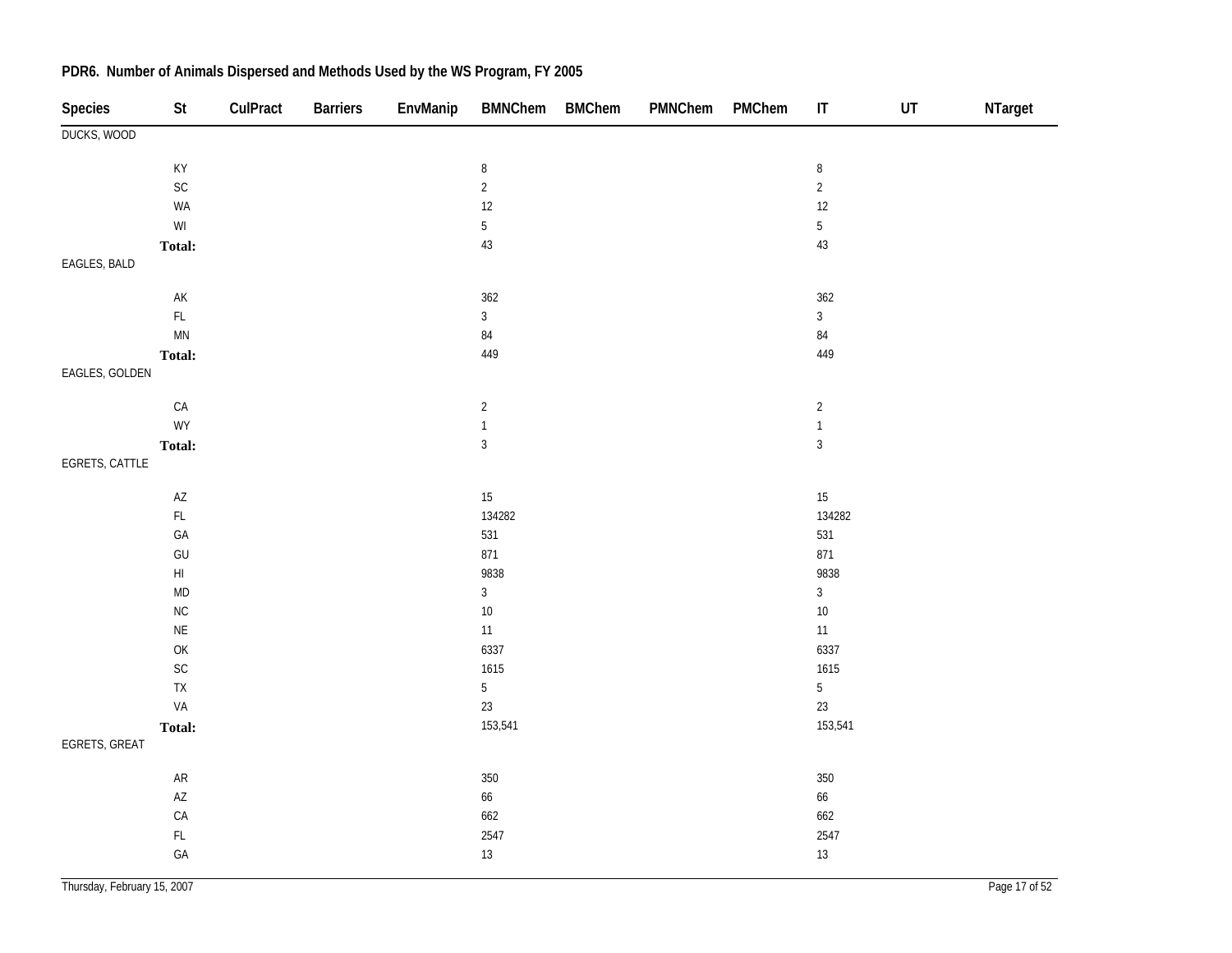| Species                              | <b>St</b>                         | CulPract | <b>Barriers</b> | EnvManip | <b>BMNChem</b>                    | <b>BMChem</b> | PMNChem | PMChem | $\ensuremath{\mathsf{IT}}\xspace$ | UT | NTarget     |
|--------------------------------------|-----------------------------------|----------|-----------------|----------|-----------------------------------|---------------|---------|--------|-----------------------------------|----|-------------|
| EGRETS, GREAT                        |                                   |          |                 |          |                                   |               |         |        |                                   |    |             |
|                                      | $\ensuremath{\mathsf{IL}}\xspace$ |          |                 |          | $\overline{7}$                    |               |         |        | $\overline{7}$                    |    |             |
|                                      | KY                                |          |                 |          | 13                                |               |         |        | 13                                |    |             |
|                                      | $\mathsf{MI}$                     |          |                 |          | $\sqrt{3}$                        |               |         |        | $\mathbf{3}$                      |    |             |
|                                      | $\mathsf{M}\mathsf{N}$            |          |                 |          | $\mathbf{1}$                      |               |         |        | $\mathbf{1}$                      |    |             |
|                                      | <b>MS</b>                         |          |                 |          | 19                                |               |         |        | 19                                |    |             |
|                                      | ${\sf NC}$                        |          |                 |          | $\mathsf{g}% _{T}=\mathsf{g}_{T}$ |               |         |        | 9                                 |    |             |
|                                      | OK                                |          |                 |          | $\sqrt{5}$                        |               |         |        | $\overline{5}$                    |    |             |
|                                      | $\mathsf{RI}$                     |          |                 |          | 1                                 |               |         |        | $\mathbf{1}$                      |    |             |
|                                      | $\mathsf{SC}$                     |          |                 |          | $\overline{4}$                    |               |         |        | $\sqrt{4}$                        |    |             |
|                                      | VA                                |          |                 |          | 25                                |               |         |        | $25\,$                            |    |             |
|                                      | Total:                            |          |                 |          | 3,725                             |               |         |        | 3,725                             |    |             |
| EGRETS, SNOWY                        |                                   |          |                 |          |                                   |               |         |        |                                   |    |             |
|                                      | ${\sf CA}$                        |          |                 |          | 791                               |               |         |        | 791                               |    |             |
|                                      | $\mathsf{FL}$                     |          |                 |          | 91                                |               |         |        | 91                                |    |             |
|                                      | GA                                |          |                 |          | $\overline{9}$                    |               |         |        | 9                                 |    |             |
|                                      | $\sf SC$                          |          |                 |          | 31                                |               |         |        | 31                                |    |             |
|                                      | Total:                            |          |                 |          | 922                               |               |         |        | 922                               |    |             |
| EGRETS/HERONS (MIXED)                |                                   |          |                 |          |                                   |               |         |        |                                   |    |             |
|                                      | ${\sf AR}$                        |          |                 |          | 14638                             |               |         |        | 14638                             |    |             |
|                                      | ${\sf CA}$                        |          |                 |          | 227                               |               |         |        | 227                               |    |             |
|                                      | $\mathsf{FL}$                     |          |                 |          | 743                               |               |         |        | 743                               |    |             |
|                                      | GA                                |          |                 |          | 810                               |               |         |        | 810                               |    |             |
|                                      | Total:                            |          |                 |          | 16,418                            |               |         |        | 16,418                            |    |             |
| EGRETS/HERONS/CORMORA<br>NTS (MIXED) |                                   |          |                 |          |                                   |               |         |        |                                   |    |             |
|                                      | $\mathsf{FL}$                     |          |                 |          | 75                                |               |         |        | $75\,$                            |    |             |
|                                      | Total:                            |          |                 |          | 75                                |               |         |        | 75                                |    |             |
| EGRETS/HERONS/IBIS<br>(MIXED)        |                                   |          |                 |          |                                   |               |         |        |                                   |    |             |
|                                      | $\mathsf{FL}$                     |          |                 |          | 2000                              |               |         |        | 2000                              |    |             |
|                                      | Total:                            |          |                 |          | 2,000                             |               |         |        | 2,000                             |    |             |
| EXOTIC BIRDS (OTHER)                 |                                   |          |                 |          |                                   |               |         |        |                                   |    |             |
|                                      | GU                                |          |                 |          | $\overline{9}$                    |               |         |        |                                   |    | $\mathsf 9$ |
|                                      | $\mathsf{HI}$                     |          |                 |          | 561                               |               |         |        | 561                               |    |             |
|                                      | <b>Total:</b>                     |          |                 |          | 570                               |               |         |        | 561                               |    | $\,9$       |
|                                      |                                   |          |                 |          |                                   |               |         |        |                                   |    |             |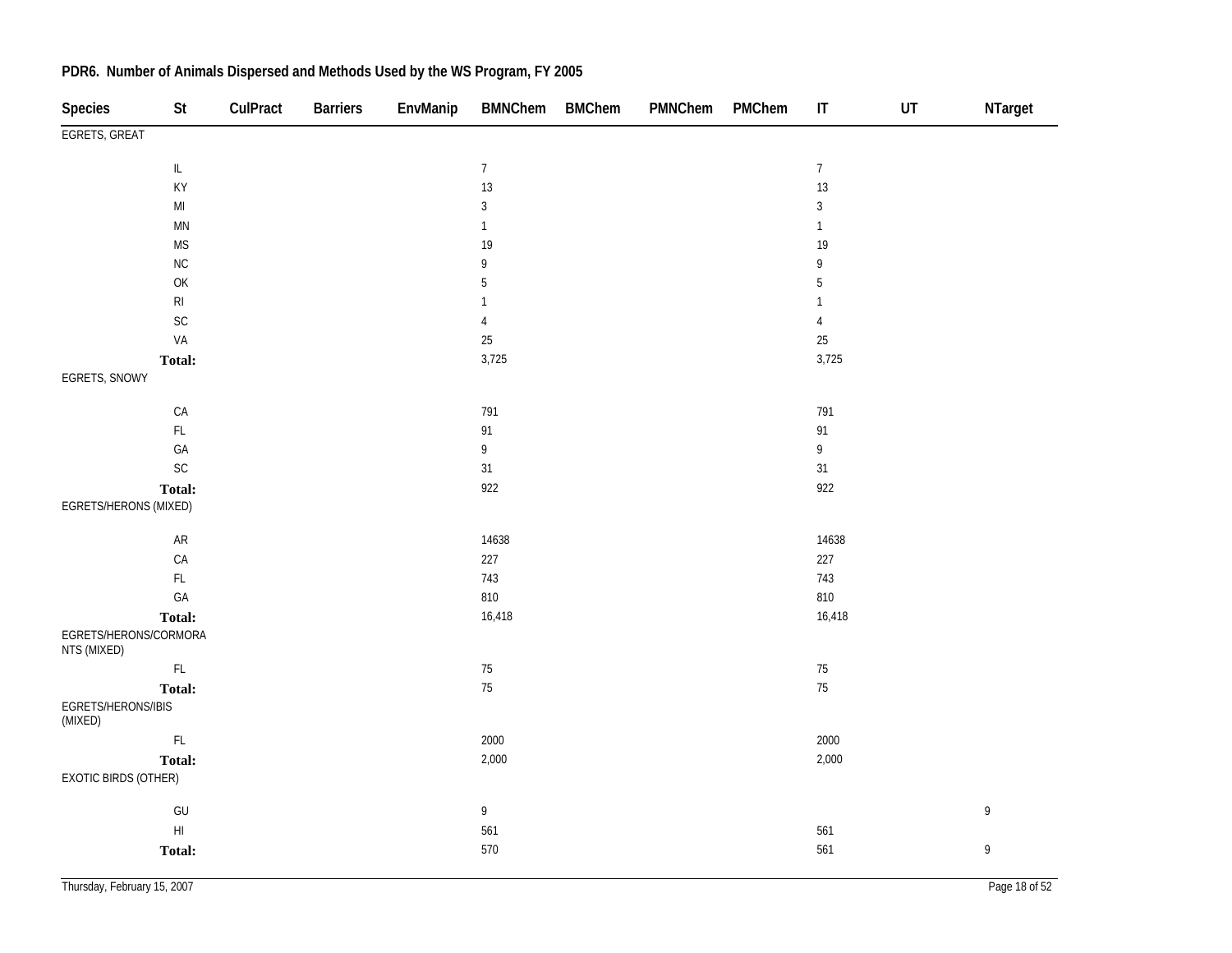| Species                | St                                                      | CulPract | <b>Barriers</b> | EnvManip | <b>BMNChem</b>   | <b>BMChem</b> | PMNChem | PMChem | $\sf IT$         | UT | NTarget        |
|------------------------|---------------------------------------------------------|----------|-----------------|----------|------------------|---------------|---------|--------|------------------|----|----------------|
| FALCON (OTHER)         |                                                         |          |                 |          |                  |               |         |        |                  |    |                |
|                        | $\mathsf{AZ}$                                           |          |                 |          | $\overline{2}$   |               |         |        | $\sqrt{2}$       |    |                |
|                        | CA                                                      |          |                 |          | $\mathbf{1}$     |               |         |        | $\mathbf{1}$     |    |                |
|                        | $\mathsf{HI}$                                           |          |                 |          | $\sqrt{3}$       |               |         |        | $\sqrt{3}$       |    |                |
|                        | $\ensuremath{\mathsf{IL}}\xspace$                       |          |                 |          | $\overline{2}$   |               |         |        | $\sqrt{2}$       |    |                |
|                        | OH                                                      |          |                 |          | $10\,$           |               |         |        | $10$             |    |                |
|                        | $\ensuremath{\mathsf{W}}\xspace\ensuremath{\mathsf{I}}$ |          |                 |          | $\mathbf{1}$     |               |         |        | $\mathbf{1}$     |    |                |
|                        | Total:                                                  |          |                 |          | $19\,$           |               |         |        | 19               |    |                |
| FALCONS, PEREGRINE     |                                                         |          |                 |          |                  |               |         |        |                  |    |                |
|                        | $\mathsf{AZ}$                                           |          |                 |          | $\overline{c}$   |               |         |        | $\sqrt{2}$       |    |                |
|                        | CA                                                      |          |                 |          | $\sqrt{4}$       |               |         |        | $\sqrt{4}$       |    |                |
|                        | WA                                                      |          |                 |          | $\mathbf{1}$     |               |         |        |                  |    | $\mathbf 1$    |
|                        | Total:                                                  |          |                 |          | $\boldsymbol{7}$ |               |         |        | 6                |    | $\mathbf{1}$   |
| FINCHES, HOUSE         |                                                         |          |                 |          |                  |               |         |        |                  |    |                |
|                        | $\mathsf{AZ}$                                           |          |                 |          | $100\,$          |               |         |        | $100\,$          |    |                |
|                        | CA                                                      |          |                 |          | 190              |               |         |        | 190              |    |                |
|                        | $\mathsf{H}\mathsf{I}$                                  |          |                 |          | 84634            |               |         |        | 84631            |    | $\sqrt{3}$     |
|                        | Total:                                                  |          |                 |          | 84,924           |               |         |        | 84,921           |    | $\overline{3}$ |
| FINCHES, SAFFRON FINCH |                                                         |          |                 |          |                  |               |         |        |                  |    |                |
|                        | $\mathsf{H}\mathsf{I}$                                  |          |                 |          | $140\,$          |               |         |        | $140\,$          |    |                |
|                        | Total:                                                  |          |                 |          | $140\,$          |               |         |        | $140\,$          |    |                |
| FISH (OTHER)           |                                                         |          |                 |          |                  |               |         |        |                  |    |                |
|                        | $\mathsf{MS}\xspace$                                    |          |                 |          | $300\,$          |               |         |        | 300              |    |                |
|                        | $\mathsf{NE}\xspace$                                    |          |                 |          | $24\,$           |               |         |        |                  |    | $24\,$         |
|                        | Total:                                                  |          |                 |          | 324              |               |         |        | 300              |    | $24\,$         |
| FLICKERS, NORTHERN     |                                                         |          |                 |          |                  |               |         |        |                  |    |                |
|                        | KS                                                      |          |                 |          | $\sqrt{3}$       |               |         |        | $\sqrt{3}$       |    |                |
|                        | $MO$                                                    |          |                 |          | $\sqrt{3}$       |               |         |        | $\sqrt{3}$       |    |                |
|                        | $\ensuremath{\mathsf{W}}\xspace\ensuremath{\mathsf{I}}$ |          |                 |          | $\boldsymbol{6}$ |               |         |        | $\boldsymbol{6}$ |    |                |
|                        | Total:                                                  |          |                 |          | 12               |               |         |        | 12               |    |                |
| FOXES, ARCTIC          |                                                         |          |                 |          |                  |               |         |        |                  |    |                |
|                        | $\mathsf{AK}$                                           |          |                 |          | $\overline{a}$   |               |         |        | $\overline{c}$   |    |                |
|                        | Total:                                                  |          |                 |          | $\overline{2}$   |               |         |        | $\overline{2}$   |    |                |
|                        |                                                         |          |                 |          |                  |               |         |        |                  |    |                |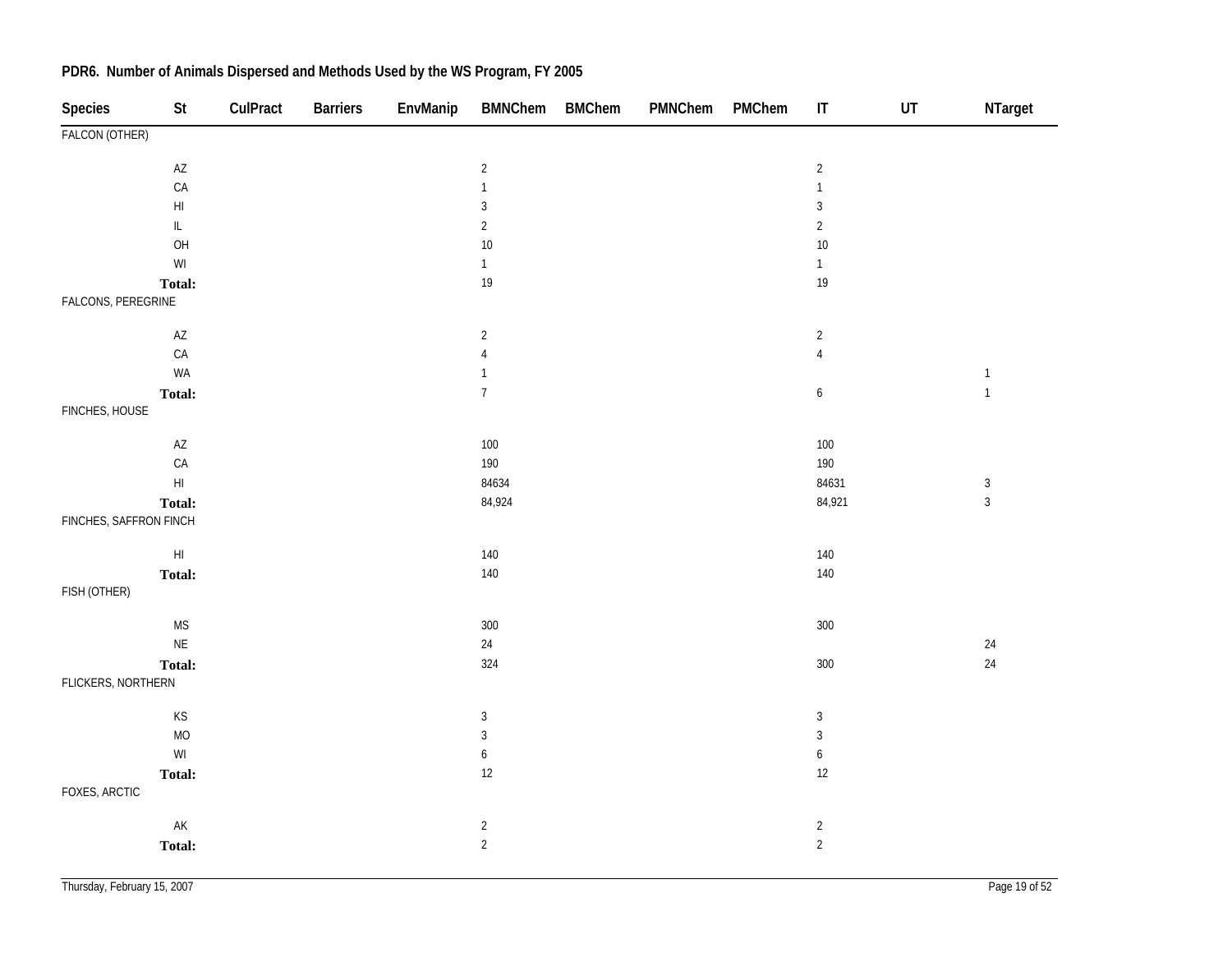| Species                     | St                                | CulPract | <b>Barriers</b> | EnvManip | BMNChem BMChem | PMNChem PMChem |        | $\sf IT$       | $\sf{UT}$ | NTarget       |
|-----------------------------|-----------------------------------|----------|-----------------|----------|----------------|----------------|--------|----------------|-----------|---------------|
| FOXES, GRAY                 |                                   |          |                 |          |                |                |        |                |           |               |
|                             | $\mathsf{N}\mathsf{M}$            |          |                 |          | $\mathbf{1}$   |                |        | $\mathbf{1}$   |           |               |
|                             | VA                                |          |                 |          | $\sqrt{3}$     |                |        | $\mathbf{3}$   |           |               |
|                             | Total:                            |          |                 |          | $\sqrt{4}$     |                |        | $\overline{4}$ |           |               |
| FOXES, RED                  |                                   |          |                 |          |                |                |        |                |           |               |
|                             | $\mathsf{AK}$                     |          |                 |          | 59             |                |        | 59             |           |               |
|                             | CA                                |          |                 |          | $\, 8$         |                |        | $\,8$          |           |               |
|                             | $\ensuremath{\mathsf{IL}}\xspace$ |          |                 |          | $\mathbf{1}$   |                |        | $\mathbf{1}$   |           |               |
|                             | $\sf MD$                          |          |                 |          | $\mathbf{1}$   |                |        | $\mathbf{1}$   |           |               |
|                             | $\mathsf{M}\mathsf{N}$            |          |                 |          | $\mathbf{1}$   |                |        | $\mathbf{1}$   |           |               |
|                             | MO                                |          |                 |          | 5              |                |        | $\overline{5}$ |           |               |
|                             | $\mathsf{NE}\xspace$              |          |                 |          | $\, 8$         |                |        | $\,8\,$        |           |               |
|                             | ${\sf OR}$                        |          |                 |          | $\mathbf{1}$   |                |        | $\mathbf{1}$   |           |               |
|                             | PA                                |          |                 |          | $\sqrt{2}$     |                |        | $\sqrt{2}$     |           |               |
|                             | VA                                |          |                 |          | 37             |                |        | $37\,$         |           |               |
|                             | Total:                            |          |                 |          | 123            |                |        | 123            |           |               |
| FRANCOLIN, BLACK            |                                   |          |                 |          |                |                |        |                |           |               |
|                             | $\mathsf{H}\mathsf{I}$            |          |                 |          | 2898           |                |        | 2898           |           |               |
|                             | Total:                            |          |                 |          | 2,898          |                |        | 2,898          |           |               |
| FRANCOLIN, ERCKEL`S         |                                   |          |                 |          |                |                |        |                |           |               |
|                             | $\mathsf{HI}$                     |          |                 |          | $\, 8$         |                |        | $\, 8$         |           |               |
|                             | Total:                            |          |                 |          | $\, 8$         |                |        | $\, 8$         |           |               |
| FRANCOLIN, GRAY             |                                   |          |                 |          |                |                |        |                |           |               |
|                             | $\mathsf{HI}$                     |          |                 |          | 1629           |                |        | 1629           |           |               |
|                             | Total:                            |          |                 |          | 1,629          |                |        | 1,629          |           |               |
| FRIGATEBIRDS (ALL)          |                                   |          |                 |          |                |                |        |                |           |               |
|                             | $\mathsf{HI}$                     |          |                 |          | 1012           |                |        | 282            |           | 730           |
|                             | Total:                            |          |                 |          | 1,012          |                |        | 282            |           | 730           |
| GEESE, CANADA               |                                   |          |                 |          |                |                |        |                |           |               |
|                             | $\mathsf{AK}$                     |          |                 |          | 2434           |                |        | 2434           |           |               |
|                             | ${\sf CA}$                        |          |                 |          | 2328           |                |        | 2328           |           |               |
|                             | CT                                |          |                 |          | $12\,$         |                |        | $12\,$         |           |               |
|                             | $\mathsf{FL}$                     |          |                 |          | $304\,$        |                |        | 304            |           |               |
|                             | GA                                |          |                 |          | 1007           |                | $34\,$ | 1041           |           |               |
| Thursday, February 15, 2007 |                                   |          |                 |          |                |                |        |                |           | Page 20 of 52 |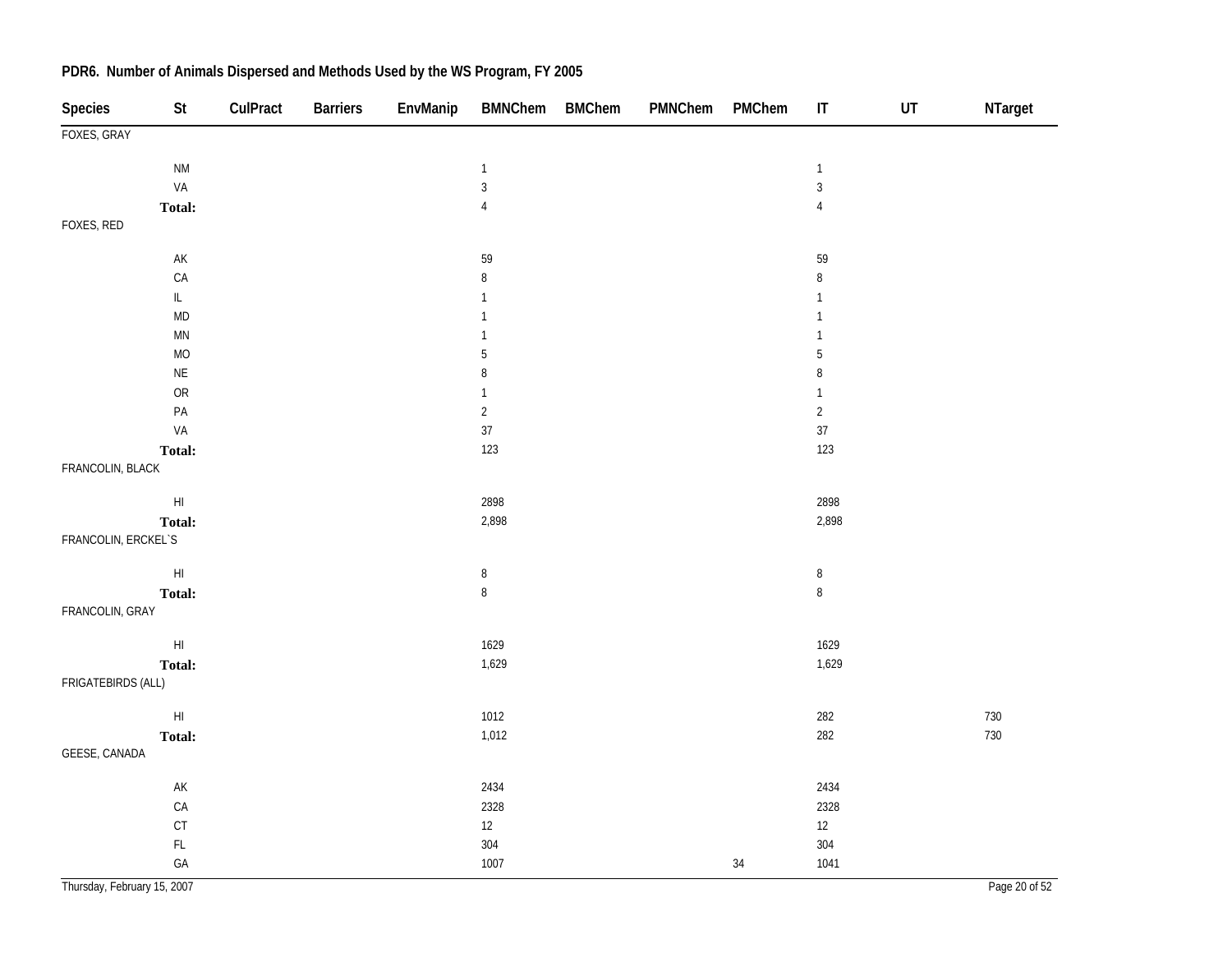| Species                     | <b>St</b>                                               | CulPract | <b>Barriers</b> | EnvManip | <b>BMNChem</b> | <b>BMChem</b> | PMNChem | PMChem           | $\mathsf{I}\mathsf{T}$ | UT | NTarget       |
|-----------------------------|---------------------------------------------------------|----------|-----------------|----------|----------------|---------------|---------|------------------|------------------------|----|---------------|
| GEESE, CANADA               |                                                         |          |                 |          |                |               |         |                  |                        |    |               |
|                             | IA                                                      |          |                 |          | 242            |               |         |                  | 242                    |    |               |
|                             | $\mathsf{IL}$                                           |          |                 |          | 2565           |               |         |                  | 2565                   |    |               |
|                             | ${\sf IN}$                                              |          |                 |          | $57\,$         |               |         |                  | 57                     |    |               |
|                             | KS                                                      |          |                 |          | 4955           |               |         |                  | 4955                   |    |               |
|                             | KY                                                      |          |                 |          | 1492           |               |         | 144              | 1636                   |    |               |
|                             | $\sf MA$                                                |          |                 |          | $46\,$         |               |         |                  | $46\,$                 |    |               |
|                             | $\mathsf{MD}$                                           |          |                 |          | 350            |               |         |                  | $350\,$                |    |               |
|                             | $\mathsf{ME}$                                           |          |                 |          |                |               |         | $\boldsymbol{6}$ | $\mathbf{6}$           |    |               |
|                             | $\ensuremath{\mathsf{MN}}$                              |          |                 |          | 6680           |               |         |                  | 6680                   |    |               |
|                             | MO                                                      |          |                 |          | 1155           |               |         |                  | 1155                   |    |               |
|                             | $\mathsf{MS}\xspace$                                    |          |                 |          | 57             |               |         |                  | 57                     |    |               |
|                             | ${\sf NC}$                                              |          |                 |          | 459            |               |         |                  | 459                    |    |               |
|                             | $\mathsf{NE}\xspace$                                    |          |                 |          | 6313           |               |         |                  | 6313                   |    |               |
|                             | $\mathsf{NJ}$                                           |          |                 |          | 1601           |               |         | 16               | 1617                   |    |               |
|                             | <b>NM</b>                                               |          |                 |          | 390            |               |         |                  | 390                    |    |               |
|                             | ${\sf NV}$                                              |          |                 |          | 445            |               |         | $\overline{4}$   | 449                    |    |               |
|                             | ${\sf NY}$                                              |          |                 |          | 13511          |               |         |                  | 13511                  |    |               |
|                             | OH                                                      |          |                 |          | 2002           |               |         |                  | 2002                   |    |               |
|                             | $\mathsf{OK}$                                           |          |                 |          | 10144          |               |         |                  | 10144                  |    |               |
|                             | $\mathsf{PA}$                                           |          |                 |          | 76322          | 60            |         | 46               | 76428                  |    |               |
|                             | $\mathsf{RI}$                                           |          |                 |          | $92\,$         |               | 38      |                  | 130                    |    |               |
|                             | $\mathsf{SC}$                                           |          |                 |          | $142$          |               |         |                  | 142                    |    |               |
|                             | ${\sf TN}$                                              |          |                 |          | 4685           |               |         |                  | 4685                   |    |               |
|                             | UT                                                      |          |                 |          | 274            |               |         | 33               | $307\,$                |    |               |
|                             | VA                                                      |          |                 |          | 5701           |               | $\, 8$  |                  | 5709                   |    |               |
|                             | ${\sf VT}$                                              |          |                 |          | $90\,$         |               |         |                  | $90\,$                 |    |               |
|                             | WA                                                      |          |                 |          | 3496           |               |         |                  | 3496                   |    |               |
|                             | $\ensuremath{\mathsf{W}}\xspace\ensuremath{\mathsf{I}}$ |          |                 |          | 2063           |               |         |                  | 2063                   |    |               |
|                             | Total:                                                  |          |                 |          | 151,414        | 60            | 46      | 283              | 151,803                |    |               |
| <b>GEESE, FERAL</b>         |                                                         |          |                 |          |                |               |         |                  |                        |    |               |
|                             | $\mathsf{KY}$                                           |          |                 |          |                |               |         | $16\,$           | $16\,$                 |    |               |
|                             | NJ                                                      |          |                 |          | $\sqrt{2}$     |               |         |                  | $\overline{2}$         |    |               |
|                             | $\mathsf{PA}$                                           |          |                 |          | $\overline{5}$ |               |         | 39               | $44\,$                 |    |               |
|                             | Total:                                                  |          |                 |          | $\overline{7}$ |               |         | 55               | 62                     |    |               |
| GEESE, HAWAIIAN (T_E)       |                                                         |          |                 |          |                |               |         |                  |                        |    |               |
|                             | $\mathsf{HI}$                                           |          |                 |          | 1096           |               |         |                  | 1096                   |    |               |
| Thursday, February 15, 2007 |                                                         |          |                 |          |                |               |         |                  |                        |    | Page 21 of 52 |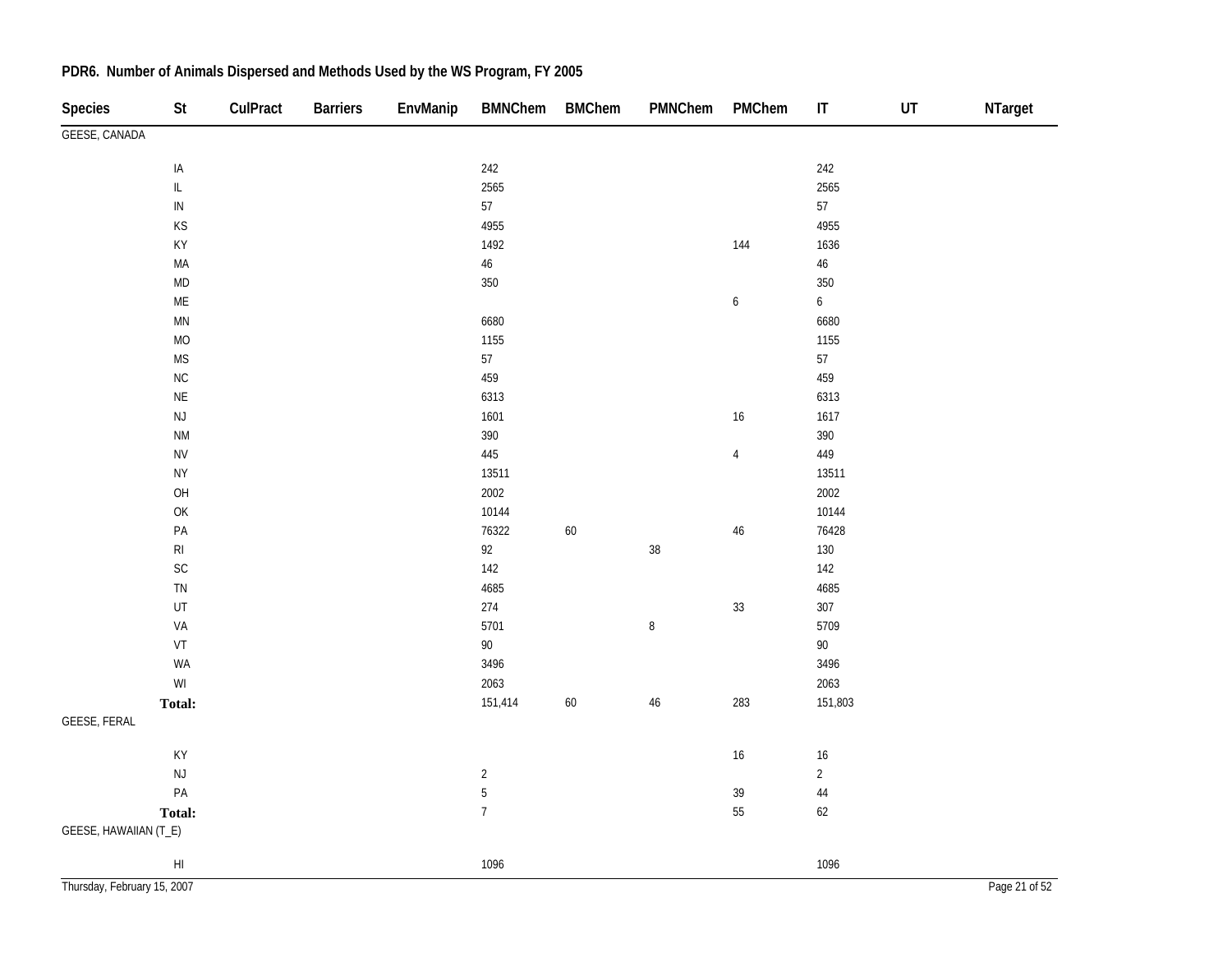| <b>Species</b>                | St                                                   | CulPract | <b>Barriers</b> | EnvManip | <b>BMNChem</b> | BMChem | PMNChem | PMChem           | $\mathsf{I}\mathsf{T}$ | UT | NTarget |
|-------------------------------|------------------------------------------------------|----------|-----------------|----------|----------------|--------|---------|------------------|------------------------|----|---------|
| GEESE, HAWAIIAN (T_E)         |                                                      |          |                 |          |                |        |         |                  |                        |    |         |
|                               | Total:                                               |          |                 |          | 1,096          |        |         |                  | 1,096                  |    |         |
| GEESE, SNOW                   |                                                      |          |                 |          |                |        |         |                  |                        |    |         |
|                               | $\mathsf{AK}$                                        |          |                 |          | $75\,$         |        |         |                  | $75\,$                 |    |         |
|                               | CA                                                   |          |                 |          | $27\,$         |        |         |                  | $27\,$                 |    |         |
|                               | $MO$                                                 |          |                 |          | 10400          |        |         |                  | 10400                  |    |         |
|                               | $\mathsf{N}\mathsf{M}$                               |          |                 |          | 300            |        |         |                  | 300                    |    |         |
|                               | OK                                                   |          |                 |          | $25\,$         |        |         |                  | $25\,$                 |    |         |
|                               | VA                                                   |          |                 |          | 26             |        |         |                  | $26\,$                 |    |         |
|                               | Total:                                               |          |                 |          | 10,853         |        |         |                  | 10,853                 |    |         |
| GEESE, WHITE-FRONTED<br>(ALL) |                                                      |          |                 |          |                |        |         |                  |                        |    |         |
|                               | ${\sf CA}$                                           |          |                 |          | 114            |        |         |                  | 114                    |    |         |
|                               | Total:                                               |          |                 |          | 114            |        |         |                  | 114                    |    |         |
| GEESE, Z-(OTHER)              |                                                      |          |                 |          |                |        |         |                  |                        |    |         |
|                               | $\ensuremath{\mathsf{IL}}\xspace$                    |          |                 |          | $22\,$         |        |         | $\boldsymbol{7}$ | 29                     |    |         |
| GOLDFINCHES, AMERICAN         | Total:                                               |          |                 |          | $22\,$         |        |         | $\overline{7}$   | 29                     |    |         |
|                               |                                                      |          |                 |          |                |        |         |                  |                        |    |         |
|                               | $\mathsf{W}\mathsf{I}$                               |          |                 |          | $\mathbf{1}$   |        |         |                  | $\mathbf{1}$           |    |         |
|                               | Total:                                               |          |                 |          | $\mathbf{1}$   |        |         |                  | $\mathbf{1}$           |    |         |
| <b>GRACKLES (OTHER)</b>       |                                                      |          |                 |          |                |        |         |                  |                        |    |         |
|                               | $\mathsf{FL}{}$                                      |          |                 |          | 850            |        |         |                  | 850                    |    |         |
|                               | <b>MO</b>                                            |          |                 |          | 9              |        |         |                  | $\overline{9}$         |    |         |
|                               | <b>Total:</b>                                        |          |                 |          | 859            |        |         |                  | 859                    |    |         |
| GRACKLES, BOAT-TAILED         |                                                      |          |                 |          |                |        |         |                  |                        |    |         |
|                               | $\mathsf{FL}$                                        |          |                 |          | 1947           |        |         |                  | 1947                   |    |         |
|                               | VA                                                   |          |                 |          | $10\,$         |        |         |                  | $10\,$                 |    |         |
|                               | Total:                                               |          |                 |          | 1,957          |        |         |                  | 1,957                  |    |         |
| GRACKLES, COMMON              |                                                      |          |                 |          |                |        |         |                  |                        |    |         |
|                               | AR                                                   |          |                 |          | 2300           |        |         |                  | 2300                   |    |         |
|                               | $\mathsf{FL}$                                        |          |                 |          | 1830           |        |         |                  | 1830                   |    |         |
|                               | $\mathsf{KS}% _{\mathsf{K}}\left( \mathsf{K}\right)$ |          |                 |          | $26\,$         |        |         |                  | $26\,$                 |    |         |
|                               | KY                                                   |          |                 |          | $47\,$         |        |         |                  | $47\,$                 |    |         |
|                               | $\mathsf{MD}$                                        |          |                 |          | 133            |        |         |                  | 133                    |    |         |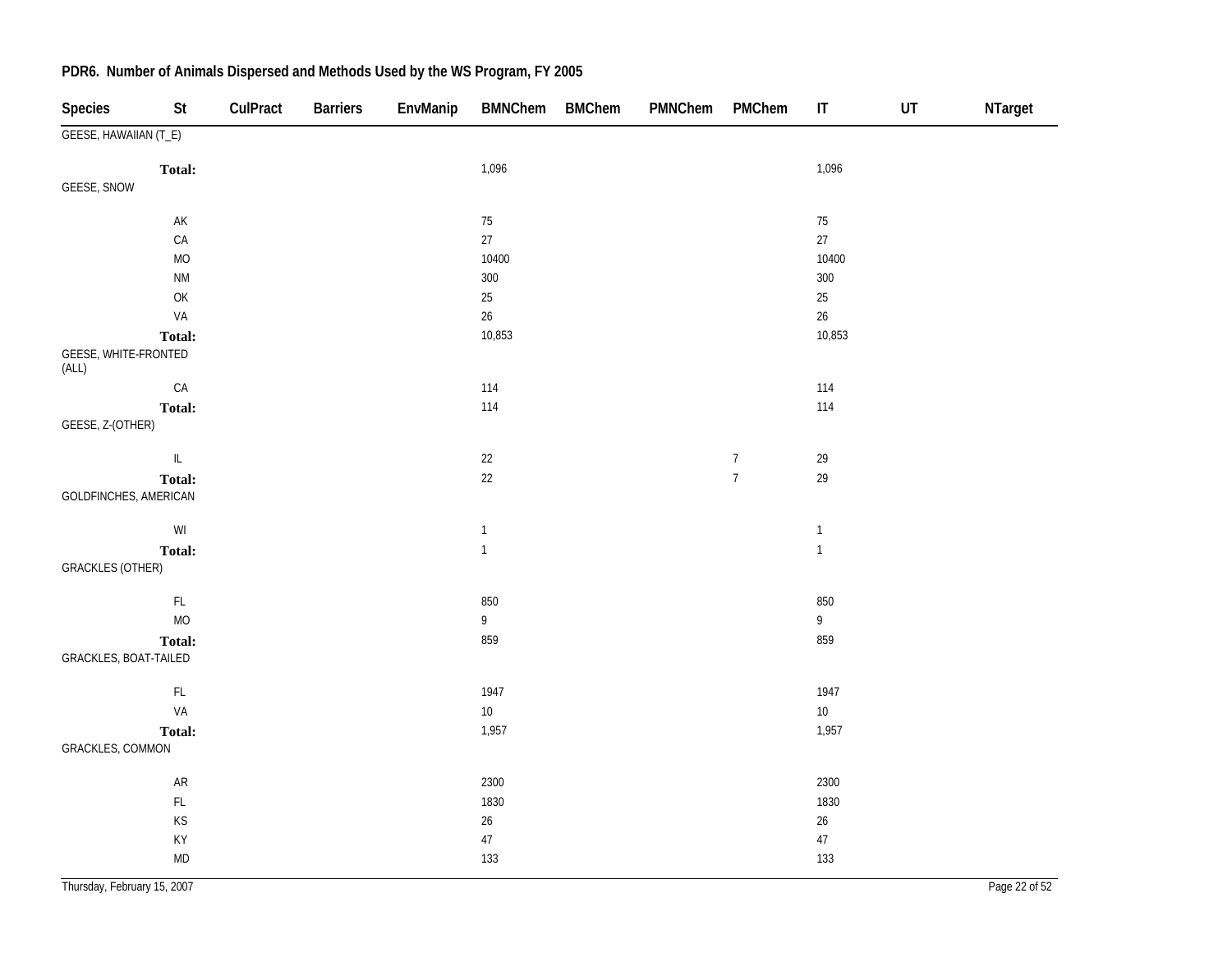| Species                 | St                     | CulPract | <b>Barriers</b> | EnvManip | <b>BMNChem</b> | <b>BMChem</b> | PMNChem | PMChem | $\mathsf{I}\mathsf{T}$ | UT | NTarget |
|-------------------------|------------------------|----------|-----------------|----------|----------------|---------------|---------|--------|------------------------|----|---------|
| <b>GRACKLES, COMMON</b> |                        |          |                 |          |                |               |         |        |                        |    |         |
|                         | $\rm MO$               |          |                 |          | 40207          |               |         |        | 40207                  |    |         |
|                         | <b>MS</b>              |          |                 |          | 13500          |               |         |        | 13500                  |    |         |
|                         | $\sf NE$               |          |                 |          | 225            |               |         |        | 225                    |    |         |
|                         | OH                     |          |                 |          | 7 <sup>7</sup> |               |         |        | 7 <sup>7</sup>         |    |         |
|                         | OK                     |          |                 |          | 16736          |               |         |        | 16736                  |    |         |
|                         | SC                     |          |                 |          | $22\,$         |               |         |        | $22\,$                 |    |         |
|                         | VA                     |          |                 |          | 495            |               |         |        | 495                    |    |         |
|                         | VT                     |          |                 |          | 775            |               |         |        | 775                    |    |         |
|                         | $\mathsf{W}\mathsf{I}$ |          |                 |          | 436            |               |         |        | 436                    |    |         |
|                         | <b>WY</b>              |          |                 |          | 620            |               |         |        | 620                    |    |         |
|                         | Total:                 |          |                 |          | 77,359         |               |         |        | 77,359                 |    |         |
| GRACKLES, GREAT-TAILED  |                        |          |                 |          |                |               |         |        |                        |    |         |
|                         | $\mathsf{AZ}$          |          |                 |          | 345            |               |         |        | 345                    |    |         |
|                         | OK                     |          |                 |          | $62\,$         |               |         |        | 62                     |    |         |
|                         | ${\sf TX}$             |          |                 |          | 3590           |               |         |        | 3590                   |    |         |
|                         | Total:                 |          |                 |          | 3,997          |               |         |        | 3,997                  |    |         |
| GREBE, HORNED           |                        |          |                 |          |                |               |         |        |                        |    |         |
|                         | $\mathsf{AK}$          |          |                 |          | $\overline{2}$ |               |         |        | $\overline{2}$         |    |         |
|                         | KY                     |          |                 |          | $\mathbf{1}$   |               |         |        | $\mathbf{1}$           |    |         |
|                         | Total:                 |          |                 |          | $\sqrt{3}$     |               |         |        | $\sqrt{3}$             |    |         |
| GREBE, RED-NECKED       |                        |          |                 |          |                |               |         |        |                        |    |         |
|                         | $\mathsf{AK}$          |          |                 |          | $18\,$         |               |         |        | $18\,$                 |    |         |
|                         | Total:                 |          |                 |          | $18\,$         |               |         |        | $18\,$                 |    |         |
| GREBE, WESTERN          |                        |          |                 |          |                |               |         |        |                        |    |         |
|                         | WA                     |          |                 |          | 4              |               |         |        | $\overline{4}$         |    |         |
|                         | Total:                 |          |                 |          | $\overline{4}$ |               |         |        | $\overline{4}$         |    |         |
| GREBES, z-(OTHER)       |                        |          |                 |          |                |               |         |        |                        |    |         |
|                         | WA                     |          |                 |          | $65\,$         |               |         |        | 65                     |    |         |
|                         | Total:                 |          |                 |          | 65             |               |         |        | 65                     |    |         |
| <b>GROUSE (OTHER)</b>   |                        |          |                 |          |                |               |         |        |                        |    |         |
|                         | $MO$                   |          |                 |          | $\overline{2}$ |               |         |        | $\overline{2}$         |    |         |
|                         | Total:                 |          |                 |          | $\overline{c}$ |               |         |        | $\overline{2}$         |    |         |
|                         |                        |          |                 |          |                |               |         |        |                        |    |         |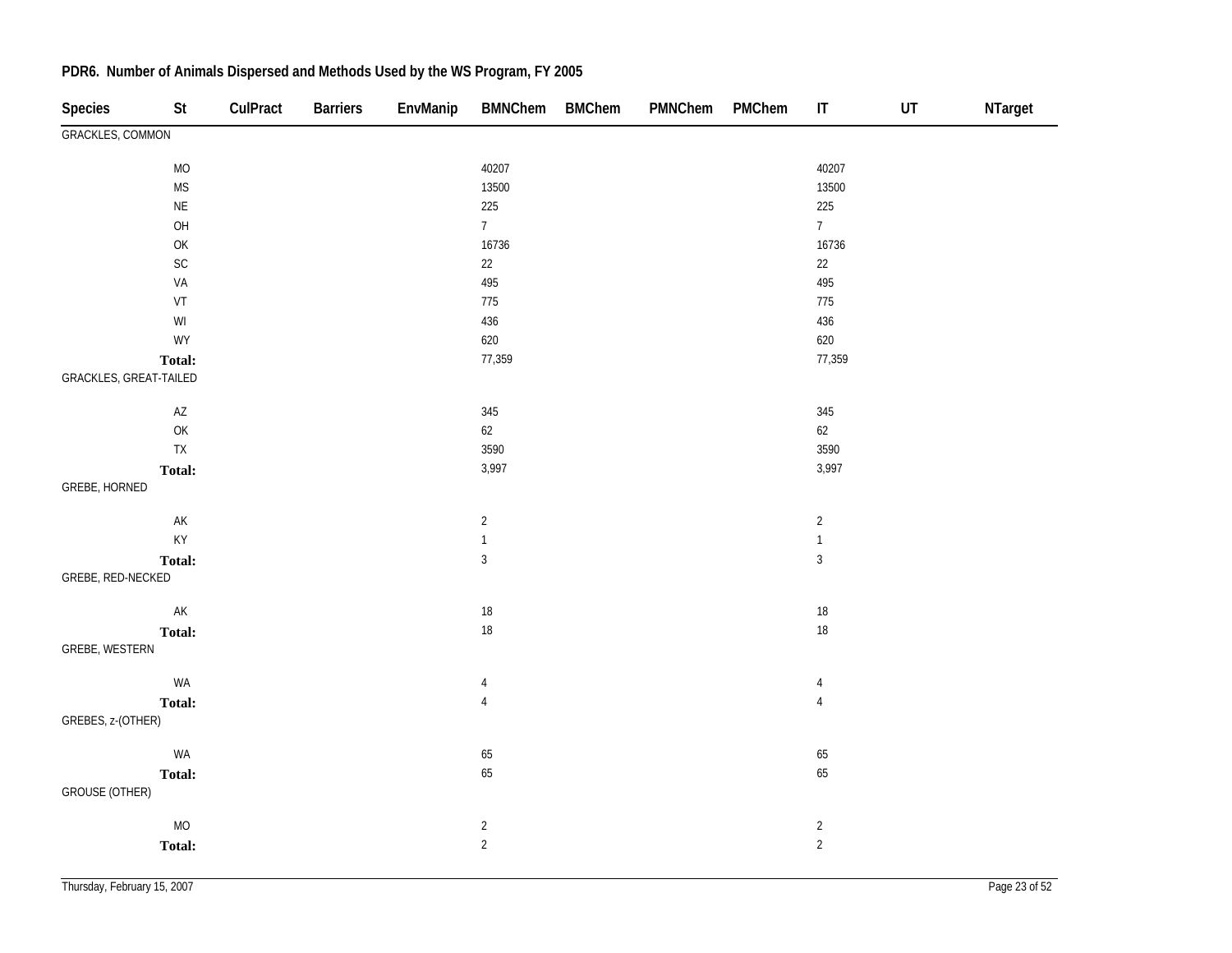| <b>Species</b>                  | St                                                   | CulPract | <b>Barriers</b> | EnvManip | <b>BMNChem</b> | <b>BMChem</b> | PMNChem | PMChem | $\mathsf{I}\mathsf{T}$ | UT | NTarget |
|---------------------------------|------------------------------------------------------|----------|-----------------|----------|----------------|---------------|---------|--------|------------------------|----|---------|
| GROUSE, SPRUCE                  |                                                      |          |                 |          |                |               |         |        |                        |    |         |
|                                 | AK                                                   |          |                 |          | $\sqrt{2}$     |               |         |        | $\sqrt{2}$             |    |         |
|                                 | Total:                                               |          |                 |          | $\overline{2}$ |               |         |        | $\overline{2}$         |    |         |
| GULLS, BLACK-BACKED,<br>GREATER |                                                      |          |                 |          |                |               |         |        |                        |    |         |
|                                 | $\mathsf{CT}$                                        |          |                 |          | $\sqrt{3}$     |               |         |        | $\sqrt{3}$             |    |         |
|                                 | $\sf MA$                                             |          |                 |          | $\mathbf{1}$   |               |         |        | $\mathbf{1}$           |    |         |
|                                 | $\mathsf{NH}\,$                                      |          |                 |          | 1314653        |               |         |        | 1314653                |    |         |
|                                 | ${\sf NY}$                                           |          |                 |          | 771            |               |         |        | 771                    |    |         |
|                                 | OH                                                   |          |                 |          | $\mathbf{1}$   |               |         |        | $\mathbf{1}$           |    |         |
|                                 | VA                                                   |          |                 |          | $\sqrt{2}$     |               |         |        | $\sqrt{2}$             |    |         |
|                                 | VT                                                   |          |                 |          | $\sqrt{2}$     |               |         |        | $\overline{2}$         |    |         |
|                                 | Total:                                               |          |                 |          | 1,315,433      |               |         |        | 1,315,433              |    |         |
| <b>GULLS, BONAPARTE'S</b>       |                                                      |          |                 |          |                |               |         |        |                        |    |         |
|                                 | AK                                                   |          |                 |          | $\overline{2}$ |               |         |        | $\overline{2}$         |    |         |
|                                 | KS                                                   |          |                 |          | 200            |               |         |        | 200                    |    |         |
|                                 | MD                                                   |          |                 |          | $20\,$         |               |         |        | $20\,$                 |    |         |
|                                 | <b>MO</b>                                            |          |                 |          | $\mathbf{1}$   |               |         |        | $\overline{1}$         |    |         |
|                                 | OH                                                   |          |                 |          | 19166          |               |         |        | 19166                  |    |         |
|                                 | Total:                                               |          |                 |          | 19,389         |               |         |        | 19,389                 |    |         |
| GULLS, CALIFORNIA               |                                                      |          |                 |          |                |               |         |        |                        |    |         |
|                                 | ${\sf CA}$                                           |          |                 |          | 1084           |               |         |        | 1084                   |    |         |
|                                 | $\sf ID$                                             |          |                 |          | 895            |               |         |        | 895                    |    |         |
|                                 | $\mathsf{MT}$                                        |          |                 |          | $30\,$         |               |         |        | $30\,$                 |    |         |
|                                 | ${\sf OR}$                                           |          |                 |          | 4850           |               |         |        | 4850                   |    |         |
|                                 | WA                                                   |          |                 |          | 14723          |               |         |        | 14723                  |    |         |
|                                 | Total:                                               |          |                 |          | 21,582         |               |         |        | 21,582                 |    |         |
| <b>GULLS, FRANKLIN'S</b>        |                                                      |          |                 |          |                |               |         |        |                        |    |         |
|                                 | $\mathsf{KS}% _{\mathsf{K}}\left( \mathsf{K}\right)$ |          |                 |          | $300\,$        |               |         |        | 300                    |    |         |
|                                 | $\mathsf{NE}\xspace$                                 |          |                 |          | 7618           |               |         |        | 7618                   |    |         |
|                                 | OK                                                   |          |                 |          | 3916           |               |         |        | 3916                   |    |         |
|                                 | Total:                                               |          |                 |          | 11,834         |               |         |        | 11,834                 |    |         |
| GULLS, GLAUCOUS                 |                                                      |          |                 |          |                |               |         |        |                        |    |         |
|                                 | WA                                                   |          |                 |          | $16\,$         |               |         |        | $16\,$                 |    |         |
|                                 | Total:                                               |          |                 |          | $16\,$         |               |         |        | $16\,$                 |    |         |
|                                 |                                                      |          |                 |          |                |               |         |        |                        |    |         |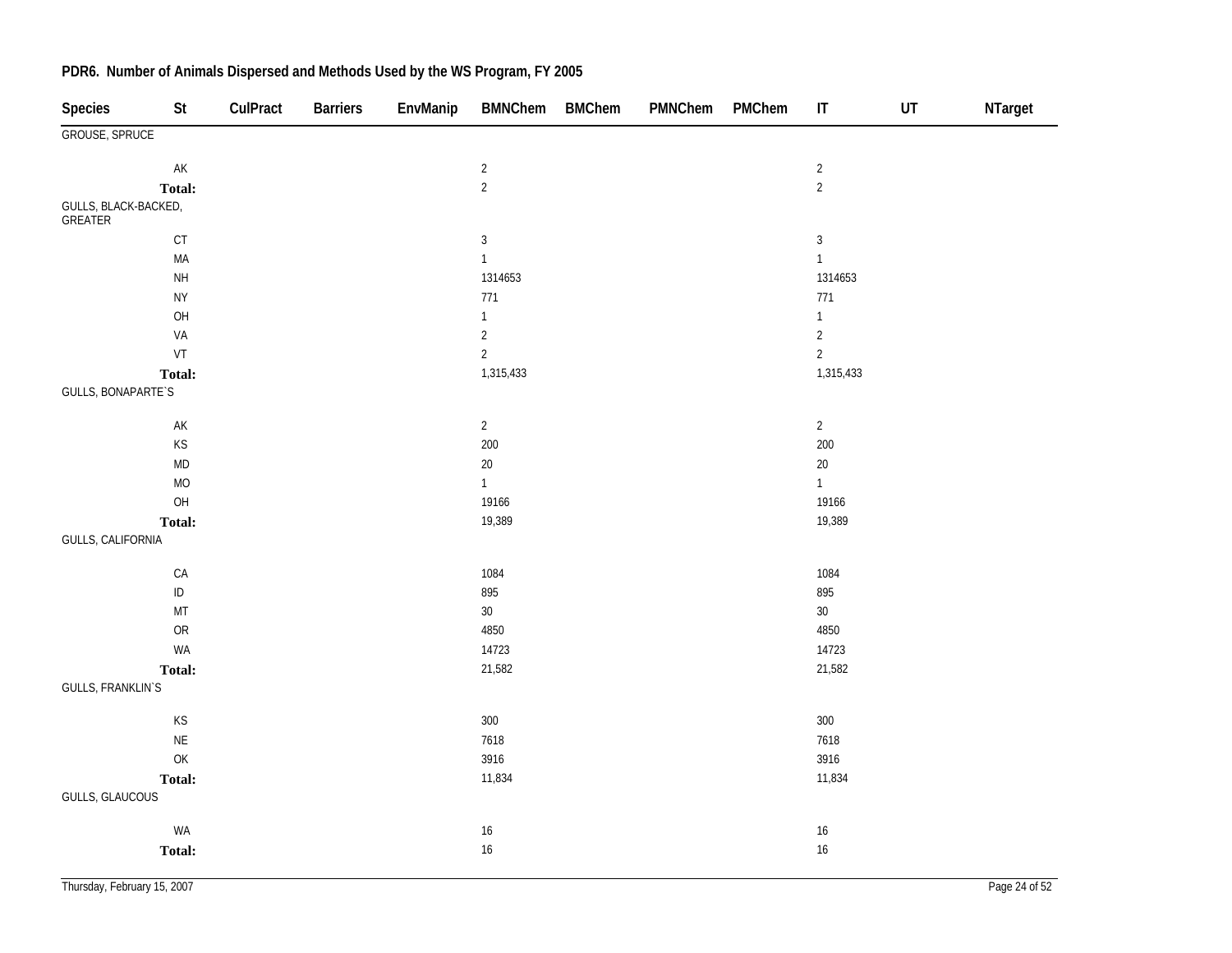| <b>Species</b>                       | St                     | CulPract | <b>Barriers</b> | EnvManip | <b>BMNChem</b>  | <b>BMChem</b> | PMNChem | PMChem | $\mathsf{I}\mathsf{T}$ | UT | NTarget |
|--------------------------------------|------------------------|----------|-----------------|----------|-----------------|---------------|---------|--------|------------------------|----|---------|
| GULLS, GLAUCOUS-WINGED               |                        |          |                 |          |                 |               |         |        |                        |    |         |
|                                      | $\mathsf{AK}$          |          |                 |          | 1006            |               |         |        | 1006                   |    |         |
|                                      | WA                     |          |                 |          | 414596          |               |         |        | 414596                 |    |         |
|                                      | Total:                 |          |                 |          | 415,602         |               |         |        | 415,602                |    |         |
| GULLS, GREAT BLACK-<br><b>BACKED</b> |                        |          |                 |          |                 |               |         |        |                        |    |         |
|                                      | $\mathsf{C}\mathsf{T}$ |          |                 |          | $10\,$          |               |         |        | $10\,$                 |    |         |
|                                      | <b>NH</b>              |          |                 |          | 1596782         |               |         |        | 1596782                |    |         |
|                                      | <b>NY</b>              |          |                 |          | 17693           |               |         |        | 17693                  |    |         |
|                                      | OH                     |          |                 |          | 151             |               |         |        | 151                    |    |         |
|                                      | VA                     |          |                 |          | 286             |               |         |        | 286                    |    |         |
|                                      | VT                     |          |                 |          | $\overline{2}$  |               |         |        | $\overline{2}$         |    |         |
|                                      | Total:                 |          |                 |          | 1,614,924       |               |         |        | 1,614,924              |    |         |
| GULLS, HEERMANN`S                    |                        |          |                 |          |                 |               |         |        |                        |    |         |
|                                      | CA                     |          |                 |          | 780             |               |         |        | 780                    |    |         |
|                                      | Total:                 |          |                 |          | 780             |               |         |        | 780                    |    |         |
| GULLS, HEERMANN'S                    |                        |          |                 |          |                 |               |         |        |                        |    |         |
|                                      | CA                     |          |                 |          | 157             |               |         |        | 157                    |    |         |
|                                      | Total:                 |          |                 |          | 157             |               |         |        | 157                    |    |         |
| GULLS, HERRING                       |                        |          |                 |          |                 |               |         |        |                        |    |         |
|                                      | $\mathsf{AK}$          |          |                 |          | 4836            |               |         |        | 4836                   |    |         |
|                                      | CA                     |          |                 |          | 98              |               |         |        | 98                     |    |         |
|                                      | CT                     |          |                 |          | 18239           |               | 1190    |        | 19429                  |    |         |
|                                      | $\mathsf{FL}$          |          |                 |          | 78852           |               |         |        | 78852                  |    |         |
|                                      | $\mathsf{IL}$          |          |                 |          | 125             |               |         |        | 125                    |    |         |
|                                      | MA                     |          |                 |          | $1 -$           |               |         |        | 1                      |    |         |
|                                      | $\mathsf{MI}$          |          |                 |          | 110             |               |         |        | 110                    |    |         |
|                                      | NC                     |          |                 |          | 903             |               |         |        | 903                    |    |         |
|                                      | $\mathsf{NH}\,$        |          |                 |          | 7528140         |               |         |        | 7528140                |    |         |
|                                      | $\mathsf{NJ}$          |          |                 |          | $5\overline{)}$ |               |         |        | $5\phantom{.0}$        |    |         |
|                                      | <b>NY</b>              |          |                 |          | 107606          |               |         |        | 107606                 |    |         |
|                                      | OH                     |          |                 |          | 11270           |               |         |        | 11270                  |    |         |
|                                      | $\mathsf{PA}$          |          |                 |          | $75\,$          |               |         |        | $75\,$                 |    |         |
|                                      | $\mathsf{RI}$          |          |                 |          | 215             |               |         |        | 215                    |    |         |
|                                      | VA                     |          |                 |          | 1816            |               | 220     |        | 2036                   |    |         |
|                                      | VT                     |          |                 |          | 288             |               |         |        | 288                    |    |         |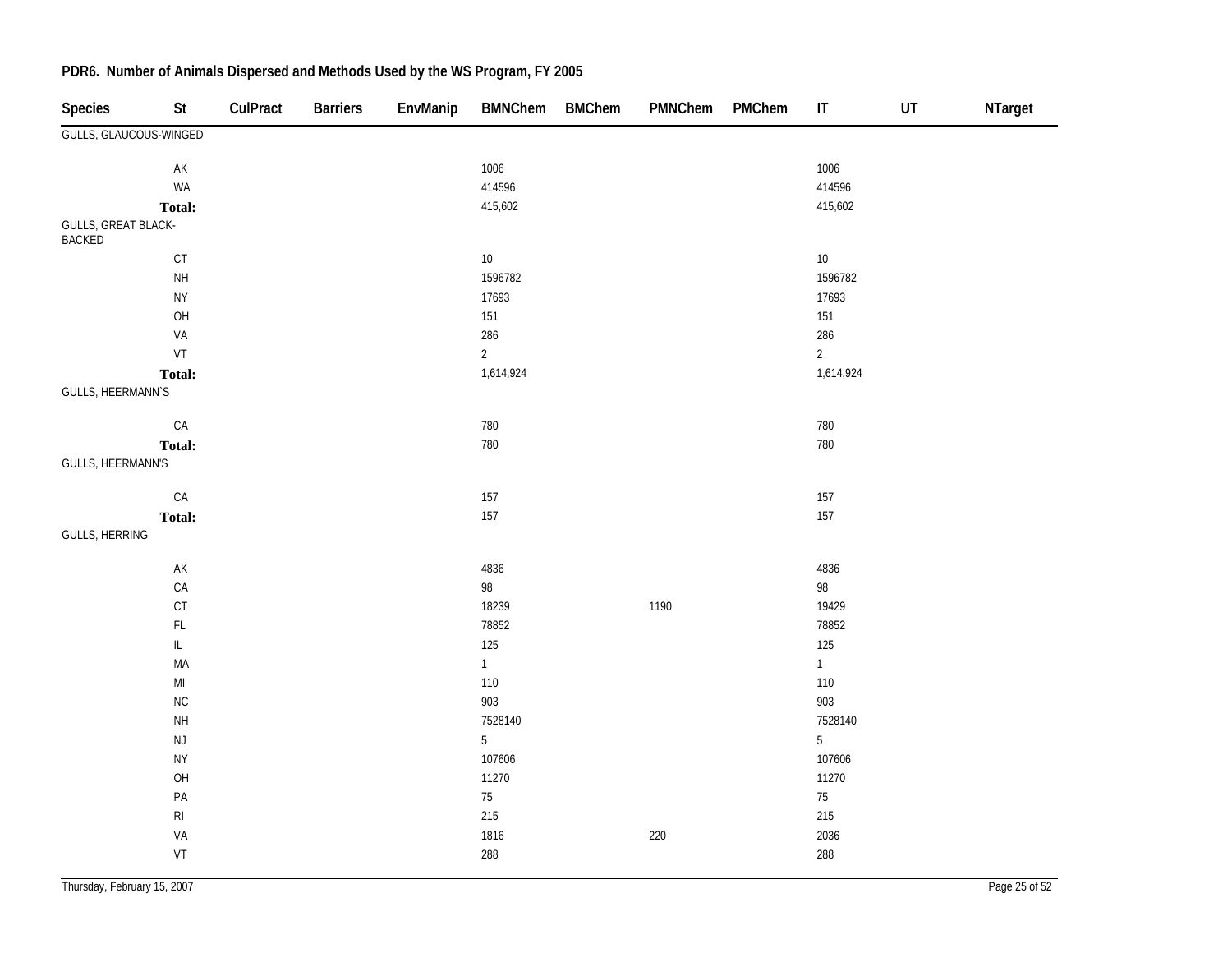| <b>Species</b>         | St                                                      | CulPract | <b>Barriers</b> | EnvManip | <b>BMNChem</b>   | <b>BMChem</b> | PMNChem | PMChem | IT               | UT | NTarget |
|------------------------|---------------------------------------------------------|----------|-----------------|----------|------------------|---------------|---------|--------|------------------|----|---------|
| GULLS, HERRING         |                                                         |          |                 |          |                  |               |         |        |                  |    |         |
|                        | WA                                                      |          |                 |          | 12617            |               |         |        | 12617            |    |         |
|                        | $\ensuremath{\mathsf{W}}\xspace\ensuremath{\mathsf{I}}$ |          |                 |          | 7 <sup>7</sup>   |               |         |        | $7\overline{ }$  |    |         |
|                        | Total:                                                  |          |                 |          | 7,765,203        |               | 1,410   |        | 7,766,613        |    |         |
| <b>GULLS, LAUGHING</b> |                                                         |          |                 |          |                  |               |         |        |                  |    |         |
|                        | FL                                                      |          |                 |          | 403373           |               |         |        | 403373           |    |         |
|                        | $\mathsf{MS}\xspace$                                    |          |                 |          | 4253             |               |         |        | 4253             |    |         |
|                        | ${\sf NC}$                                              |          |                 |          | 680              |               |         |        | 680              |    |         |
|                        | $\mathsf{NJ}$                                           |          |                 |          | 8485             |               |         |        | 8485             |    |         |
|                        | $\mathsf{PA}$                                           |          |                 |          | $\boldsymbol{6}$ |               |         |        | $\boldsymbol{6}$ |    |         |
|                        | $\mathsf{SC}$                                           |          |                 |          | 465              |               |         |        | 465              |    |         |
|                        | VA                                                      |          |                 |          | 3742             |               |         |        | 3742             |    |         |
|                        | Total:                                                  |          |                 |          | 421,004          |               |         |        | 421,004          |    |         |
| GULLS, MEW             |                                                         |          |                 |          |                  |               |         |        |                  |    |         |
|                        | AK                                                      |          |                 |          | 1900             |               |         |        | 1900             |    |         |
|                        | Total:                                                  |          |                 |          | 1,900            |               |         |        | 1,900            |    |         |
| GULLS, RING-BILLED     |                                                         |          |                 |          |                  |               |         |        |                  |    |         |
|                        | ${\sf AR}$                                              |          |                 |          | 650              |               |         |        | 650              |    |         |
|                        | ${\sf CA}$                                              |          |                 |          | 269              |               |         |        | 269              |    |         |
|                        | $\mathsf{C}\mathsf{T}$                                  |          |                 |          | 1216             |               | $100\,$ |        | 1316             |    |         |
|                        | $\mathsf{FL}$                                           |          |                 |          | 132315           |               |         |        | 132315           |    |         |
|                        | $\sf ID$                                                |          |                 |          | 500              |               |         |        | 500              |    |         |
|                        | IL                                                      |          |                 |          | 3365             |               |         |        | 3365             |    |         |
|                        | ${\sf IN}$                                              |          |                 |          | 23               |               |         |        | 23               |    |         |
|                        | KS                                                      |          |                 |          | 1005             |               |         |        | 1005             |    |         |
|                        | KY                                                      |          |                 |          | 701              |               |         |        | 701              |    |         |
|                        | $\mathsf{MD}$                                           |          |                 |          | 1187             |               |         |        | 1187             |    |         |
|                        | $\mathsf{MI}$                                           |          |                 |          | 709              |               |         |        | 709              |    |         |
|                        | $\mathsf{M}\mathsf{N}$                                  |          |                 |          | 4134             |               |         |        | 4134             |    |         |
|                        | <b>MO</b>                                               |          |                 |          | $70\,$           |               |         |        | $70\,$           |    |         |
|                        | ${\sf NC}$                                              |          |                 |          | 2408             |               | 45      |        | 2453             |    |         |
|                        | $\mathsf{NE}\xspace$                                    |          |                 |          | 3072             |               |         |        | 3072             |    |         |
|                        | $\mathsf{NH}\,$                                         |          |                 |          | 65               |               |         |        | 65               |    |         |
|                        | $\mathsf{NJ}$                                           |          |                 |          | $\bf 84$         |               |         |        | 84               |    |         |
|                        | <b>NY</b>                                               |          |                 |          | 93175            |               |         |        | 93175            |    |         |
|                        | OH                                                      |          |                 |          | 48730            |               |         |        | 48730            |    |         |
|                        |                                                         |          |                 |          |                  |               |         |        |                  |    |         |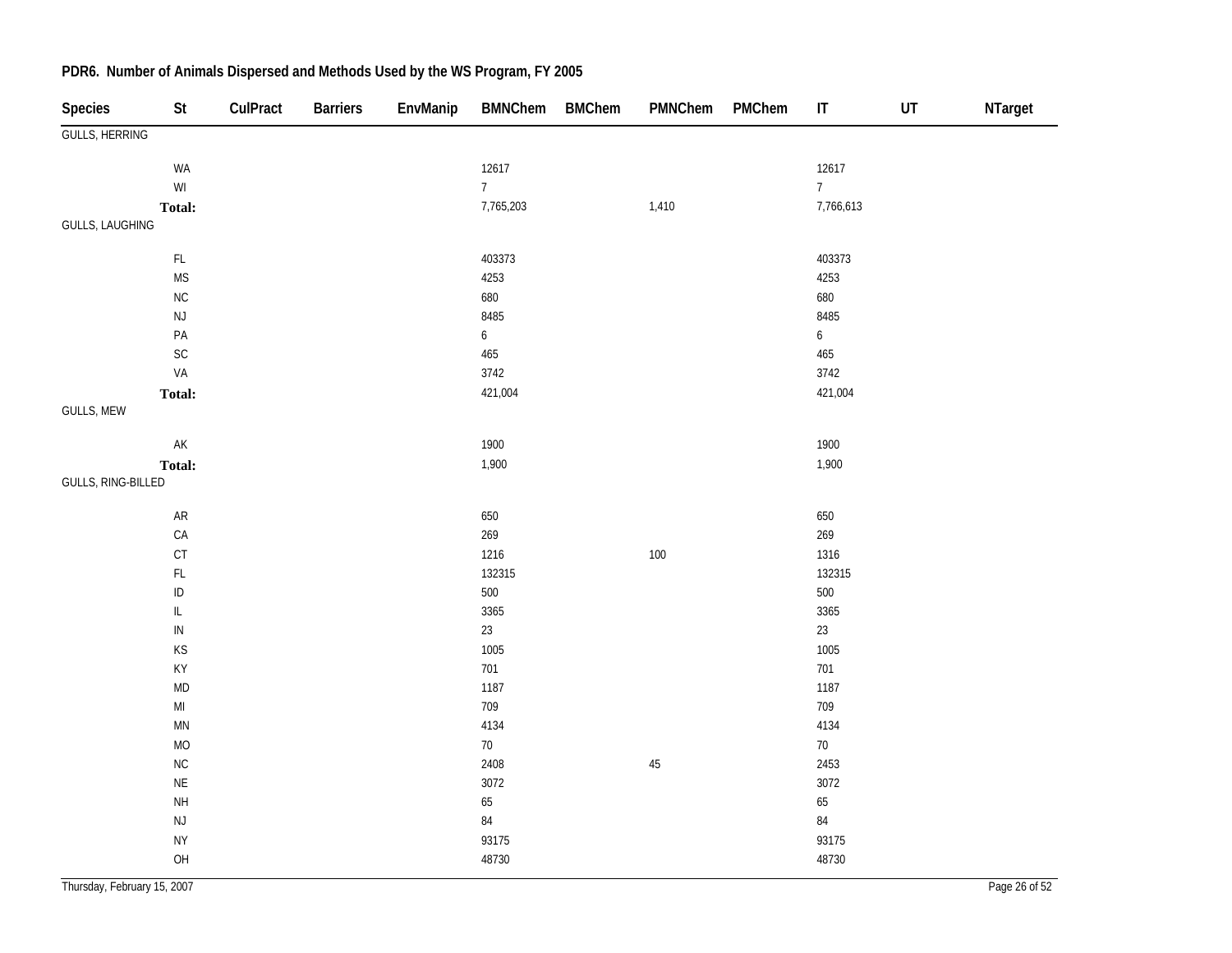| <b>Species</b>            | $\mathsf{St}$                                                                                      | CulPract | <b>Barriers</b> | EnvManip | <b>BMNChem</b> | <b>BMChem</b> | PMNChem          | PMChem | $\sf IT$        | $\ensuremath{\mathsf{UT}}$ | NTarget |
|---------------------------|----------------------------------------------------------------------------------------------------|----------|-----------------|----------|----------------|---------------|------------------|--------|-----------------|----------------------------|---------|
| <b>GULLS, RING-BILLED</b> |                                                                                                    |          |                 |          |                |               |                  |        |                 |                            |         |
|                           | $\mathsf{OK}% \left( \mathcal{M}\right) \equiv\mathsf{OK}(\mathcal{M}_{\mathrm{CL}}(\mathcal{M}))$ |          |                 |          | 1420           |               |                  |        | 1420            |                            |         |
|                           | <b>OR</b>                                                                                          |          |                 |          | 1075           |               | 1600             |        | 2675            |                            |         |
|                           | $\mathsf{PA}$                                                                                      |          |                 |          | 21954          |               |                  |        | 21954           |                            |         |
|                           | $\mathsf{RI}$                                                                                      |          |                 |          | 1              |               |                  |        | $\mathbf{1}$    |                            |         |
|                           | VA                                                                                                 |          |                 |          | 16587          |               | $\boldsymbol{7}$ |        | 16594           |                            |         |
|                           | VT                                                                                                 |          |                 |          | 10098          |               |                  |        | 10098           |                            |         |
|                           | WA                                                                                                 |          |                 |          | 149992         |               |                  |        | 149792          |                            | 200     |
|                           | $\ensuremath{\mathsf{W}}\xspace\ensuremath{\mathsf{I}}$                                            |          |                 |          | 271            |               |                  |        | 271             |                            |         |
|                           | Total:                                                                                             |          |                 |          | 495,076        |               | 1,752            |        | 496,628         |                            | $200\,$ |
| GULLS, WESTERN            |                                                                                                    |          |                 |          |                |               |                  |        |                 |                            |         |
|                           | ${\sf CA}$                                                                                         |          |                 |          | 6589           |               | 67               |        | 6656            |                            |         |
|                           | Total:                                                                                             |          |                 |          | 6,589          |               | 67               |        | 6,656           |                            |         |
| GULLS, z-(OTHER)          |                                                                                                    |          |                 |          |                |               |                  |        |                 |                            |         |
|                           | ${\sf CA}$                                                                                         |          |                 |          | $\overline{4}$ |               |                  |        | $\overline{4}$  |                            |         |
|                           | $\mathsf{C}\mathsf{T}$                                                                             |          |                 |          | 700            |               |                  |        | 700             |                            |         |
|                           | $\mathsf{FL}$                                                                                      |          |                 |          | 900            |               |                  |        | 900             |                            |         |
|                           | $\mathsf{NE}\xspace$                                                                               |          |                 |          | 105            |               |                  |        | 105             |                            |         |
|                           | OK                                                                                                 |          |                 |          | 2690           |               |                  |        | 2690            |                            |         |
|                           | $\ensuremath{\mathsf{W}}\xspace\ensuremath{\mathsf{I}}$                                            |          |                 |          | 3512           |               |                  |        | 3512            |                            |         |
|                           | Total:                                                                                             |          |                 |          | 7,911          |               |                  |        | 7,911           |                            |         |
| HARES, JACKRABBITS (ALL)  |                                                                                                    |          |                 |          |                |               |                  |        |                 |                            |         |
|                           | ${\sf CA}$                                                                                         |          |                 |          | 93             |               |                  |        | $93\,$          |                            |         |
|                           | $\mathsf{OK}$                                                                                      |          |                 |          | $5\,$          |               |                  |        | $5\phantom{.0}$ |                            |         |
|                           | Total:                                                                                             |          |                 |          | 98             |               |                  |        | 98              |                            |         |
| HARES, SNOWSHOE           |                                                                                                    |          |                 |          |                |               |                  |        |                 |                            |         |
|                           | $\mathsf{AK}$                                                                                      |          |                 |          | $\overline{c}$ |               |                  |        | $\overline{2}$  |                            |         |
|                           | $\mathsf{ME}$                                                                                      |          |                 |          | $13$           |               |                  |        | 13              |                            |         |
|                           | Total:                                                                                             |          |                 |          | 15             |               |                  |        | 15              |                            |         |
| HAWKS, COOPER'S           |                                                                                                    |          |                 |          |                |               |                  |        |                 |                            |         |
|                           | ${\sf CA}$                                                                                         |          |                 |          | $23\,$         |               |                  |        | $22\,$          | $\mathbf{1}$               |         |
|                           | $\mathsf{KS}% _{\mathsf{K}}\left( \mathsf{K}\right)$                                               |          |                 |          | $\overline{2}$ |               |                  |        | $\sqrt{2}$      |                            |         |
|                           | KY                                                                                                 |          |                 |          | $\mathbf{1}$   |               |                  |        | $\mathbf{1}$    |                            |         |
|                           | MN                                                                                                 |          |                 |          | $\overline{2}$ |               |                  |        | $\mathbf{1}$    | $\mathbf{1}$               |         |
|                           |                                                                                                    |          |                 |          |                |               |                  |        |                 |                            |         |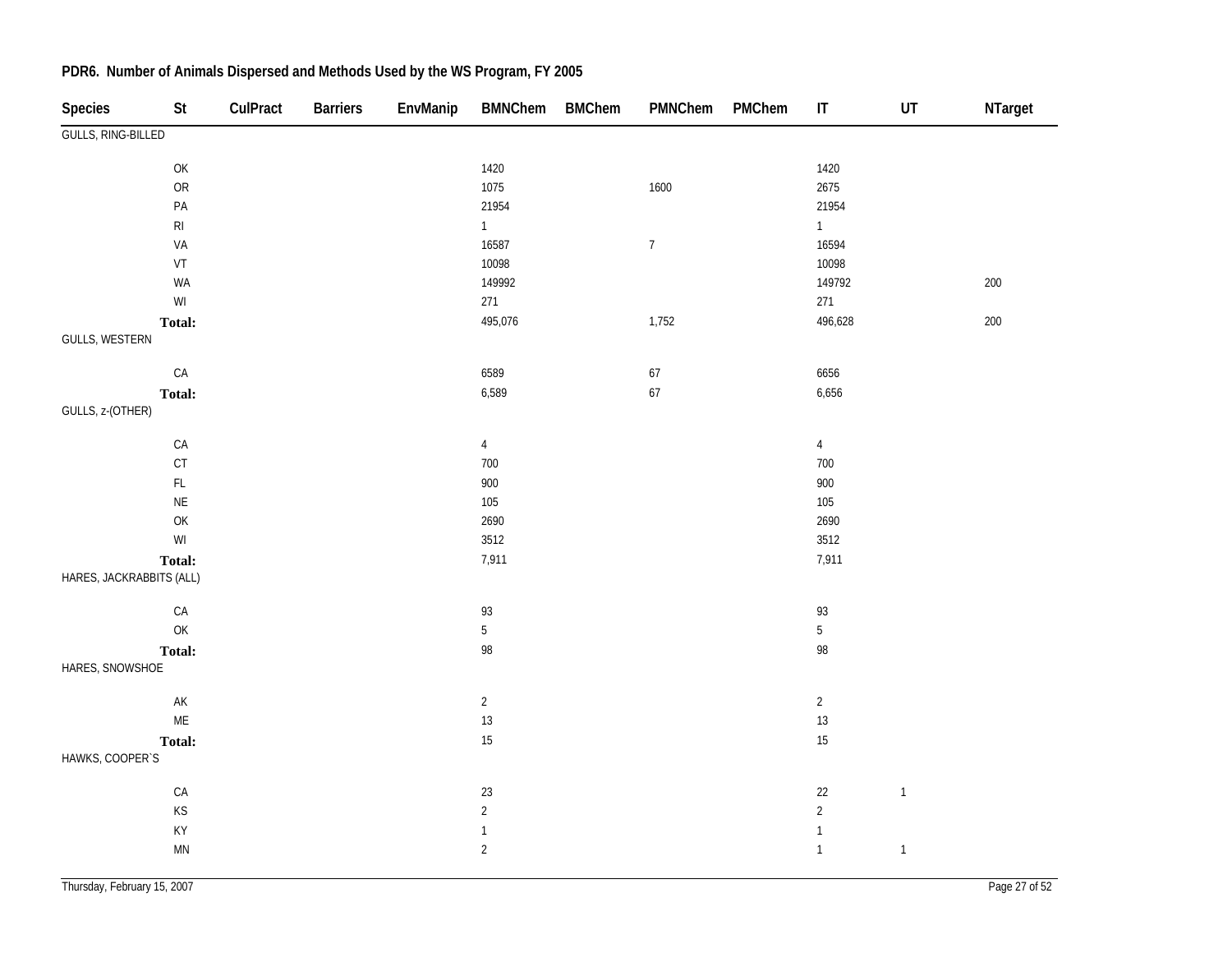| <b>Species</b>                      | St                         | CulPract | <b>Barriers</b> | EnvManip | BMNChem BMChem | PMNChem | PMChem | $\mathsf{I}\mathsf{T}$ | UT         | NTarget        |
|-------------------------------------|----------------------------|----------|-----------------|----------|----------------|---------|--------|------------------------|------------|----------------|
| HAWKS, COOPER'S                     |                            |          |                 |          |                |         |        |                        |            |                |
|                                     | $\mathsf{MS}\xspace$       |          |                 |          | $\overline{2}$ |         |        | $\overline{2}$         |            |                |
|                                     | $\mathsf{NE}\xspace$       |          |                 |          | 20             |         |        | $20\,$                 |            |                |
|                                     | OH                         |          |                 |          | $\sqrt{2}$     |         |        | $\overline{2}$         |            |                |
|                                     | VA                         |          |                 |          | $\sqrt{2}$     |         |        | $\sqrt{2}$             |            |                |
|                                     | WA                         |          |                 |          | $\sqrt{2}$     |         |        | $\sqrt{2}$             |            |                |
|                                     | $\mathsf{W}\mathsf{I}$     |          |                 |          | $\sqrt{2}$     |         |        | $\overline{2}$         |            |                |
|                                     | <b>Total:</b>              |          |                 |          | 58             |         |        | 56                     | $\sqrt{2}$ |                |
| HAWKS, GOSHAWKS,<br><b>NORTHERN</b> |                            |          |                 |          |                |         |        |                        |            |                |
|                                     | $\mathsf{AK}$              |          |                 |          | $13\,$         |         |        | $13\,$                 |            |                |
|                                     | Total:                     |          |                 |          | $13\,$         |         |        | 13                     |            |                |
| HAWKS, HARRIERS (MARSH<br>HAWKS)    |                            |          |                 |          |                |         |        |                        |            |                |
|                                     | $\mathsf{AK}$              |          |                 |          | 55             |         |        | $55\,$                 |            |                |
|                                     | $\mathsf{A}\mathsf{Z}$     |          |                 |          | 34             |         |        | 34                     |            |                |
|                                     | CA                         |          |                 |          | 117            |         |        | 117                    |            |                |
|                                     | $\mathsf{FL}$              |          |                 |          | $37\,$         |         |        | 37                     |            |                |
|                                     | $\rm MO$                   |          |                 |          | 392            |         |        | 392                    |            |                |
|                                     | $\mathsf{MS}\xspace$       |          |                 |          | $\overline{4}$ |         |        | $\overline{4}$         |            |                |
|                                     | $\sf NC$                   |          |                 |          | $\mathbf{3}$   |         |        |                        |            | $\sqrt{3}$     |
|                                     | $\mathsf{NE}\xspace$       |          |                 |          | $\overline{4}$ |         |        | $\overline{4}$         |            |                |
|                                     | $\mathsf{NJ}$              |          |                 |          | 12             |         |        | 12                     |            |                |
|                                     | OH                         |          |                 |          | $\sqrt{2}$     |         |        | $\overline{2}$         |            |                |
|                                     | $\mathsf{OK}$              |          |                 |          | $\sqrt{3}$     |         |        | $\mathfrak{Z}$         |            |                |
|                                     | ${\sf TX}$                 |          |                 |          | $\mathbf{1}$   |         |        | $\mathbf{1}$           |            |                |
|                                     | VA                         |          |                 |          | 30             |         |        | $30\,$                 |            |                |
|                                     | $\ensuremath{\mathsf{VT}}$ |          |                 |          | $\sqrt{3}$     |         |        | $\mathbf{3}$           |            |                |
|                                     | $\mathsf{W}\mathsf{I}$     |          |                 |          | $\mathbf{1}$   |         |        | $\mathbf{1}$           |            |                |
|                                     | Total:                     |          |                 |          | 698            |         |        | 695                    |            | $\mathfrak{Z}$ |
| HAWKS, RED-SHOULDERED               |                            |          |                 |          |                |         |        |                        |            |                |
|                                     | CA                         |          |                 |          | $\sqrt{3}$     |         |        | $\sqrt{3}$             |            |                |
|                                     | $\mathsf{FL}$              |          |                 |          | $\mathbf{3}$   |         |        | $\mathfrak{Z}$         |            |                |
|                                     | GA                         |          |                 |          | $\mathbf{1}$   |         |        | $\mathbf{1}$           |            |                |
|                                     | VA                         |          |                 |          | $\mathbf{1}$   |         |        |                        |            | $\mathbf{1}$   |
|                                     | Total:                     |          |                 |          | $\, 8$         |         |        | $\boldsymbol{7}$       |            | $\mathbf{1}$   |
| HAWKS, RED-TAILED                   |                            |          |                 |          |                |         |        |                        |            |                |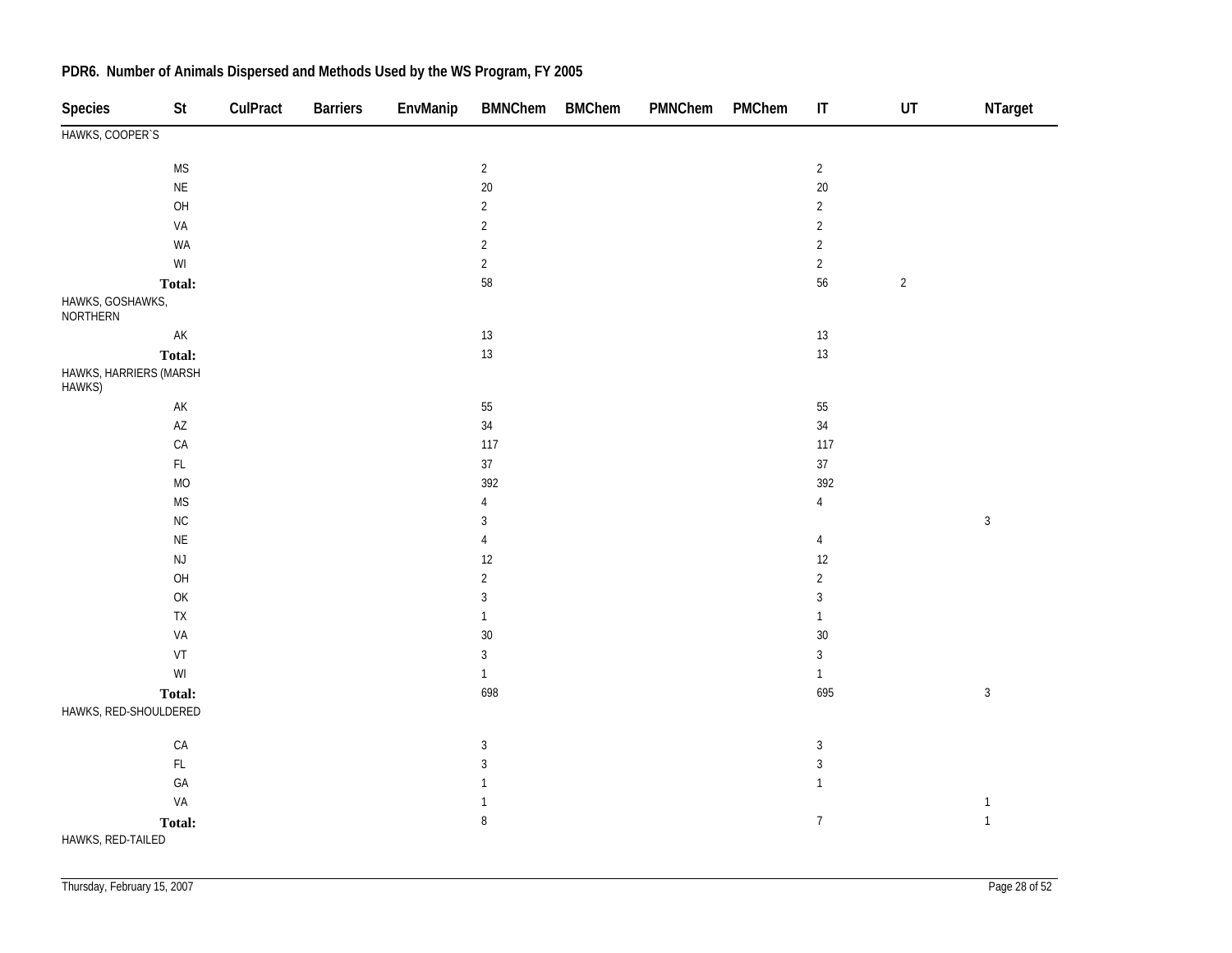| Species              | <b>St</b>                                                                             | CulPract | <b>Barriers</b> | EnvManip | <b>BMNChem</b> | <b>BMChem</b> | PMNChem | PMChem | $\mathsf{I}\mathsf{T}$ | UT | NTarget |
|----------------------|---------------------------------------------------------------------------------------|----------|-----------------|----------|----------------|---------------|---------|--------|------------------------|----|---------|
| HAWKS, RED-TAILED    |                                                                                       |          |                 |          |                |               |         |        |                        |    |         |
|                      | $\mathsf{AK}$                                                                         |          |                 |          | 71             |               |         |        | 71                     |    |         |
|                      | $\mathsf{A}\mathsf{Z}$                                                                |          |                 |          | 69             |               |         |        | 69                     |    |         |
|                      | ${\sf CA}$                                                                            |          |                 |          | 380            |               |         |        | 380                    |    |         |
|                      | $\mathsf{FL}$                                                                         |          |                 |          | $\mathbf{1}$   |               |         |        | $\mathbf{1}$           |    |         |
|                      | $\sf IA$                                                                              |          |                 |          | $\mathbf{1}$   |               |         |        | $\mathbf{1}$           |    |         |
|                      | $\ensuremath{\mathsf{IL}}\xspace$                                                     |          |                 |          | 113            |               |         |        | 113                    |    |         |
|                      | ${\sf IN}$                                                                            |          |                 |          | $\, 8$         |               |         |        | 8                      |    |         |
|                      | KS                                                                                    |          |                 |          | 46             |               |         |        | $46\,$                 |    |         |
|                      | KY                                                                                    |          |                 |          | 203            |               |         |        | 203                    |    |         |
|                      | <b>MD</b>                                                                             |          |                 |          | $\overline{5}$ |               |         |        | $5\overline{)}$        |    |         |
|                      | $\mathsf{MI}$                                                                         |          |                 |          | 14             |               |         |        | $14\,$                 |    |         |
|                      | MN                                                                                    |          |                 |          | $\overline{5}$ |               |         |        | $\overline{5}$         |    |         |
|                      | $MO$                                                                                  |          |                 |          | 3752           |               |         |        | 3752                   |    |         |
|                      | <b>MS</b>                                                                             |          |                 |          | $\overline{5}$ |               |         |        | $5\overline{)}$        |    |         |
|                      | ${\sf NC}$                                                                            |          |                 |          | $28\,$         |               |         |        | $28\,$                 |    |         |
|                      | $\mathsf{NE}\xspace$                                                                  |          |                 |          | 740            |               |         |        | 740                    |    |         |
|                      | $\mathsf{NJ}$                                                                         |          |                 |          | $\sqrt{3}$     |               |         |        | $\overline{3}$         |    |         |
|                      | OH                                                                                    |          |                 |          | 165            |               |         |        | 165                    |    |         |
|                      | $\mathsf{OK}% \left( \mathcal{M}\right) \equiv\mathsf{OK}(\mathcal{M}_{\mathrm{CL}})$ |          |                 |          | 26             |               |         |        | $26\,$                 |    |         |
|                      | $\mathsf{PA}$                                                                         |          |                 |          | $\bf 8$        |               |         |        | 8                      |    |         |
|                      | $\mathsf{RI}$                                                                         |          |                 |          | $\mathbf{1}$   |               |         |        | $\mathbf{1}$           |    |         |
|                      | ${\sf TN}$                                                                            |          |                 |          | 9              |               |         |        | 9                      |    |         |
|                      | ${\sf TX}$                                                                            |          |                 |          | $\overline{7}$ |               |         |        | $\overline{7}$         |    |         |
|                      | VA                                                                                    |          |                 |          | 31             |               |         |        | 31                     |    |         |
|                      | WA<br>$\mathsf{W}\mathsf{I}$                                                          |          |                 |          | $11$<br>103    |               |         |        | $11\,$<br>103          |    |         |
|                      |                                                                                       |          |                 |          | 5,805          |               |         |        | 5,805                  |    |         |
| HAWKS, ROUGH-LEGGED  | Total:                                                                                |          |                 |          |                |               |         |        |                        |    |         |
|                      |                                                                                       |          |                 |          |                |               |         |        |                        |    |         |
|                      | $\mathsf{AK}$                                                                         |          |                 |          | $\sqrt{5}$     |               |         |        | $\mathbf 5$            |    |         |
|                      | $\mathsf{IL}$                                                                         |          |                 |          | $\overline{4}$ |               |         |        | $\overline{4}$         |    |         |
|                      | $\mathsf{MI}$                                                                         |          |                 |          | $\mathbf{1}$   |               |         |        | $\mathbf{1}$           |    |         |
|                      | $\mathsf{NJ}$                                                                         |          |                 |          | $\overline{4}$ |               |         |        | 4                      |    |         |
|                      | OH                                                                                    |          |                 |          | $\overline{c}$ |               |         |        | $\overline{c}$         |    |         |
|                      | $\ensuremath{\mathsf{W}}\xspace\ensuremath{\mathsf{I}}$                               |          |                 |          | $\overline{2}$ |               |         |        | $\sqrt{2}$             |    |         |
|                      | Total:                                                                                |          |                 |          | 18             |               |         |        | 18                     |    |         |
| HAWKS, SHARP-SHINNED |                                                                                       |          |                 |          |                |               |         |        |                        |    |         |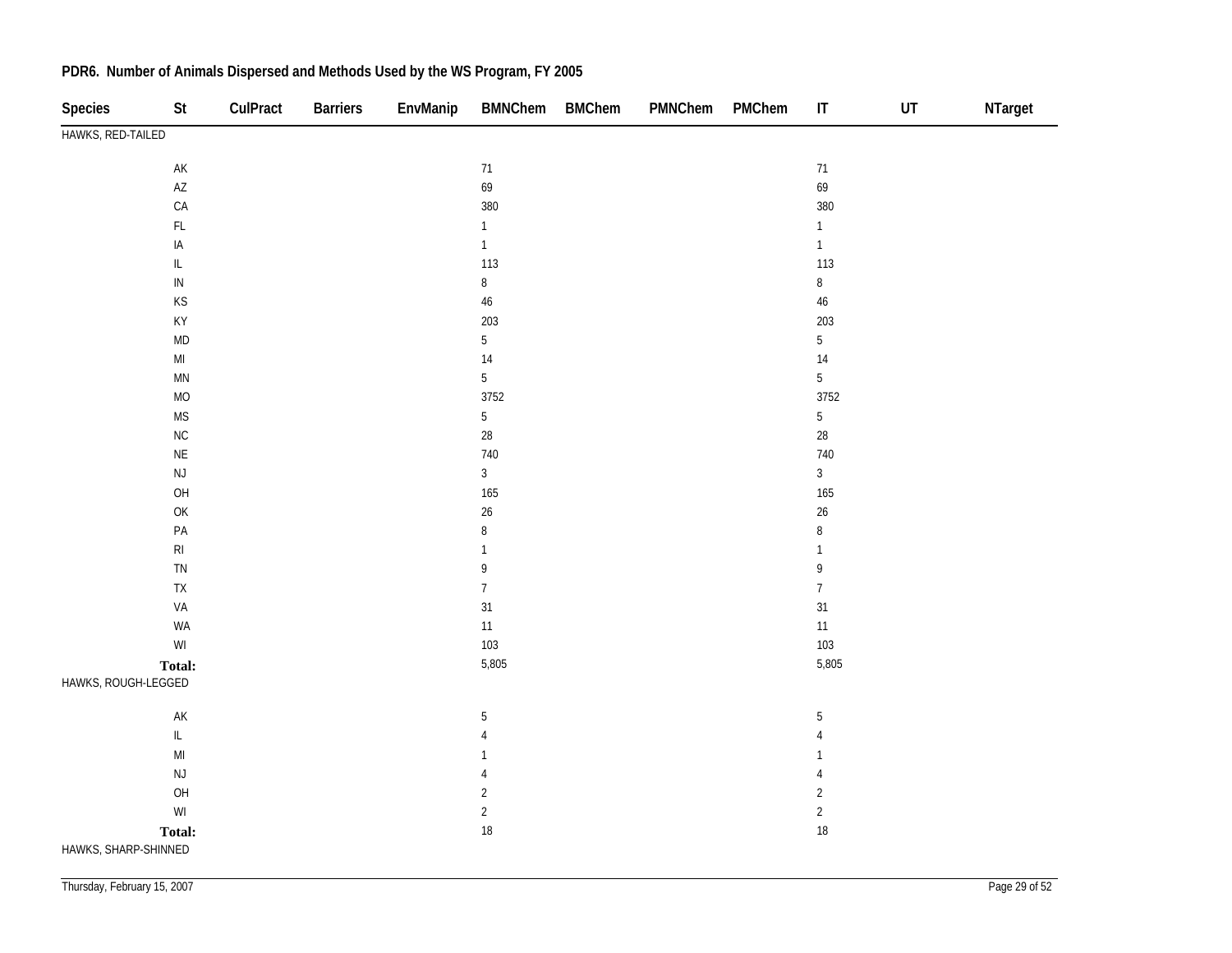| <b>Species</b>                        | <b>St</b>                                                                             | CulPract | <b>Barriers</b> | EnvManip | <b>BMNChem</b> | <b>BMChem</b> | PMNChem | PMChem | $\sf IT$       | UT | NTarget |
|---------------------------------------|---------------------------------------------------------------------------------------|----------|-----------------|----------|----------------|---------------|---------|--------|----------------|----|---------|
| HAWKS, SHARP-SHINNED                  |                                                                                       |          |                 |          |                |               |         |        |                |    |         |
|                                       | ${\sf CA}$                                                                            |          |                 |          | $\sqrt{2}$     |               |         |        | $\sqrt{2}$     |    |         |
|                                       | $\mathsf{NE}\xspace$                                                                  |          |                 |          | $\sqrt{4}$     |               |         |        | $\sqrt{4}$     |    |         |
|                                       | WA                                                                                    |          |                 |          | $\mathbf{1}$   |               |         |        | $\mathbf{1}$   |    |         |
|                                       | Total:                                                                                |          |                 |          | $\overline{7}$ |               |         |        | $\overline{7}$ |    |         |
| HAWKS, SWAINSONS                      |                                                                                       |          |                 |          |                |               |         |        |                |    |         |
|                                       | ${\sf CA}$                                                                            |          |                 |          | 131            |               |         |        | 131            |    |         |
|                                       | $MO$                                                                                  |          |                 |          | 751            |               |         |        | 751            |    |         |
|                                       | $\sf NE$                                                                              |          |                 |          | $25\,$         |               |         |        | $25\,$         |    |         |
|                                       | Total:                                                                                |          |                 |          | 907            |               |         |        | 907            |    |         |
| HAWKS, z-(OTHER)                      |                                                                                       |          |                 |          |                |               |         |        |                |    |         |
|                                       | $\mathsf{A}\mathsf{Z}$                                                                |          |                 |          | $\sqrt{5}$     |               |         |        | $\sqrt{5}$     |    |         |
|                                       | $\mathsf{FL}$                                                                         |          |                 |          | $\mathbf{1}$   |               |         |        | $\mathbf{1}$   |    |         |
|                                       | <b>MO</b>                                                                             |          |                 |          | $\sqrt{4}$     |               |         |        | $\sqrt{4}$     |    |         |
|                                       | $\rm NC$                                                                              |          |                 |          | $\sqrt{4}$     |               |         |        | $\sqrt{4}$     |    |         |
|                                       | $\mathsf{OK}% \left( \mathcal{M}\right) \equiv\mathsf{OK}(\mathcal{M}_{\mathrm{CL}})$ |          |                 |          | 55             |               |         |        | $55\,$         |    |         |
|                                       | $\mathsf{SC}$                                                                         |          |                 |          | $\mathbf{1}$   |               |         |        | $\mathbf{1}$   |    |         |
|                                       | Total:                                                                                |          |                 |          | $70\,$         |               |         |        | $70\,$         |    |         |
| HERONS, BLACK-CROWNED<br><b>NIGHT</b> |                                                                                       |          |                 |          |                |               |         |        |                |    |         |
|                                       | ${\sf CA}$                                                                            |          |                 |          | 5              |               |         |        | $\sqrt{5}$     |    |         |
|                                       | $\mathsf{H}\mathsf{I}$                                                                |          |                 |          | 45             |               |         |        | $45\,$         |    |         |
|                                       | $\ensuremath{\mathsf{W}}\xspace\ensuremath{\mathsf{I}}$                               |          |                 |          | $\overline{c}$ |               |         |        | $\overline{2}$ |    |         |
|                                       | Total:                                                                                |          |                 |          | 52             |               |         |        | $52\,$         |    |         |
| HERONS, GREAT BLUE                    |                                                                                       |          |                 |          |                |               |         |        |                |    |         |
|                                       | ${\sf AR}$                                                                            |          |                 |          | 1250           |               |         |        | 1250           |    |         |
|                                       | $\mathsf{A}\mathsf{Z}$                                                                |          |                 |          | $30\,$         |               |         |        | $30\,$         |    |         |
|                                       | CA                                                                                    |          |                 |          | 482            |               |         |        | 482            |    |         |
|                                       | $\mathsf{FL}$                                                                         |          |                 |          | 144            |               |         |        | 144            |    |         |
|                                       | GA                                                                                    |          |                 |          | $\bf 8$        |               |         |        | $\, 8$         |    |         |
|                                       | $\ensuremath{\mathsf{IL}}\xspace$                                                     |          |                 |          | 25             |               |         |        | $25\,$         |    |         |
|                                       | ${\sf IN}$                                                                            |          |                 |          | $\mathbf{3}$   |               |         |        | $\mathbf{3}$   |    |         |
|                                       | KY                                                                                    |          |                 |          | 38             |               |         |        | $38\,$         |    |         |
|                                       | MA                                                                                    |          |                 |          | $\mathbf{1}$   |               |         |        | $\mathbf{1}$   |    |         |
|                                       | $\mathsf{MD}$                                                                         |          |                 |          | $\mathbbm{1}$  |               |         |        | $\mathbbm{1}$  |    |         |
|                                       | $\mathsf{MI}$                                                                         |          |                 |          | $\, 8$         |               |         |        | 8              |    |         |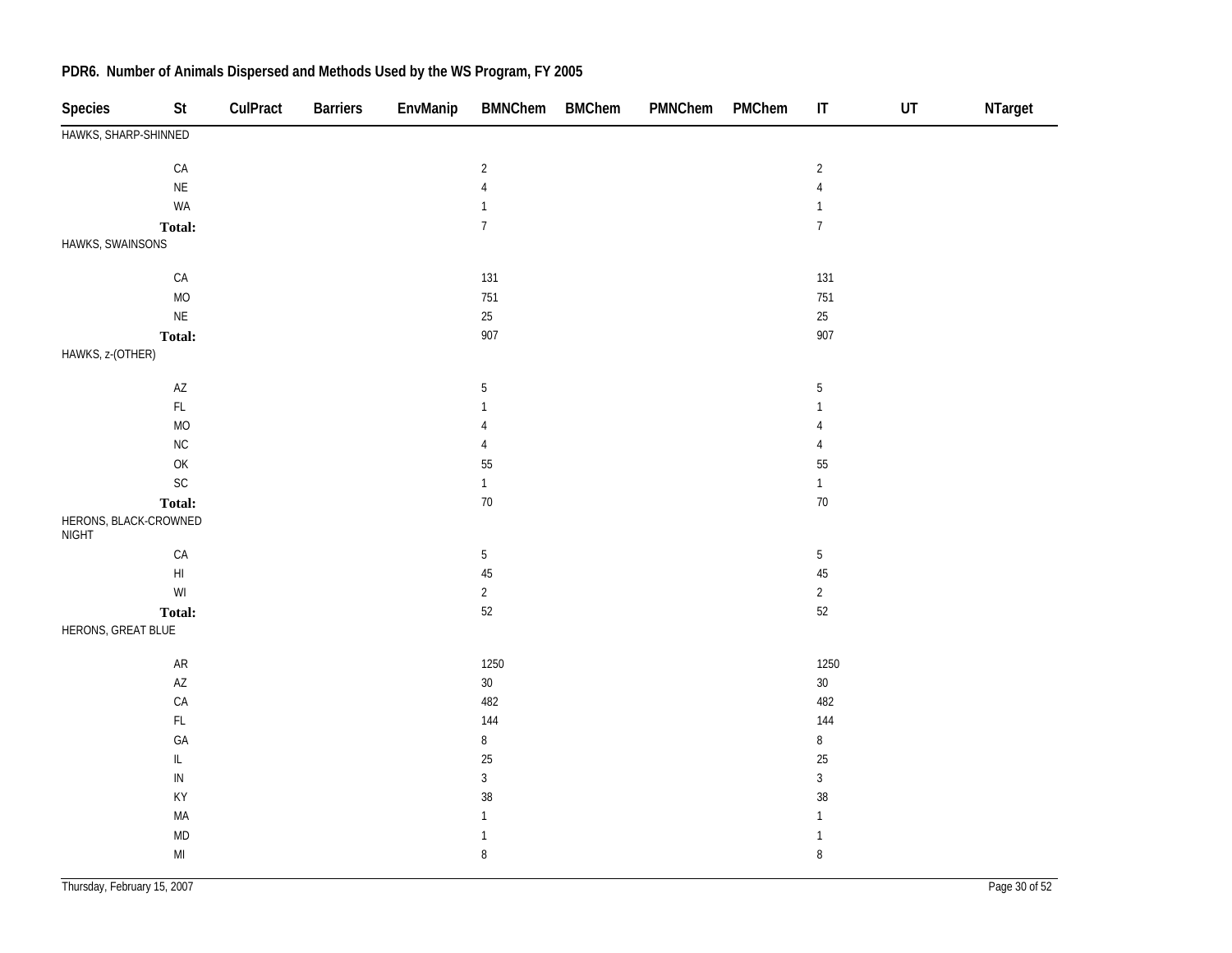| Species              | St                                                                                    | CulPract | <b>Barriers</b> | EnvManip | <b>BMNChem</b>   | <b>BMChem</b> | PMNChem | PMChem | $\sf IT$         | $\sf{UT}$ | NTarget        |
|----------------------|---------------------------------------------------------------------------------------|----------|-----------------|----------|------------------|---------------|---------|--------|------------------|-----------|----------------|
| HERONS, GREAT BLUE   |                                                                                       |          |                 |          |                  |               |         |        |                  |           |                |
|                      | $\mathsf{M}\mathsf{N}$                                                                |          |                 |          | 11               |               |         |        | 11               |           |                |
|                      | $\rm MO$                                                                              |          |                 |          | $\, 8$           |               |         |        | $\, 8$           |           |                |
|                      | $\mathsf{MS}\xspace$                                                                  |          |                 |          | 27               |               |         |        | 27               |           |                |
|                      | NC                                                                                    |          |                 |          | $\sqrt{3}$       |               |         |        | $\overline{3}$   |           |                |
|                      | $\mathsf{NE}\xspace$                                                                  |          |                 |          | 30               |               |         |        | $30\,$           |           |                |
|                      | O <sub>H</sub>                                                                        |          |                 |          | 606              |               |         |        | 606              |           |                |
|                      | $\mathsf{OK}$                                                                         |          |                 |          | $\mathbf{1}$     |               |         |        | $\mathbf{1}$     |           |                |
|                      | PA                                                                                    |          |                 |          | $\boldsymbol{6}$ |               |         |        | $\boldsymbol{6}$ |           |                |
|                      | SC                                                                                    |          |                 |          | $\mathbf{1}$     |               |         |        | $\mathbf{1}$     |           |                |
|                      | VA                                                                                    |          |                 |          | 439              |               |         |        | 439              |           |                |
|                      | WA                                                                                    |          |                 |          | 3012             |               |         |        | 3012             |           |                |
|                      | $\mathsf{W}\mathsf{I}$                                                                |          |                 |          | 120              |               |         |        | 120              |           |                |
|                      | Total:                                                                                |          |                 |          | 6,254            |               |         |        | 6,254            |           |                |
| HERONS, GREEN-BACKED |                                                                                       |          |                 |          |                  |               |         |        |                  |           |                |
|                      | ${\sf AR}$                                                                            |          |                 |          | 300              |               |         |        | 300              |           |                |
|                      | CA                                                                                    |          |                 |          | $\mathbf{1}$     |               |         |        | $\mathbf{1}$     |           |                |
|                      | $\mathsf{FL}$                                                                         |          |                 |          | $\sqrt{2}$       |               |         |        | $\sqrt{2}$       |           |                |
|                      | $\ensuremath{\mathsf{IL}}\xspace$                                                     |          |                 |          | $\sqrt{3}$       |               |         |        | $\mathfrak{Z}$   |           |                |
|                      | KY                                                                                    |          |                 |          | $\sqrt{2}$       |               |         |        | $\overline{2}$   |           |                |
|                      | VA                                                                                    |          |                 |          | $\mathbf{1}$     |               |         |        |                  |           | $\mathbf{1}$   |
|                      | Total:                                                                                |          |                 |          | 309              |               |         |        | 308              |           | $\overline{1}$ |
| HERONS, LITTLE BLUE  |                                                                                       |          |                 |          |                  |               |         |        |                  |           |                |
|                      | ${\sf AR}$                                                                            |          |                 |          | $75\,$           |               |         |        | $75\,$           |           |                |
|                      | $\mathsf{FL}$                                                                         |          |                 |          | 311              |               |         |        | 311              |           |                |
|                      | GA                                                                                    |          |                 |          | $\overline{7}$   |               |         |        | $\overline{7}$   |           |                |
|                      | $\mathsf{MS}\xspace$                                                                  |          |                 |          | $73\,$           |               |         |        | $73\,$           |           |                |
|                      | $\mathsf{OK}% \left( \mathcal{M}\right) \equiv\mathsf{OK}(\mathcal{M}_{\mathrm{CL}})$ |          |                 |          | $\overline{c}$   |               |         |        | $\overline{2}$   |           |                |
|                      | SC                                                                                    |          |                 |          | $10\,$           |               |         |        | $10\,$           |           |                |
|                      | Total:                                                                                |          |                 |          | 478              |               |         |        | 478              |           |                |
| HERONS, TRICOLORED   |                                                                                       |          |                 |          |                  |               |         |        |                  |           |                |
|                      | $\mathsf{FL}$                                                                         |          |                 |          | 71               |               |         |        | $71\,$           |           |                |
|                      | Total:                                                                                |          |                 |          | 71               |               |         |        | 71               |           |                |
| HOGS, FERAL          |                                                                                       |          |                 |          |                  |               |         |        |                  |           |                |
|                      | $\mathsf{H} \mathsf{I}$                                                               |          |                 |          | 84               |               |         |        | 79               |           | $\mathbf 5$    |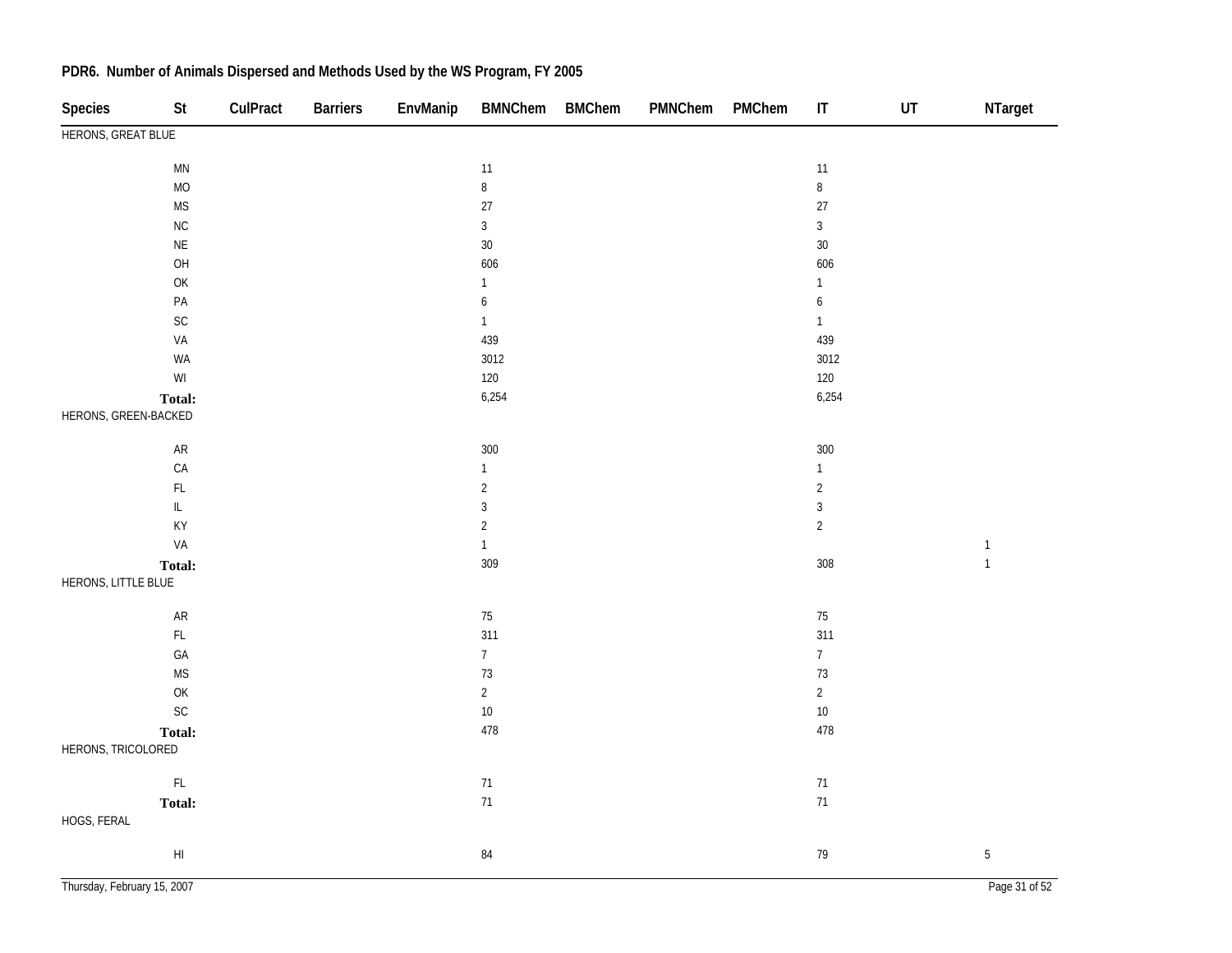| Species            | St                                                      | CulPract | <b>Barriers</b> | EnvManip | <b>BMNChem</b>                    | <b>BMChem</b> | PMNChem | PMChem | $\mathsf{I}\mathsf{T}$ | UT | NTarget     |
|--------------------|---------------------------------------------------------|----------|-----------------|----------|-----------------------------------|---------------|---------|--------|------------------------|----|-------------|
| HOGS, FERAL        |                                                         |          |                 |          |                                   |               |         |        |                        |    |             |
|                    | Total:                                                  |          |                 |          | $\bf 84$                          |               |         |        | $79\,$                 |    | $\sqrt{5}$  |
| IBISES (OTHER)     |                                                         |          |                 |          |                                   |               |         |        |                        |    |             |
|                    | $\mathsf{FL}$                                           |          |                 |          | 17567                             |               |         |        | 17567                  |    |             |
|                    | VA                                                      |          |                 |          | $\overline{4}$                    |               |         |        | $\overline{4}$         |    |             |
|                    | Total:                                                  |          |                 |          | 17,571                            |               |         |        | 17,571                 |    |             |
| IBISES, WHITE      |                                                         |          |                 |          |                                   |               |         |        |                        |    |             |
|                    | $\mathsf{FL}$                                           |          |                 |          | 62316                             |               |         |        | 62316                  |    |             |
|                    | $\mathsf{GA}$                                           |          |                 |          | $73\,$                            |               |         |        | $73\,$                 |    |             |
|                    | $\mathsf{MS}\xspace$                                    |          |                 |          | $5\overline{)}$                   |               |         |        | $5\phantom{.0}$        |    |             |
|                    | Total:                                                  |          |                 |          | 62,394                            |               |         |        | 62,394                 |    |             |
| JAYS, BLUE         |                                                         |          |                 |          |                                   |               |         |        |                        |    |             |
|                    | MO                                                      |          |                 |          | $\sqrt{2}$                        |               |         |        | $\overline{c}$         |    |             |
|                    | $\ensuremath{\mathsf{W}}\xspace\ensuremath{\mathsf{I}}$ |          |                 |          | $\overline{2}$                    |               |         |        | $\sqrt{2}$             |    |             |
|                    | Total:                                                  |          |                 |          | $\overline{4}$                    |               |         |        | $\sqrt{4}$             |    |             |
| JUNGLEFOWL, RED    |                                                         |          |                 |          |                                   |               |         |        |                        |    |             |
|                    | $\mathsf{HI}$                                           |          |                 |          | 1556                              |               |         |        | 1556                   |    |             |
|                    | Total:                                                  |          |                 |          | 1,556                             |               |         |        | 1,556                  |    |             |
| KESTRELS, AMERICAN |                                                         |          |                 |          |                                   |               |         |        |                        |    |             |
|                    | $\mathsf{AK}$                                           |          |                 |          | $\sqrt{2}$                        |               |         |        | $\overline{2}$         |    |             |
|                    | $\mathsf{A}\mathsf{Z}$                                  |          |                 |          | $\mathsf{g}% _{T}=\mathsf{g}_{T}$ |               |         |        | 9                      |    |             |
|                    | CA                                                      |          |                 |          | 97                                |               |         |        | 97                     |    |             |
|                    | $\mathsf{FL}$                                           |          |                 |          | 47                                |               |         |        | 47                     |    |             |
|                    | IA                                                      |          |                 |          | $\mathbf{1}$                      |               |         |        | $\mathbf{1}$           |    |             |
|                    | $\ensuremath{\mathsf{IL}}\xspace$                       |          |                 |          | 102                               |               |         |        | 102                    |    |             |
|                    | $\sf IN$                                                |          |                 |          | $\overline{2}$                    |               |         |        | $\overline{2}$         |    |             |
|                    | KS                                                      |          |                 |          | 12                                |               |         |        | $12\,$                 |    |             |
|                    | KY                                                      |          |                 |          | $31\,$                            |               |         |        | $31\,$                 |    |             |
|                    | $\sf MD$                                                |          |                 |          | 47                                |               |         |        | $46\,$                 |    | $\mathbf 1$ |
|                    | $\mathsf{M}\mathsf{N}$                                  |          |                 |          | $19$                              |               |         |        | $19\,$                 |    |             |
|                    | $MO$                                                    |          |                 |          | $96\,$                            |               |         |        | 96                     |    |             |
|                    | $\mathsf{MS}\xspace$                                    |          |                 |          | $\boldsymbol{6}$                  |               |         |        | $\boldsymbol{6}$       |    |             |
|                    | ${\sf NC}$                                              |          |                 |          | $\mathbf 1$                       |               |         |        | $\mathbf{1}$           |    |             |
|                    | $\mathsf{NE}\xspace$                                    |          |                 |          | 116                               |               |         |        | 116                    |    |             |
|                    |                                                         |          |                 |          |                                   |               |         |        |                        |    |             |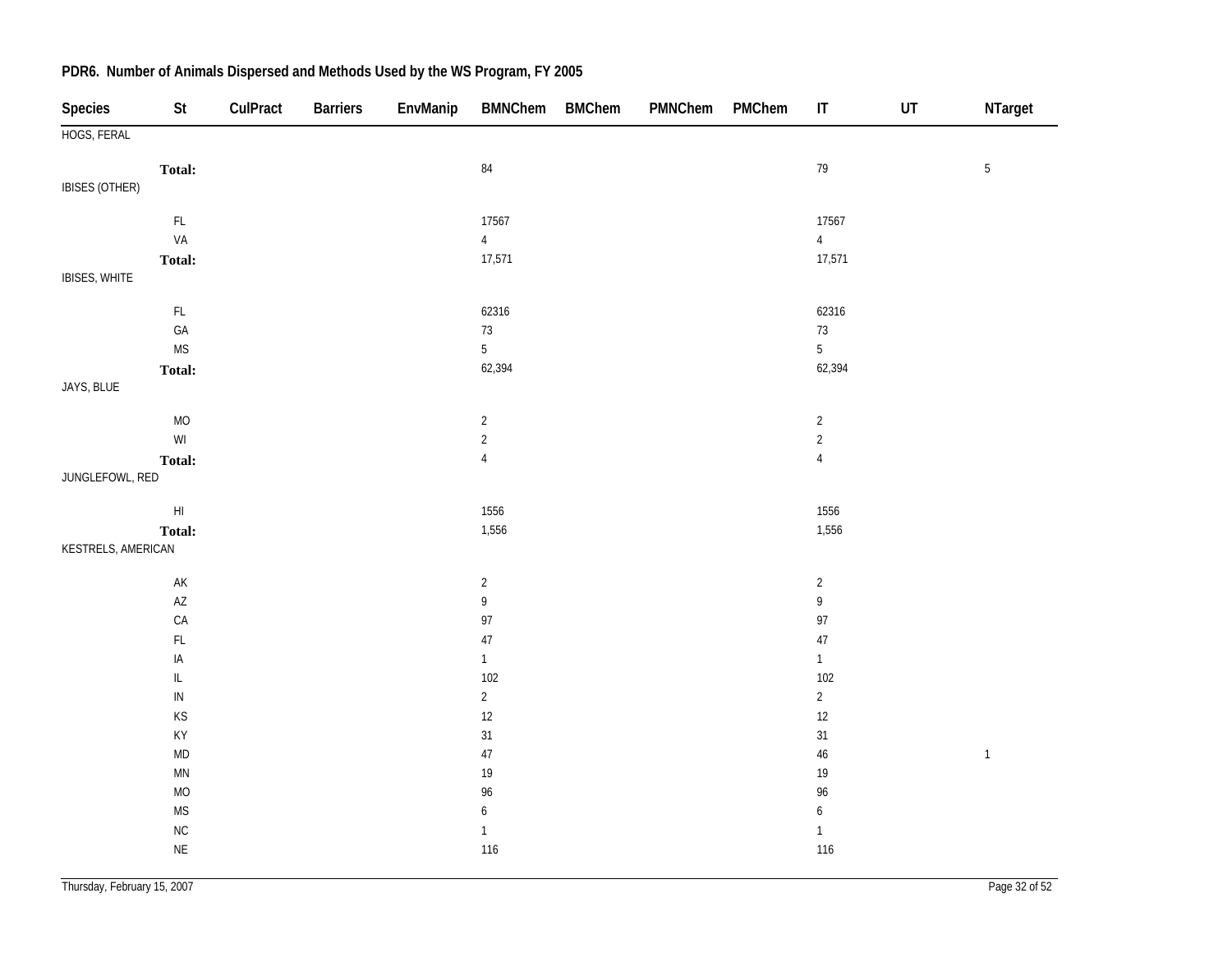| Species                   | <b>St</b>                                                         | CulPract | <b>Barriers</b> | EnvManip | <b>BMNChem</b>   | <b>BMChem</b> | PMNChem | PMChem | $\mathsf{I}\mathsf{T}$ | UT | NTarget     |
|---------------------------|-------------------------------------------------------------------|----------|-----------------|----------|------------------|---------------|---------|--------|------------------------|----|-------------|
| <b>KESTRELS, AMERICAN</b> |                                                                   |          |                 |          |                  |               |         |        |                        |    |             |
|                           | $\mathsf{NJ}$                                                     |          |                 |          | $\overline{2}$   |               |         |        | $\overline{2}$         |    |             |
|                           | OH                                                                |          |                 |          | 111              |               |         |        | 111                    |    |             |
|                           | $\mathsf{OK}$                                                     |          |                 |          | $\overline{4}$   |               |         |        | $\overline{4}$         |    |             |
|                           | $\mathsf{PA}$                                                     |          |                 |          | 4                |               |         |        | 4                      |    |             |
|                           | ${\sf TX}$                                                        |          |                 |          | $\mathbf{1}$     |               |         |        | $\mathbf{1}$           |    |             |
|                           | VA                                                                |          |                 |          | 6                |               |         |        | 6                      |    |             |
|                           | WA                                                                |          |                 |          | $\sqrt{5}$       |               |         |        | $\sqrt{5}$             |    |             |
|                           | $\ensuremath{\mathsf{W}}\xspace\ensuremath{\mathsf{I}}$           |          |                 |          | $\bf 44$         |               |         |        | $44\,$                 |    |             |
|                           | Total:                                                            |          |                 |          | 765              |               |         |        | 764                    |    | $\mathbf 1$ |
| KILLDEERS                 |                                                                   |          |                 |          |                  |               |         |        |                        |    |             |
|                           | $\mathsf{A}\mathsf{Z}$                                            |          |                 |          | 154              |               |         |        | 154                    |    |             |
|                           | $\mathsf{CA}$                                                     |          |                 |          | 1942             |               |         |        | 1942                   |    |             |
|                           | $\mathsf{FL}$                                                     |          |                 |          | 1467             |               |         |        | 1467                   |    |             |
|                           | $\mathsf{KS}% _{\mathsf{K}}^{\mathsf{K}}\left( \mathsf{K}\right)$ |          |                 |          | $40\,$           |               |         |        | $40\,$                 |    |             |
|                           | KY                                                                |          |                 |          | $122\,$          |               |         |        | 122                    |    |             |
|                           | $\rm MO$                                                          |          |                 |          | 708              |               |         |        | 708                    |    |             |
|                           | <b>MS</b>                                                         |          |                 |          | 66               |               |         |        | 66                     |    |             |
|                           | $\mathsf{NE}\xspace$                                              |          |                 |          | 79               |               |         |        | 79                     |    |             |
|                           | $\mathsf{NJ}$                                                     |          |                 |          | $\boldsymbol{6}$ |               |         |        | $\boldsymbol{6}$       |    |             |
|                           | OH                                                                |          |                 |          | $\bf 84$         |               |         |        | $\bf 84$               |    |             |
|                           | $\mathsf{OK}$                                                     |          |                 |          | $27\,$           |               |         |        | $27\,$                 |    |             |
|                           | $\mathsf{PA}$                                                     |          |                 |          | 9                |               |         |        | 9                      |    |             |
|                           | ${\sf TN}$                                                        |          |                 |          | $\overline{7}$   |               |         |        | $\overline{7}$         |    |             |
|                           | VA                                                                |          |                 |          | 56               |               |         |        | 56                     |    |             |
|                           | WA                                                                |          |                 |          | $51\,$           |               |         |        | $51\,$                 |    |             |
|                           | $\ensuremath{\mathsf{W}}\xspace\ensuremath{\mathsf{I}}$           |          |                 |          | 63               |               |         |        | 63                     |    |             |
|                           | Total:                                                            |          |                 |          | 4,881            |               |         |        | 4,881                  |    |             |
| KINGBIRDS, EASTERN        |                                                                   |          |                 |          |                  |               |         |        |                        |    |             |
|                           | OK                                                                |          |                 |          | $30\,$           |               |         |        | $30\,$                 |    |             |
|                           | Total:                                                            |          |                 |          | $30\,$           |               |         |        | $30\,$                 |    |             |
| KINGFISHERS (ALL)         |                                                                   |          |                 |          |                  |               |         |        |                        |    |             |
|                           | WA                                                                |          |                 |          | 513              |               |         |        | 513                    |    |             |
|                           | $\ensuremath{\mathsf{W}}\xspace\ensuremath{\mathsf{I}}$           |          |                 |          | $\mathbf{1}$     |               |         |        | $\mathbf{1}$           |    |             |
|                           | Total:                                                            |          |                 |          | 514              |               |         |        | 514                    |    |             |
|                           |                                                                   |          |                 |          |                  |               |         |        |                        |    |             |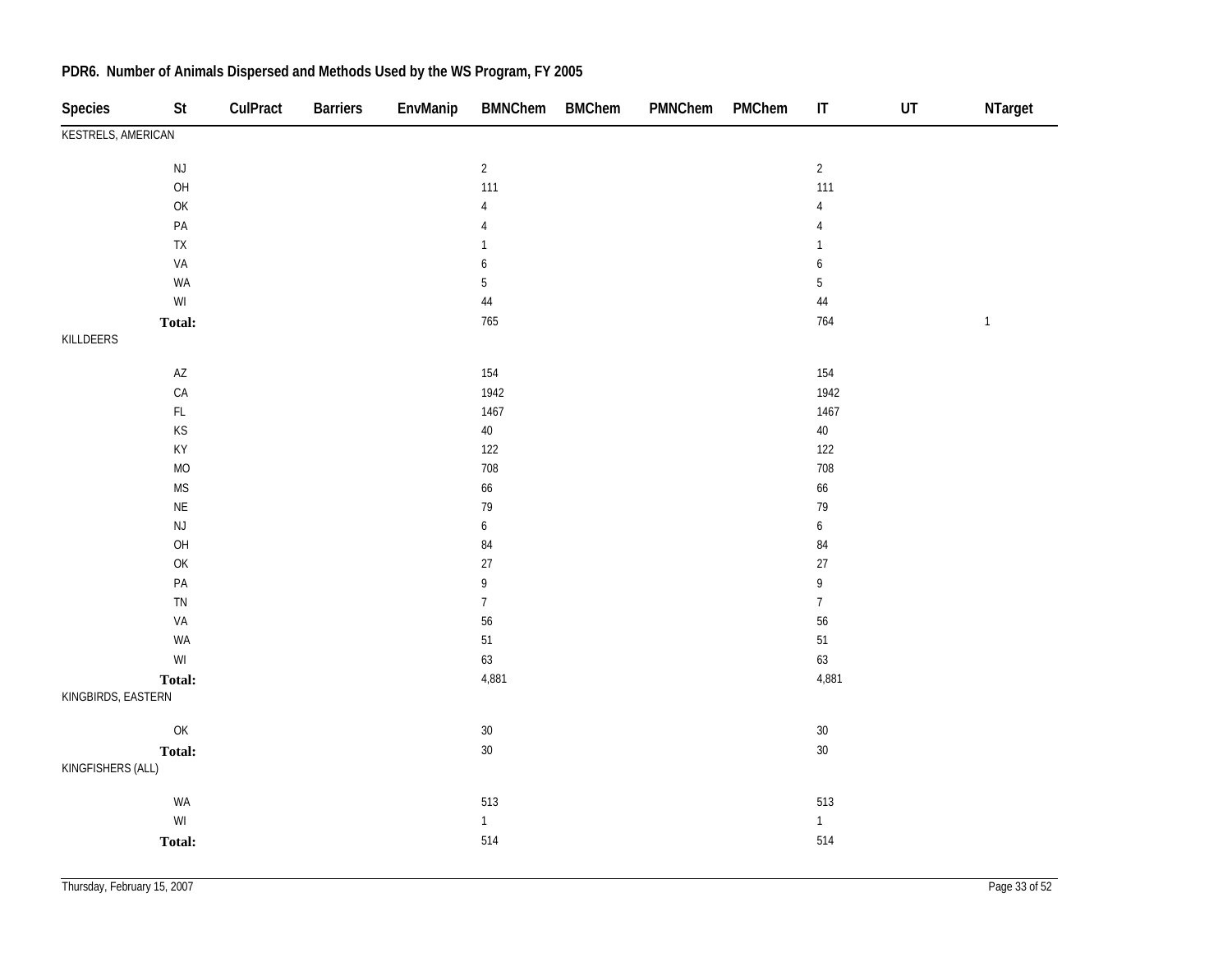| <b>Species</b>           | St                                                                                    | CulPract | <b>Barriers</b> | EnvManip | <b>BMNChem</b> | <b>BMChem</b> | PMNChem        | PMChem | $\sf IT$       | $\sf{UT}$ | NTarget |
|--------------------------|---------------------------------------------------------------------------------------|----------|-----------------|----------|----------------|---------------|----------------|--------|----------------|-----------|---------|
| KITES (ALL)              |                                                                                       |          |                 |          |                |               |                |        |                |           |         |
|                          | ${\sf CA}$                                                                            |          |                 |          | 31             |               |                |        | 31             |           |         |
|                          | $\mathsf{OK}% \left( \mathcal{M}\right) \equiv\mathsf{OK}(\mathcal{M}_{\mathrm{CL}})$ |          |                 |          | 95             |               |                |        | 95             |           |         |
|                          | Total:                                                                                |          |                 |          | $126$          |               |                |        | 126            |           |         |
| KITTIWAKE, BLACK-LEGGED  |                                                                                       |          |                 |          |                |               |                |        |                |           |         |
|                          | AK                                                                                    |          |                 |          | $15\,$         |               |                |        | $15\,$         |           |         |
|                          | Total:                                                                                |          |                 |          | 15             |               |                |        | 15             |           |         |
| KITTIWAKE, RED-LEGGED    |                                                                                       |          |                 |          |                |               |                |        |                |           |         |
|                          | ${\sf AK}$                                                                            |          |                 |          | 40264          |               |                |        | 40264          |           |         |
|                          | Total:                                                                                |          |                 |          | 40,264         |               |                |        | 40,264         |           |         |
| LARKS, HORNED            |                                                                                       |          |                 |          |                |               |                |        |                |           |         |
|                          | $\mathsf{AZ}$                                                                         |          |                 |          | 3782           |               |                |        | 3782           |           |         |
|                          | KS                                                                                    |          |                 |          | 96             |               |                |        | 96             |           |         |
|                          | <b>MO</b>                                                                             |          |                 |          | 2982           |               |                |        | 2982           |           |         |
|                          | $\mathsf{NJ}$                                                                         |          |                 |          | $\mathbf{1}$   |               |                |        | $\mathbf{1}$   |           |         |
|                          | OK                                                                                    |          |                 |          | 63             |               |                |        | 63             |           |         |
|                          | VT                                                                                    |          |                 |          | $\, 8$         |               |                |        | $\, 8$         |           |         |
|                          | $\ensuremath{\mathsf{W}}\xspace\ensuremath{\mathsf{I}}$                               |          |                 |          | $\, 8$         |               |                |        | $\, 8$         |           |         |
|                          | Total:                                                                                |          |                 |          | 6,940          |               |                |        | 6,940          |           |         |
| LIONS, MOUNTAIN (COUGAR) |                                                                                       |          |                 |          |                |               |                |        |                |           |         |
|                          | $\mathsf{N}\mathsf{M}$                                                                |          |                 |          | $\mathbf{1}$   |               |                |        | $\mathbf{1}$   |           |         |
|                          | ${\sf OR}$                                                                            |          |                 |          |                |               | $\mathbf{3}$   |        | $\overline{3}$ |           |         |
|                          | Total:                                                                                |          |                 |          | $\mathbf{1}$   |               | $\overline{3}$ |        | $\sqrt{4}$     |           |         |
| LOON, COMMON             |                                                                                       |          |                 |          |                |               |                |        |                |           |         |
|                          | WA                                                                                    |          |                 |          | $\overline{4}$ |               |                |        | $\overline{4}$ |           |         |
|                          | Total:                                                                                |          |                 |          | $\overline{4}$ |               |                |        | $\sqrt{4}$     |           |         |
| LOON, PACIFIC            |                                                                                       |          |                 |          |                |               |                |        |                |           |         |
|                          | ${\sf AK}$                                                                            |          |                 |          | $\mathbf{1}$   |               |                |        | $\mathbf{1}$   |           |         |
|                          | Total:                                                                                |          |                 |          | $\mathbf{1}$   |               |                |        | $\mathbf{1}$   |           |         |
| MAGPIES (OTHER)          |                                                                                       |          |                 |          |                |               |                |        |                |           |         |
|                          | ${\sf CA}$                                                                            |          |                 |          | $227\,$        |               |                |        | $227\,$        |           |         |
|                          | Total:                                                                                |          |                 |          | 227            |               |                |        | 227            |           |         |
|                          |                                                                                       |          |                 |          |                |               |                |        |                |           |         |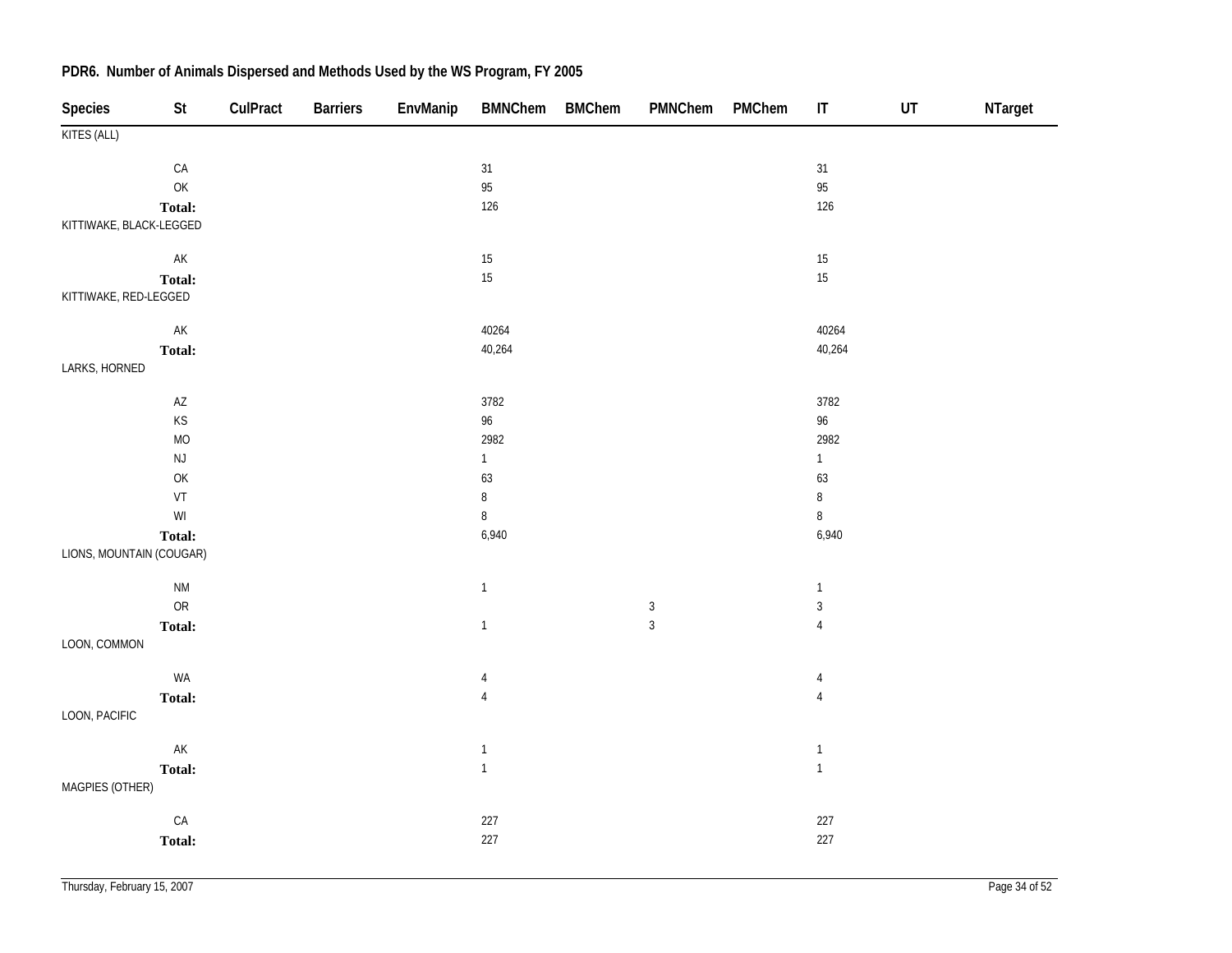| <b>Species</b>                             | <b>St</b>              | CulPract | <b>Barriers</b> | EnvManip | <b>BMNChem</b> | <b>BMChem</b> | PMNChem | PMChem | $\ensuremath{\mathsf{IT}}\xspace$ | UT | NTarget       |
|--------------------------------------------|------------------------|----------|-----------------|----------|----------------|---------------|---------|--------|-----------------------------------|----|---------------|
| MAGPIES, BLACK-BILLED                      |                        |          |                 |          |                |               |         |        |                                   |    |               |
|                                            | $\mathsf{AK}$          |          |                 |          | 173            |               |         |        | 173                               |    |               |
|                                            | Total:                 |          |                 |          | 173            |               |         |        | 173                               |    |               |
| MAGPIES, YELLOW-BILLED                     |                        |          |                 |          |                |               |         |        |                                   |    |               |
|                                            | ${\sf CA}$             |          |                 |          | $19$           |               |         |        | $19$                              |    |               |
|                                            | Total:                 |          |                 |          | $19$           |               |         |        | 19                                |    |               |
| MALLARDS                                   |                        |          |                 |          |                |               |         |        |                                   |    |               |
|                                            | AK                     |          |                 |          | 1192           |               |         |        | 1192                              |    |               |
|                                            | $\mathsf{A}\mathsf{Z}$ |          |                 |          | 11             |               |         |        | 11                                |    |               |
|                                            | ${\sf CA}$             |          |                 |          | 2038           |               |         |        | 2038                              |    |               |
|                                            | ${\sf NV}$             |          |                 |          | $\overline{9}$ |               |         |        | $\overline{9}$                    |    |               |
|                                            | OH                     |          |                 |          | 5062           |               |         |        | 5062                              |    |               |
|                                            | OK                     |          |                 |          | 245            |               |         |        | 245                               |    |               |
|                                            | VA                     |          |                 |          | 606            |               |         |        | 606                               |    |               |
|                                            | WA                     |          |                 |          | 481            |               |         |        | 481                               |    |               |
|                                            | Total:                 |          |                 |          | 9,644          |               |         |        | 9,644                             |    |               |
| MAMMALS, MARINE<br>(SEALS/SEA OTTERS/ETC.) |                        |          |                 |          |                |               |         |        |                                   |    |               |
|                                            | WA                     |          |                 |          | $37\,$         |               |         |        | $37\,$                            |    |               |
|                                            | Total:                 |          |                 |          | 37             |               |         |        | $37\,$                            |    |               |
| MANNIKIN, CHESTNUT                         |                        |          |                 |          |                |               |         |        |                                   |    |               |
|                                            | $\mathsf{HI}$          |          |                 |          | 357540         |               |         |        | 357540                            |    |               |
|                                            | <b>Total:</b>          |          |                 |          | 357,540        |               |         |        | 357,540                           |    |               |
| MANNIKIN, NUTMEG                           |                        |          |                 |          |                |               |         |        |                                   |    |               |
|                                            | $\mathsf{HI}$          |          |                 |          | 30832          |               |         |        | 30832                             |    |               |
|                                            | <b>Total:</b>          |          |                 |          | 30,832         |               |         |        | 30,832                            |    |               |
| MARMOTS/WOODCHUCKS<br>(ALL)                |                        |          |                 |          |                |               |         |        |                                   |    |               |
|                                            | <b>MO</b>              |          |                 |          | $\overline{2}$ |               |         |        | $\overline{2}$                    |    |               |
|                                            | VA                     |          |                 |          | $10$           |               |         |        | $10\,$                            |    |               |
|                                            | WA                     |          |                 |          | $\overline{2}$ |               |         |        | $\overline{2}$                    |    |               |
|                                            | Total:                 |          |                 |          | 14             |               |         |        | $14$                              |    |               |
| MARTINS, PURPLE                            |                        |          |                 |          |                |               |         |        |                                   |    |               |
|                                            | GA                     |          |                 |          | 150            |               |         |        | 150                               |    |               |
|                                            | <b>MD</b>              |          |                 |          | $35\,$         |               |         |        | 35                                |    |               |
| Thursday, February 15, 2007                |                        |          |                 |          |                |               |         |        |                                   |    | Page 35 of 52 |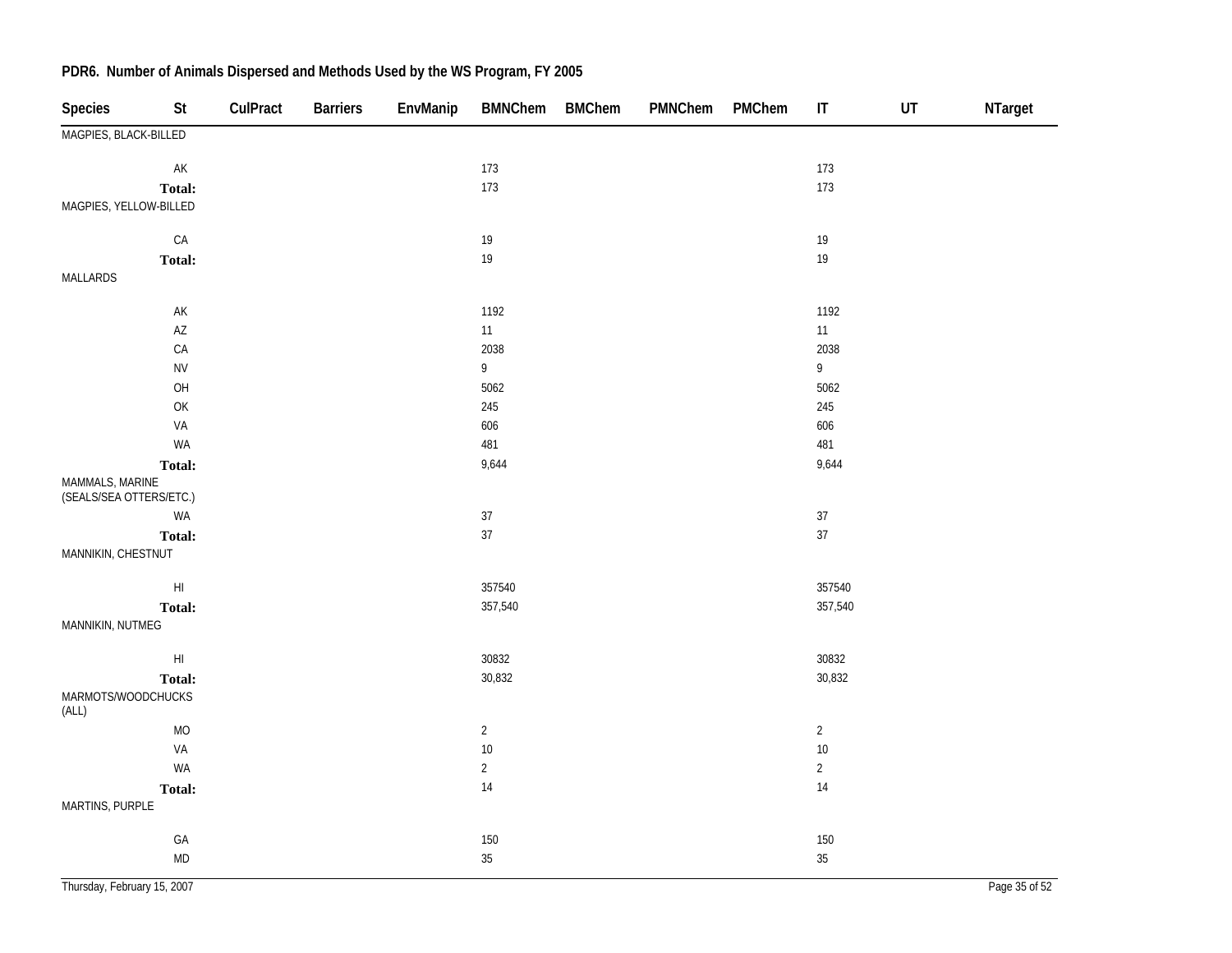| Species                            | St                                                                                                 | CulPract | <b>Barriers</b> | EnvManip | BMNChem BMChem | PMNChem | PMChem | $\mathsf{I}\mathsf{T}$ | UT | NTarget |
|------------------------------------|----------------------------------------------------------------------------------------------------|----------|-----------------|----------|----------------|---------|--------|------------------------|----|---------|
| MARTINS, PURPLE                    |                                                                                                    |          |                 |          |                |         |        |                        |    |         |
| Total:                             |                                                                                                    |          |                 |          | 185            |         |        | 185                    |    |         |
| MEADOWLARKS, EASTERN               |                                                                                                    |          |                 |          |                |         |        |                        |    |         |
|                                    | $\mathsf{FL}$                                                                                      |          |                 |          | 1036           |         |        | 1036                   |    |         |
|                                    | GA                                                                                                 |          |                 |          | 508            |         |        | 508                    |    |         |
|                                    | KS                                                                                                 |          |                 |          | 16             |         |        | $16\,$                 |    |         |
|                                    | <b>MO</b>                                                                                          |          |                 |          | 2271           |         |        | 2271                   |    |         |
|                                    | $\mathsf{MS}\xspace$                                                                               |          |                 |          | $50\,$         |         |        | $50\,$                 |    |         |
|                                    | $\mathsf{OK}% \left( \mathcal{M}\right) \equiv\mathsf{OK}(\mathcal{M}_{\mathrm{CL}}(\mathcal{M}))$ |          |                 |          | 145            |         |        | 145                    |    |         |
|                                    | PA                                                                                                 |          |                 |          | $\mathbf{1}$   |         |        | $\mathbf{1}$           |    |         |
|                                    | VA                                                                                                 |          |                 |          | $70\,$         |         |        | $70\,$                 |    |         |
|                                    | $\mathsf{W}\mathsf{I}$                                                                             |          |                 |          | $\mathbf{1}$   |         |        | $\mathbf{1}$           |    |         |
| Total:                             |                                                                                                    |          |                 |          | 4,098          |         |        | 4,098                  |    |         |
| MEADOWLARKS, WESTERN               |                                                                                                    |          |                 |          |                |         |        |                        |    |         |
|                                    | $\mathsf{A}\mathsf{Z}$                                                                             |          |                 |          | 168            |         |        | 168                    |    |         |
|                                    | CA                                                                                                 |          |                 |          | 12294          |         |        | 12294                  |    |         |
| $\mathsf{H}\mathsf{I}$             |                                                                                                    |          |                 |          | 15808          |         |        | 15808                  |    |         |
| Total:                             |                                                                                                    |          |                 |          | 28,270         |         |        | 28,270                 |    |         |
| MERGANSER, COMMON                  |                                                                                                    |          |                 |          |                |         |        |                        |    |         |
|                                    | ${\sf CA}$                                                                                         |          |                 |          | $\overline{2}$ |         |        | $\overline{2}$         |    |         |
|                                    | OH                                                                                                 |          |                 |          | $80\,$         |         |        | $80\,$                 |    |         |
|                                    | WA                                                                                                 |          |                 |          | 4429           |         |        | 4429                   |    |         |
| Total:                             |                                                                                                    |          |                 |          | 4,511          |         |        | 4,511                  |    |         |
| MERGANSER, HOODED                  |                                                                                                    |          |                 |          |                |         |        |                        |    |         |
|                                    | CA                                                                                                 |          |                 |          | $5\,$          |         |        | $5\,$                  |    |         |
|                                    | ${\sf NC}$                                                                                         |          |                 |          | $\bf 84$       |         |        | $\bf 84$               |    |         |
|                                    | WA                                                                                                 |          |                 |          | $40\,$         |         |        | $40\,$                 |    |         |
| Total:                             |                                                                                                    |          |                 |          | 129            |         |        | 129                    |    |         |
| MERGANSER, RED-<br><b>BREASTED</b> |                                                                                                    |          |                 |          |                |         |        |                        |    |         |
|                                    | $O H$                                                                                              |          |                 |          | 550            |         |        | 550                    |    |         |
| <b>Total:</b>                      |                                                                                                    |          |                 |          | 550            |         |        | 550                    |    |         |
| <b>MERLINS</b>                     |                                                                                                    |          |                 |          |                |         |        |                        |    |         |
|                                    | AK                                                                                                 |          |                 |          | $\overline{2}$ |         |        | $\overline{2}$         |    |         |
| Total:                             |                                                                                                    |          |                 |          | $\overline{2}$ |         |        | $\overline{2}$         |    |         |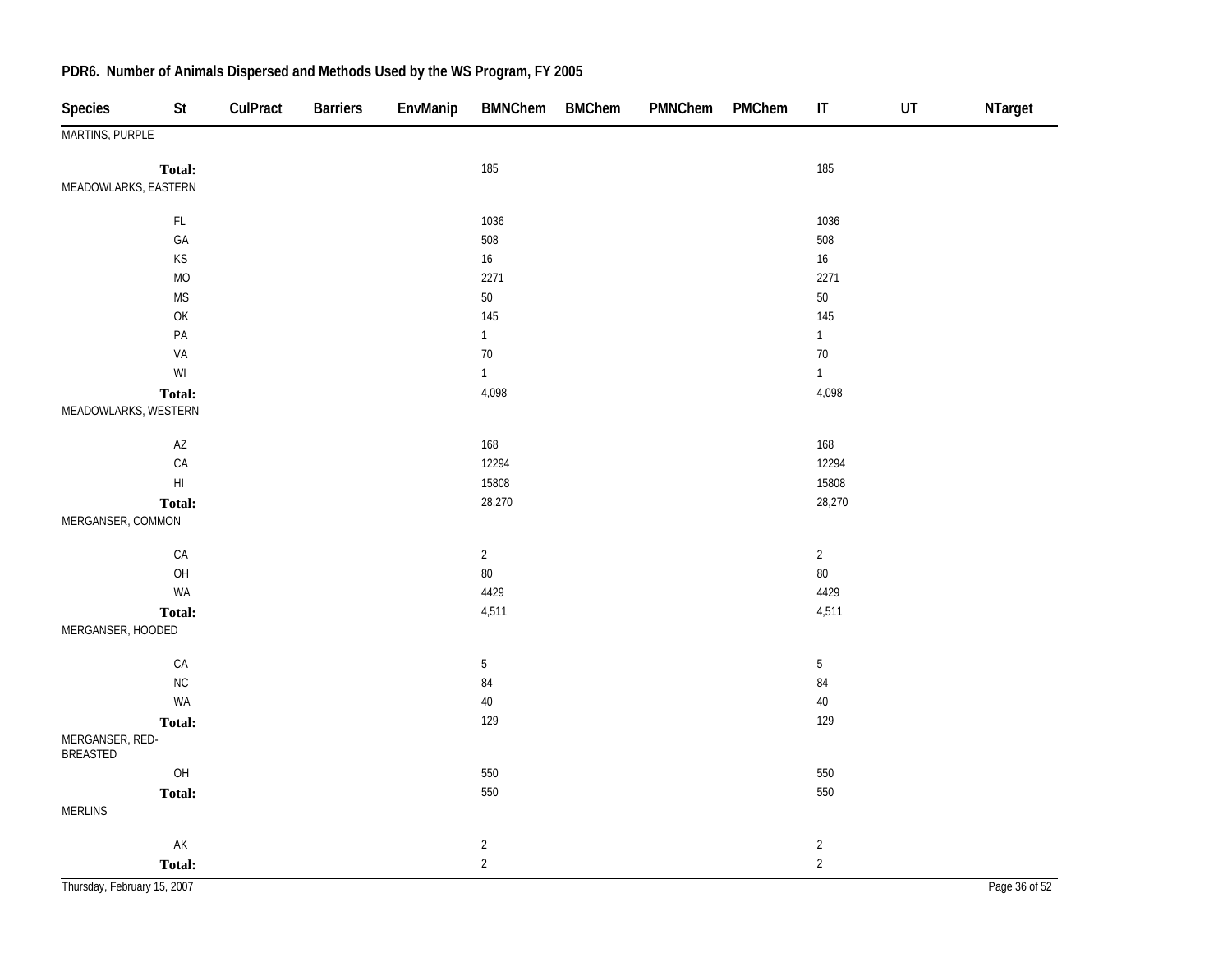| Species                             | St                                                                                      | CulPract | <b>Barriers</b> | EnvManip | <b>BMNChem</b> | <b>BMChem</b> | PMNChem | PMChem | $\sf IT$       | UT             | NTarget        |
|-------------------------------------|-----------------------------------------------------------------------------------------|----------|-----------------|----------|----------------|---------------|---------|--------|----------------|----------------|----------------|
| MOCKINGBIRDS, NORTHERN              |                                                                                         |          |                 |          |                |               |         |        |                |                |                |
|                                     | $\mathsf{HI}$                                                                           |          |                 |          | 675            |               |         |        | 673            |                | $\sqrt{2}$     |
|                                     | $\rm MO$                                                                                |          |                 |          | $\mathfrak{Z}$ |               |         |        | $\overline{3}$ |                |                |
|                                     | Total:                                                                                  |          |                 |          | 678            |               |         |        | 676            |                | $\sqrt{2}$     |
| MONGOOSES, INDIAN                   |                                                                                         |          |                 |          |                |               |         |        |                |                |                |
|                                     | $\mathsf{H}\mathsf{I}$                                                                  |          |                 |          | 125            |               |         |        | 69             |                | $56\,$         |
|                                     | Total:                                                                                  |          |                 |          | 125            |               |         |        | 69             |                | 56             |
| MOORHENS, HAWAIIAN,<br>COMMON (T_E) |                                                                                         |          |                 |          |                |               |         |        |                |                |                |
|                                     | $\mathsf{H}\mathsf{I}$                                                                  |          |                 |          | $\overline{2}$ |               |         |        |                |                | $\overline{c}$ |
|                                     | Total:                                                                                  |          |                 |          | $\overline{2}$ |               |         |        |                |                | $\overline{2}$ |
| MOOSE                               |                                                                                         |          |                 |          |                |               |         |        |                |                |                |
|                                     | $\mathsf{AK}$                                                                           |          |                 |          | 1242           |               |         |        | 1242           |                |                |
|                                     | Total:                                                                                  |          |                 |          | 1,242          |               |         |        | 1,242          |                |                |
| MUSKRATS, Z-(OTHER)                 |                                                                                         |          |                 |          |                |               |         |        |                |                |                |
|                                     | $\mathsf{AK}$                                                                           |          |                 |          | $29\,$         |               |         |        | $29\,$         |                |                |
|                                     | Total:                                                                                  |          |                 |          | $29\,$         |               |         |        | $29\,$         |                |                |
| MYNAS (ALL)                         |                                                                                         |          |                 |          |                |               |         |        |                |                |                |
|                                     | $\mathsf{H}\mathsf{I}$                                                                  |          |                 |          | 58860          |               |         |        | 58853          | $\overline{4}$ | $\sqrt{3}$     |
|                                     | Total:                                                                                  |          |                 |          | 58,860         |               |         |        | 58,853         | $\sqrt{4}$     | $\sqrt{3}$     |
| NIGHTHAWKS (ALL)                    |                                                                                         |          |                 |          |                |               |         |        |                |                |                |
|                                     | $\mathsf{FL}$                                                                           |          |                 |          | 458            |               |         |        | 458            |                |                |
|                                     | $\mathsf{OK}% \left( \mathcal{M}\right) \equiv\mathsf{OK}^{3}\left( \mathcal{M}\right)$ |          |                 |          | 17             |               |         |        | 17             |                |                |
|                                     | Total:                                                                                  |          |                 |          | 475            |               |         |        | 475            |                |                |
| OPOSSUMS, VIRGINIA                  |                                                                                         |          |                 |          |                |               |         |        |                |                |                |
|                                     | $\ensuremath{\mathsf{IL}}\xspace$                                                       |          |                 |          | 4              |               |         |        | 4              |                |                |
|                                     | KY                                                                                      |          |                 |          | 4              |               |         |        | 4              |                |                |
|                                     | MO                                                                                      |          |                 |          | 5              |               |         |        | 5              |                |                |
|                                     | $\mathsf{NE}\xspace$                                                                    |          |                 |          | $\mathbf{1}$   |               |         |        | $\mathbf{1}$   |                |                |
|                                     | VA                                                                                      |          |                 |          | $\mathbf{1}$   |               |         |        | $\mathbf{1}$   |                |                |
|                                     | $\ensuremath{\mathsf{W}}\xspace\ensuremath{\mathsf{I}}$                                 |          |                 |          | $\mathbf{1}$   |               |         |        | $\mathbf{1}$   |                |                |
|                                     | Total:                                                                                  |          |                 |          | $16$           |               |         |        | 16             |                |                |
| <b>OSPREYS</b>                      |                                                                                         |          |                 |          |                |               |         |        |                |                |                |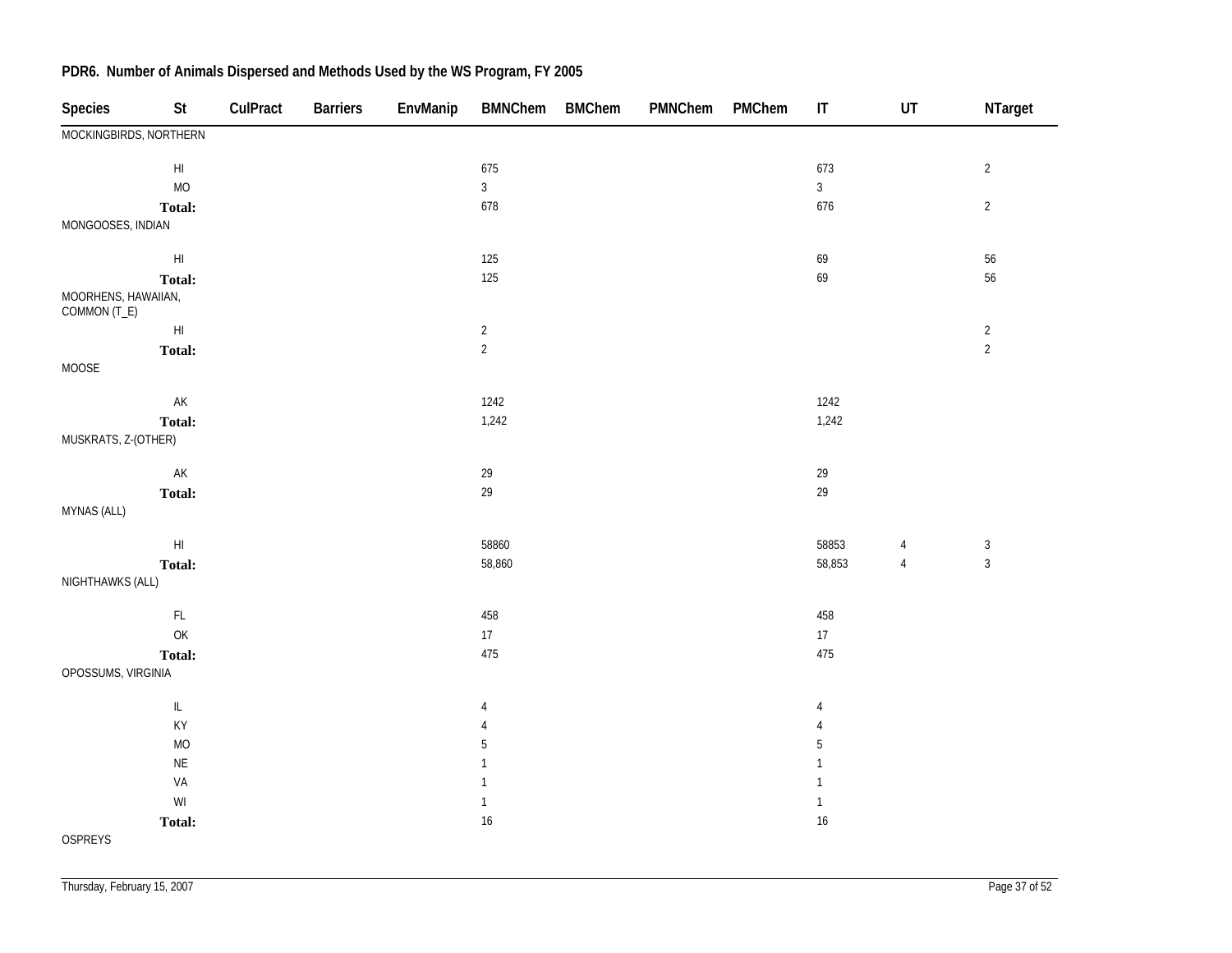| <b>OSPREYS</b><br>$\mathsf{A}\mathsf{Z}$<br>$\mathbf{3}$<br>$\mathfrak{Z}$<br>$35\,$<br>$\mathsf{FL}$<br>35<br>$\mathsf{MD}$<br>$\overline{3}$<br>$\mathfrak{Z}$<br>$\overline{3}$<br>$\rm NC$<br>$\overline{3}$<br>VA<br>71<br>$70\,$<br>$\mathbbm{1}$<br>114<br>$\mathbf{1}$<br>115<br>Total:<br>OTTERS, RIVER<br>WA<br>$10\,$<br>$10\,$<br>$10\,$<br>$10\,$<br>Total:<br>OWLS, BARRED<br>$\mathsf{OK}% \left( \mathcal{M}\right) \equiv\mathsf{OK}(\mathcal{M}_{\mathrm{CL}})$<br>$\mathbf{1}$<br>$\mathbf{1}$<br>$\mathbf{1}$<br>$\mathbf{1}$<br>Total:<br>OWLS, COMMON BARN<br>$\mathsf{AZ}$<br>$\overline{1}$<br>$\mathbf{1}$<br>$\mathsf{H}\mathsf{I}$<br>455<br>455<br>456<br>456<br>Total:<br>OWLS, GREAT HORNED<br>$\mathsf{AK}$<br>17<br>$17\,$<br>${\sf CA}$<br>$\mathbf{1}$<br>$\mathbf{1}$<br>$\, 8$<br>$\bf 8$<br>$\rm MO$<br>$\mathsf{NE}\xspace$<br>19<br>$19$<br>45<br>$45\,$<br>Total:<br>OWLS, SHORT-EARED<br>$\mathsf{AK}$<br>$\overline{4}$<br>$\overline{4}$<br>$\mathsf{HI}$<br>1825<br>1816<br>$\mathsf{9}$<br>$\bar{\mathbb{L}}$<br>$\mathbf{1}$<br>$\mathbf{1}$<br>MO<br>$\boldsymbol{6}$<br>$\boldsymbol{6}$<br>$\mathsf{NE}\xspace$<br>$\mathbf{1}$<br>$\mathbf{1}$<br>1,837<br>1,828<br>$\,9$<br>Total:<br>OWLS, Z-(OTHER)<br><b>MO</b><br>$\mathbf{1}$<br>$\mathbf{1}$<br>$\mathbf{1}$<br>$\mathbf{1}$<br>Total: | Species | <b>St</b> | CulPract | <b>Barriers</b> | EnvManip | <b>BMNChem</b> | <b>BMChem</b> | PMNChem | PMChem | $\sf IT$ | $\ensuremath{\mathsf{UT}}$ | NTarget |
|-------------------------------------------------------------------------------------------------------------------------------------------------------------------------------------------------------------------------------------------------------------------------------------------------------------------------------------------------------------------------------------------------------------------------------------------------------------------------------------------------------------------------------------------------------------------------------------------------------------------------------------------------------------------------------------------------------------------------------------------------------------------------------------------------------------------------------------------------------------------------------------------------------------------------------------------------------------------------------------------------------------------------------------------------------------------------------------------------------------------------------------------------------------------------------------------------------------------------------------------------------------------------------------------------------------------------------------------------|---------|-----------|----------|-----------------|----------|----------------|---------------|---------|--------|----------|----------------------------|---------|
|                                                                                                                                                                                                                                                                                                                                                                                                                                                                                                                                                                                                                                                                                                                                                                                                                                                                                                                                                                                                                                                                                                                                                                                                                                                                                                                                                 |         |           |          |                 |          |                |               |         |        |          |                            |         |
|                                                                                                                                                                                                                                                                                                                                                                                                                                                                                                                                                                                                                                                                                                                                                                                                                                                                                                                                                                                                                                                                                                                                                                                                                                                                                                                                                 |         |           |          |                 |          |                |               |         |        |          |                            |         |
|                                                                                                                                                                                                                                                                                                                                                                                                                                                                                                                                                                                                                                                                                                                                                                                                                                                                                                                                                                                                                                                                                                                                                                                                                                                                                                                                                 |         |           |          |                 |          |                |               |         |        |          |                            |         |
|                                                                                                                                                                                                                                                                                                                                                                                                                                                                                                                                                                                                                                                                                                                                                                                                                                                                                                                                                                                                                                                                                                                                                                                                                                                                                                                                                 |         |           |          |                 |          |                |               |         |        |          |                            |         |
|                                                                                                                                                                                                                                                                                                                                                                                                                                                                                                                                                                                                                                                                                                                                                                                                                                                                                                                                                                                                                                                                                                                                                                                                                                                                                                                                                 |         |           |          |                 |          |                |               |         |        |          |                            |         |
|                                                                                                                                                                                                                                                                                                                                                                                                                                                                                                                                                                                                                                                                                                                                                                                                                                                                                                                                                                                                                                                                                                                                                                                                                                                                                                                                                 |         |           |          |                 |          |                |               |         |        |          |                            |         |
|                                                                                                                                                                                                                                                                                                                                                                                                                                                                                                                                                                                                                                                                                                                                                                                                                                                                                                                                                                                                                                                                                                                                                                                                                                                                                                                                                 |         |           |          |                 |          |                |               |         |        |          |                            |         |
|                                                                                                                                                                                                                                                                                                                                                                                                                                                                                                                                                                                                                                                                                                                                                                                                                                                                                                                                                                                                                                                                                                                                                                                                                                                                                                                                                 |         |           |          |                 |          |                |               |         |        |          |                            |         |
|                                                                                                                                                                                                                                                                                                                                                                                                                                                                                                                                                                                                                                                                                                                                                                                                                                                                                                                                                                                                                                                                                                                                                                                                                                                                                                                                                 |         |           |          |                 |          |                |               |         |        |          |                            |         |
|                                                                                                                                                                                                                                                                                                                                                                                                                                                                                                                                                                                                                                                                                                                                                                                                                                                                                                                                                                                                                                                                                                                                                                                                                                                                                                                                                 |         |           |          |                 |          |                |               |         |        |          |                            |         |
|                                                                                                                                                                                                                                                                                                                                                                                                                                                                                                                                                                                                                                                                                                                                                                                                                                                                                                                                                                                                                                                                                                                                                                                                                                                                                                                                                 |         |           |          |                 |          |                |               |         |        |          |                            |         |
|                                                                                                                                                                                                                                                                                                                                                                                                                                                                                                                                                                                                                                                                                                                                                                                                                                                                                                                                                                                                                                                                                                                                                                                                                                                                                                                                                 |         |           |          |                 |          |                |               |         |        |          |                            |         |
|                                                                                                                                                                                                                                                                                                                                                                                                                                                                                                                                                                                                                                                                                                                                                                                                                                                                                                                                                                                                                                                                                                                                                                                                                                                                                                                                                 |         |           |          |                 |          |                |               |         |        |          |                            |         |
|                                                                                                                                                                                                                                                                                                                                                                                                                                                                                                                                                                                                                                                                                                                                                                                                                                                                                                                                                                                                                                                                                                                                                                                                                                                                                                                                                 |         |           |          |                 |          |                |               |         |        |          |                            |         |
|                                                                                                                                                                                                                                                                                                                                                                                                                                                                                                                                                                                                                                                                                                                                                                                                                                                                                                                                                                                                                                                                                                                                                                                                                                                                                                                                                 |         |           |          |                 |          |                |               |         |        |          |                            |         |
|                                                                                                                                                                                                                                                                                                                                                                                                                                                                                                                                                                                                                                                                                                                                                                                                                                                                                                                                                                                                                                                                                                                                                                                                                                                                                                                                                 |         |           |          |                 |          |                |               |         |        |          |                            |         |
|                                                                                                                                                                                                                                                                                                                                                                                                                                                                                                                                                                                                                                                                                                                                                                                                                                                                                                                                                                                                                                                                                                                                                                                                                                                                                                                                                 |         |           |          |                 |          |                |               |         |        |          |                            |         |
|                                                                                                                                                                                                                                                                                                                                                                                                                                                                                                                                                                                                                                                                                                                                                                                                                                                                                                                                                                                                                                                                                                                                                                                                                                                                                                                                                 |         |           |          |                 |          |                |               |         |        |          |                            |         |
|                                                                                                                                                                                                                                                                                                                                                                                                                                                                                                                                                                                                                                                                                                                                                                                                                                                                                                                                                                                                                                                                                                                                                                                                                                                                                                                                                 |         |           |          |                 |          |                |               |         |        |          |                            |         |
|                                                                                                                                                                                                                                                                                                                                                                                                                                                                                                                                                                                                                                                                                                                                                                                                                                                                                                                                                                                                                                                                                                                                                                                                                                                                                                                                                 |         |           |          |                 |          |                |               |         |        |          |                            |         |
|                                                                                                                                                                                                                                                                                                                                                                                                                                                                                                                                                                                                                                                                                                                                                                                                                                                                                                                                                                                                                                                                                                                                                                                                                                                                                                                                                 |         |           |          |                 |          |                |               |         |        |          |                            |         |
|                                                                                                                                                                                                                                                                                                                                                                                                                                                                                                                                                                                                                                                                                                                                                                                                                                                                                                                                                                                                                                                                                                                                                                                                                                                                                                                                                 |         |           |          |                 |          |                |               |         |        |          |                            |         |
|                                                                                                                                                                                                                                                                                                                                                                                                                                                                                                                                                                                                                                                                                                                                                                                                                                                                                                                                                                                                                                                                                                                                                                                                                                                                                                                                                 |         |           |          |                 |          |                |               |         |        |          |                            |         |
|                                                                                                                                                                                                                                                                                                                                                                                                                                                                                                                                                                                                                                                                                                                                                                                                                                                                                                                                                                                                                                                                                                                                                                                                                                                                                                                                                 |         |           |          |                 |          |                |               |         |        |          |                            |         |
|                                                                                                                                                                                                                                                                                                                                                                                                                                                                                                                                                                                                                                                                                                                                                                                                                                                                                                                                                                                                                                                                                                                                                                                                                                                                                                                                                 |         |           |          |                 |          |                |               |         |        |          |                            |         |
|                                                                                                                                                                                                                                                                                                                                                                                                                                                                                                                                                                                                                                                                                                                                                                                                                                                                                                                                                                                                                                                                                                                                                                                                                                                                                                                                                 |         |           |          |                 |          |                |               |         |        |          |                            |         |
|                                                                                                                                                                                                                                                                                                                                                                                                                                                                                                                                                                                                                                                                                                                                                                                                                                                                                                                                                                                                                                                                                                                                                                                                                                                                                                                                                 |         |           |          |                 |          |                |               |         |        |          |                            |         |
|                                                                                                                                                                                                                                                                                                                                                                                                                                                                                                                                                                                                                                                                                                                                                                                                                                                                                                                                                                                                                                                                                                                                                                                                                                                                                                                                                 |         |           |          |                 |          |                |               |         |        |          |                            |         |
|                                                                                                                                                                                                                                                                                                                                                                                                                                                                                                                                                                                                                                                                                                                                                                                                                                                                                                                                                                                                                                                                                                                                                                                                                                                                                                                                                 |         |           |          |                 |          |                |               |         |        |          |                            |         |
|                                                                                                                                                                                                                                                                                                                                                                                                                                                                                                                                                                                                                                                                                                                                                                                                                                                                                                                                                                                                                                                                                                                                                                                                                                                                                                                                                 |         |           |          |                 |          |                |               |         |        |          |                            |         |
|                                                                                                                                                                                                                                                                                                                                                                                                                                                                                                                                                                                                                                                                                                                                                                                                                                                                                                                                                                                                                                                                                                                                                                                                                                                                                                                                                 |         |           |          |                 |          |                |               |         |        |          |                            |         |
|                                                                                                                                                                                                                                                                                                                                                                                                                                                                                                                                                                                                                                                                                                                                                                                                                                                                                                                                                                                                                                                                                                                                                                                                                                                                                                                                                 |         |           |          |                 |          |                |               |         |        |          |                            |         |
|                                                                                                                                                                                                                                                                                                                                                                                                                                                                                                                                                                                                                                                                                                                                                                                                                                                                                                                                                                                                                                                                                                                                                                                                                                                                                                                                                 |         |           |          |                 |          |                |               |         |        |          |                            |         |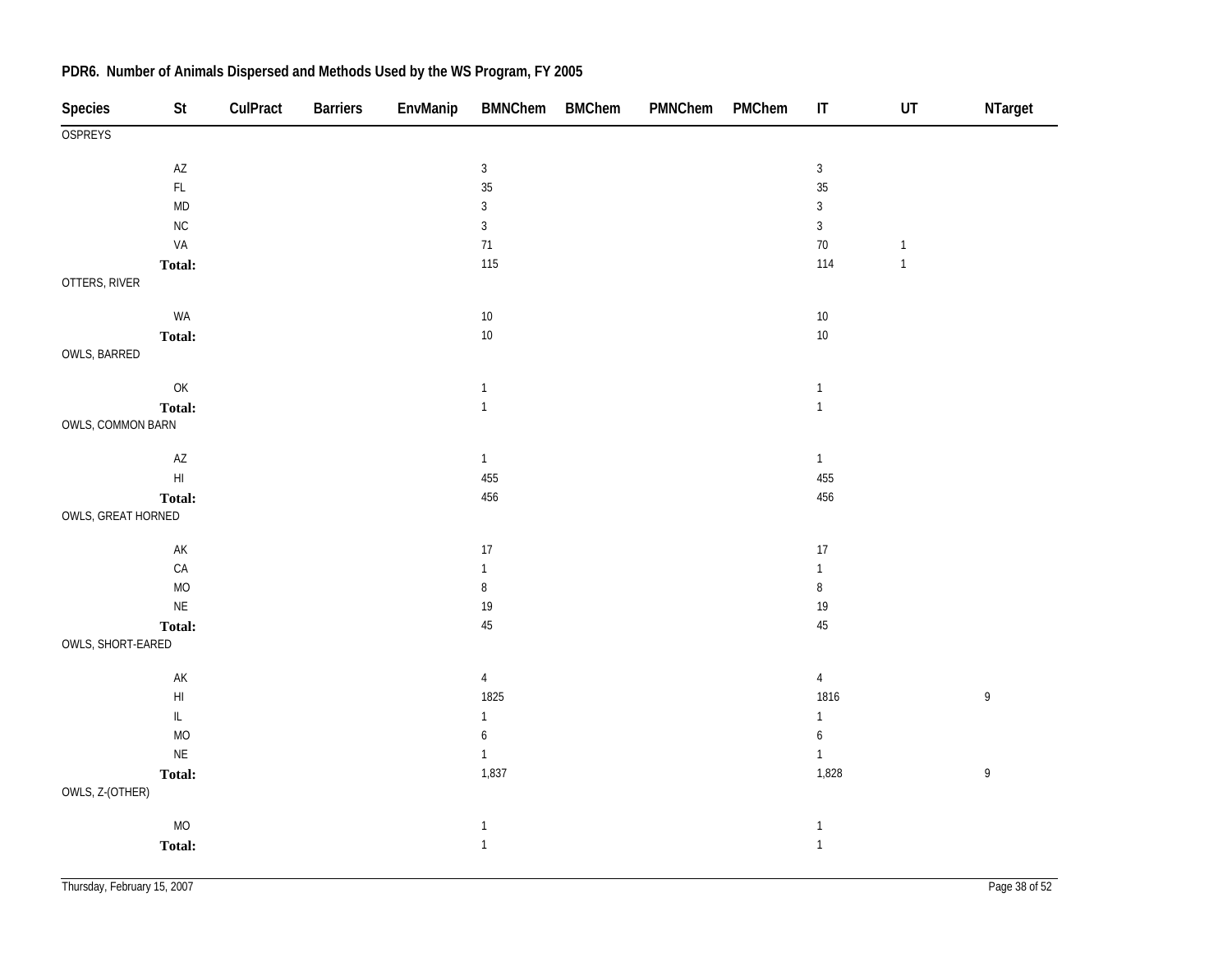| Species                       | St                                | CulPract | <b>Barriers</b> | EnvManip | <b>BMNChem</b> | <b>BMChem</b> | PMNChem | PMChem | $\mathsf{I}\mathsf{T}$ | UT | NTarget |
|-------------------------------|-----------------------------------|----------|-----------------|----------|----------------|---------------|---------|--------|------------------------|----|---------|
| PARAKEETS, MONK               |                                   |          |                 |          |                |               |         |        |                        |    |         |
|                               | $\mathsf{FL}$                     |          |                 |          | $30\,$         |               |         |        | $30\,$                 |    |         |
|                               | Total:                            |          |                 |          | $30\,$         |               |         |        | $30\,$                 |    |         |
| PELICANS, AMERICAN WHITE      |                                   |          |                 |          |                |               |         |        |                        |    |         |
|                               | $\mathsf{AL}$                     |          |                 |          | 1300           |               |         |        | 1300                   |    |         |
|                               | AR                                |          |                 |          | 2000           |               |         |        | 2000                   |    |         |
|                               | CA                                |          |                 |          | $10\,$         |               |         |        | $10\,$                 |    |         |
|                               | $\mathsf{FL}$                     |          |                 |          | $\mathbf{1}$   |               |         |        | $\mathbf{1}$           |    |         |
|                               | $\mathsf{M}\mathsf{N}$            |          |                 |          | $78\,$         |               |         |        | $78\,$                 |    |         |
|                               | $MO$                              |          |                 |          | 220            |               |         |        | 220                    |    |         |
|                               | <b>MS</b>                         |          |                 |          | 516            |               |         |        | 516                    |    |         |
|                               | $\mathsf{NE}\xspace$              |          |                 |          | $50\,$         |               |         |        | $50\,$                 |    |         |
|                               | Total:                            |          |                 |          | 4,175          |               |         |        | 4,175                  |    |         |
| PELICANS, BROWN               |                                   |          |                 |          |                |               |         |        |                        |    |         |
|                               | VA                                |          |                 |          | $\, 8$         |               |         |        | $\, 8$                 |    |         |
|                               | Total:                            |          |                 |          | $\, 8$         |               |         |        | $\, 8$                 |    |         |
| PHEASANT, RING-NECKED         |                                   |          |                 |          |                |               |         |        |                        |    |         |
|                               | ${\sf CA}$                        |          |                 |          | $24\,$         |               |         |        | $24\,$                 |    |         |
|                               | $\mathsf{H}\mathsf{I}$            |          |                 |          | 374            |               |         |        | 374                    |    |         |
|                               | $\mathsf{NE}\xspace$              |          |                 |          | $\mathbf{1}$   |               |         |        | 1                      |    |         |
|                               | Total:                            |          |                 |          | 399            |               |         |        | 399                    |    |         |
| PIGEONS, FERAL (ROCK<br>DOVE) |                                   |          |                 |          |                |               |         |        |                        |    |         |
|                               | $\mathsf{AK}$                     |          |                 |          | $35\,$         |               |         |        | $35\,$                 |    |         |
|                               | CA                                |          |                 |          | 11236          |               |         |        | 11236                  |    |         |
|                               | $\mathsf{C}\mathsf{T}$            |          |                 |          | 5273           |               | $100\,$ |        | 5373                   |    |         |
|                               | $\mathsf{FL}$                     |          |                 |          | 400            |               |         |        | 400                    |    |         |
|                               | $\mathsf{H}\mathsf{I}$            |          |                 |          | 1584           |               |         |        | 1584                   |    |         |
|                               | $\sf ID$                          |          |                 |          | 1474           |               |         |        | 1474                   |    |         |
|                               | $\ensuremath{\mathsf{IL}}\xspace$ |          |                 |          | 145            |               |         |        | 145                    |    |         |
|                               | KS                                |          |                 |          | 136            |               |         |        | 136                    |    |         |
|                               | KY                                |          |                 |          | 194            |               |         |        | 194                    |    |         |
|                               | MA                                |          |                 |          | $10\,$         |               | $80\,$  |        | $90\,$                 |    |         |
|                               | $\mathsf{MD}$                     |          |                 |          | $15\,$         |               |         |        | $15\,$                 |    |         |
|                               | $\mathsf{M}\mathsf{N}$            |          |                 |          | $106$          |               |         |        | 106                    |    |         |
|                               | MO                                |          |                 |          | 114            |               |         |        | 114                    |    |         |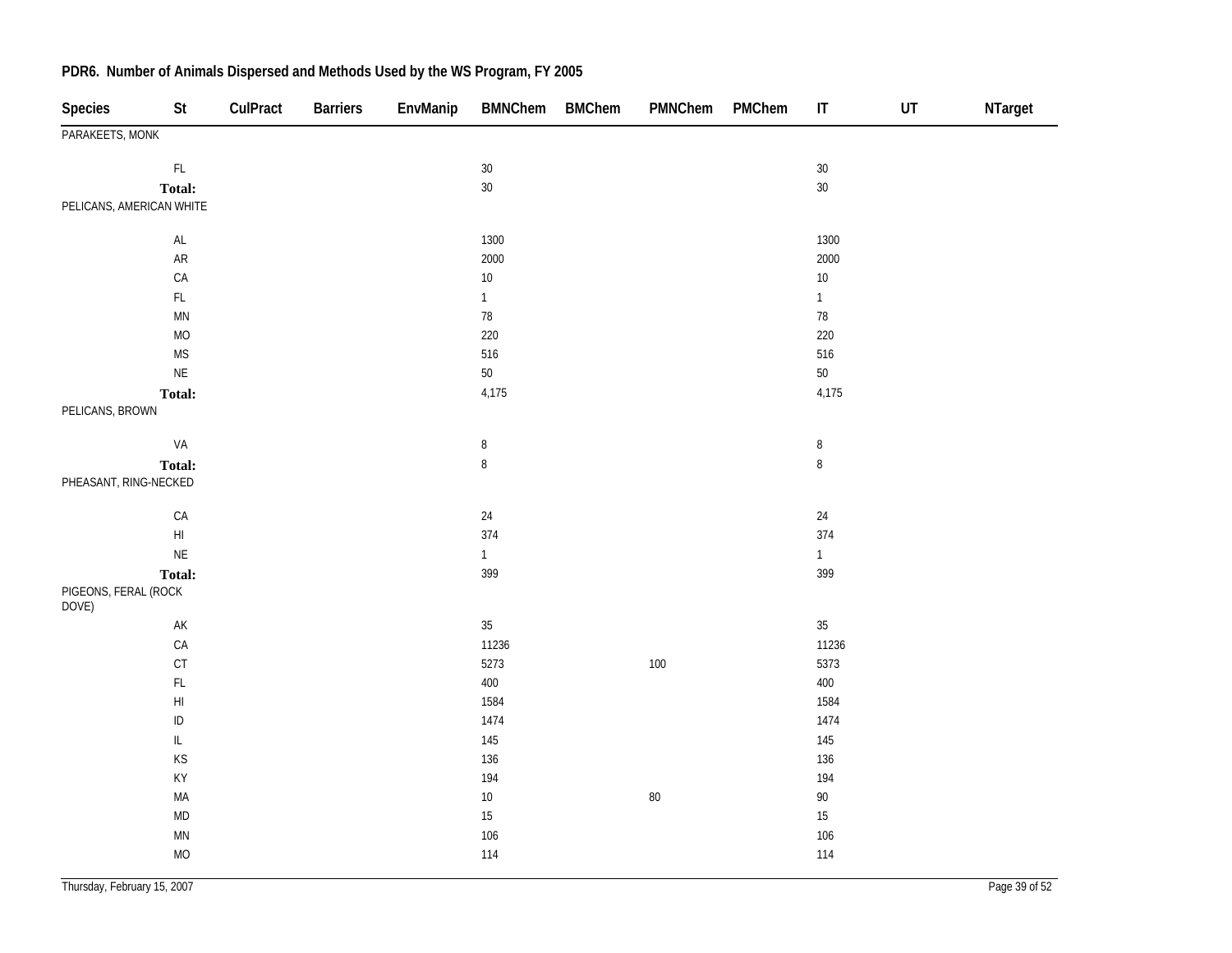| <b>Species</b>                     | $\mathsf{St}$                                           | CulPract | <b>Barriers</b> | EnvManip | <b>BMNChem</b> | <b>BMChem</b> | PMNChem        | PMChem | $\sf IT$        | $\sf{UT}$ | NTarget       |
|------------------------------------|---------------------------------------------------------|----------|-----------------|----------|----------------|---------------|----------------|--------|-----------------|-----------|---------------|
| PIGEONS, FERAL (ROCK<br>DOVE)      |                                                         |          |                 |          |                |               |                |        |                 |           |               |
|                                    | <b>MS</b>                                               |          |                 |          | $\mathbf{1}$   |               |                |        | $\mathbf{1}$    |           |               |
|                                    | NC                                                      |          |                 |          | 200            |               |                |        | 200             |           |               |
|                                    | $\sf NE$                                                |          |                 |          | $\overline{7}$ |               |                |        | $\overline{7}$  |           |               |
|                                    | OH                                                      |          |                 |          | $35\,$         |               |                |        | 35              |           |               |
|                                    | OK                                                      |          |                 |          | 4731           |               |                |        | 4731            |           |               |
|                                    | $\mathsf{PA}$                                           |          |                 |          | 3445           |               |                |        | 3445            |           |               |
|                                    | ${\sf TN}$                                              |          |                 |          | 307            |               |                |        | 307             |           |               |
|                                    | ${\sf TX}$                                              |          |                 |          |                | 280           |                |        | 280             |           |               |
|                                    | VA                                                      |          |                 |          | 271            |               |                |        | 271             |           |               |
|                                    | WA                                                      |          |                 |          | 7985           |               | $\overline{2}$ |        | 7987            |           |               |
|                                    | $\ensuremath{\mathsf{W}}\xspace\ensuremath{\mathsf{I}}$ |          |                 |          | 41             |               |                |        | 41              |           |               |
| PLOVER, PACIFIC (LESSER)<br>GOLDEN | Total:                                                  |          |                 |          | 37,745         | 280           | 182            |        | 38,207          |           |               |
|                                    | $\mathsf{GU}% _{\mathsf{C}}^{\mathsf{C}}(\mathcal{A})$  |          |                 |          | 23257          |               | $80\,$         |        | 23337           |           |               |
|                                    | Total:                                                  |          |                 |          | 23,257         |               | 80             |        | 23,337          |           |               |
| PLOVERS (OTHER)                    |                                                         |          |                 |          |                |               |                |        |                 |           |               |
|                                    | NC                                                      |          |                 |          | $\overline{7}$ |               |                |        | $7\overline{ }$ |           |               |
|                                    | $\mathsf{NJ}$                                           |          |                 |          | 30             |               |                |        | 30              |           |               |
|                                    | VA                                                      |          |                 |          | 30             |               |                |        | $30\,$          |           |               |
|                                    | $\ensuremath{\mathsf{W}}\xspace\ensuremath{\mathsf{I}}$ |          |                 |          | 30             |               |                |        | $30\,$          |           |               |
| PLOVERS, PACIFIC-GOLDEN            | Total:                                                  |          |                 |          | 97             |               |                |        | 97              |           |               |
|                                    | $\mathsf{HI}$                                           |          |                 |          | 145649         |               |                |        | 145649          |           |               |
|                                    | Total:                                                  |          |                 |          | 145,649        |               |                |        | 145,649         |           |               |
| PLOVERS, SEMIPALMATED              |                                                         |          |                 |          |                |               |                |        |                 |           |               |
|                                    | AK                                                      |          |                 |          | $\overline{3}$ |               |                |        | $\mathbf{3}$    |           |               |
|                                    | SC                                                      |          |                 |          | 1161           |               |                |        | 1161            |           |               |
|                                    | Total:                                                  |          |                 |          | 1,164          |               |                |        | 1,164           |           |               |
| PORCUPINES                         |                                                         |          |                 |          |                |               |                |        |                 |           |               |
|                                    | $\mathsf{AK}$                                           |          |                 |          | 35             |               |                |        | $35\,$          |           |               |
|                                    | Total:                                                  |          |                 |          | 35             |               |                |        | 35              |           |               |
| <b>QUAIL (ALL)</b>                 |                                                         |          |                 |          |                |               |                |        |                 |           |               |
|                                    | $\mathsf{A}\mathsf{Z}$                                  |          |                 |          | 20             |               |                |        | $20\,$          |           |               |
| Thursday, February 15, 2007        |                                                         |          |                 |          |                |               |                |        |                 |           | Page 40 of 52 |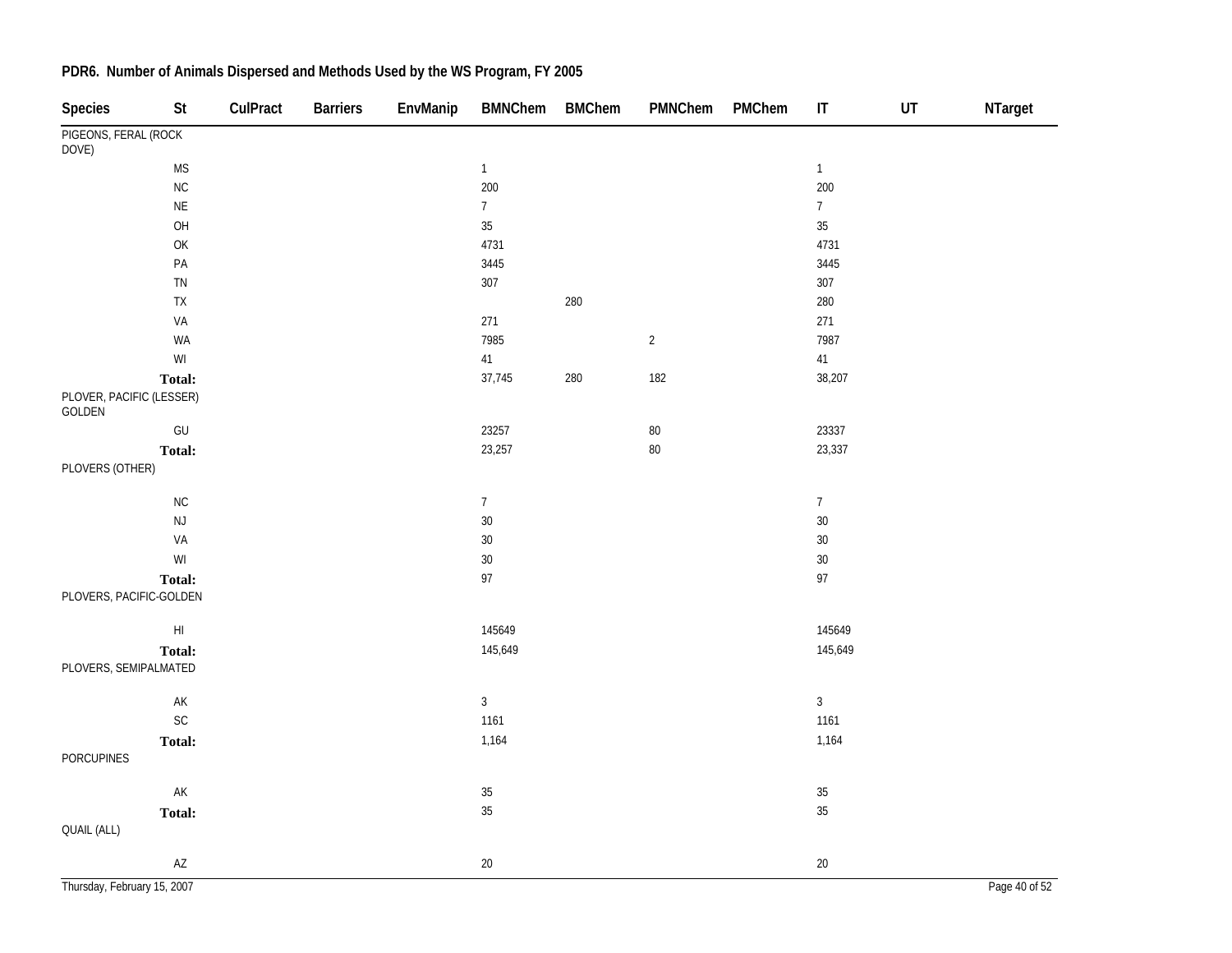| Species                           | <b>St</b>                                               | CulPract | <b>Barriers</b> | EnvManip | BMNChem BMChem   | PMNChem      | PMChem     | $\sf IT$         | UT | NTarget          |
|-----------------------------------|---------------------------------------------------------|----------|-----------------|----------|------------------|--------------|------------|------------------|----|------------------|
| QUAIL (ALL)                       |                                                         |          |                 |          |                  |              |            |                  |    |                  |
|                                   | $\mathsf{H}\mathsf{I}$                                  |          |                 |          | $\mathbf{1}$     |              |            |                  |    | $\mathbf{1}$     |
|                                   | Total:                                                  |          |                 |          | 21               |              |            | $20\,$           |    | $\mathbf{1}$     |
| RABBITS, COTTONTAIL               |                                                         |          |                 |          |                  |              |            |                  |    |                  |
|                                   |                                                         |          |                 |          |                  |              |            |                  |    |                  |
|                                   | $\mathsf{CA}$                                           |          |                 |          | $\mathbf{1}$     |              |            | $\mathbf{1}$     |    |                  |
|                                   | CO                                                      |          |                 |          | $\mathbf{1}$     |              |            | $\mathbf{1}$     |    |                  |
|                                   | KY                                                      |          |                 |          | 1                |              |            | $\mathbf{1}$     |    |                  |
|                                   | <b>MO</b>                                               |          |                 |          | $\mathbf{3}$     |              |            | $\sqrt{3}$       |    |                  |
|                                   | $\ensuremath{\mathsf{W}}\xspace\ensuremath{\mathsf{I}}$ |          |                 |          | $\sqrt{4}$       |              |            | $\sqrt{4}$       |    |                  |
|                                   | Total:                                                  |          |                 |          | 10               |              |            | 10               |    |                  |
| <b>RACCOONS</b>                   |                                                         |          |                 |          |                  |              |            |                  |    |                  |
|                                   | $\mathsf{A}\mathsf{Z}$                                  |          |                 |          |                  |              | $\sqrt{5}$ | $\sqrt{5}$       |    |                  |
|                                   | ${\sf CA}$                                              |          |                 |          | $\mathbf{1}$     |              |            | $\mathbf{1}$     |    |                  |
|                                   | $\mathsf{FL}$                                           |          |                 |          | $\sqrt{2}$       |              |            | $\overline{2}$   |    |                  |
|                                   | $\sf ID$                                                |          |                 |          | $\mathbf{1}$     |              |            | $\mathbf{1}$     |    |                  |
|                                   | $\overline{\mathsf{L}}$                                 |          |                 |          | $\boldsymbol{7}$ |              |            | $\overline{7}$   |    |                  |
|                                   | $\mathsf{MI}$                                           |          |                 |          | 32               |              |            | 32               |    |                  |
|                                   | MO                                                      |          |                 |          | 10               |              |            | 10               |    |                  |
|                                   | $\mathsf{N}\mathsf{M}$                                  |          |                 |          | $\, 8$           |              |            | $\overline{4}$   |    | $\overline{4}$   |
|                                   | OK                                                      |          |                 |          | $\sqrt{4}$       | $\mathbf{1}$ |            | $\overline{4}$   |    | $\mathbf{1}$     |
|                                   | <b>OR</b>                                               |          |                 |          | $\mathbf{1}$     |              |            | $\mathbf{1}$     |    |                  |
|                                   | $\mathsf{PA}$                                           |          |                 |          | $\mathbf{1}$     |              |            | $\mathbf{1}$     |    |                  |
|                                   | VA                                                      |          |                 |          | $\sqrt{5}$       |              |            | $\overline{5}$   |    |                  |
|                                   | WI                                                      |          |                 |          | $\overline{2}$   |              |            | $\mathbf{1}$     |    | $\mathbf{1}$     |
|                                   | Total:                                                  |          |                 |          | 74               | $\mathbf{1}$ | $\sqrt{5}$ | 74               |    | $\boldsymbol{6}$ |
| RATS (MIXED)                      |                                                         |          |                 |          |                  |              |            |                  |    |                  |
|                                   |                                                         |          |                 |          |                  |              |            |                  |    |                  |
|                                   | $\mathsf{HI}$                                           |          |                 |          | $\boldsymbol{6}$ |              |            | $\boldsymbol{6}$ |    |                  |
|                                   | Total:                                                  |          |                 |          | $\boldsymbol{6}$ |              |            | $\boldsymbol{6}$ |    |                  |
| RATS, WOODRATS, WHITE<br>THROATED |                                                         |          |                 |          |                  |              |            |                  |    |                  |
|                                   | $\mathsf{A}\mathsf{Z}$                                  |          |                 |          | $\sqrt{3}$       |              |            | $\mathbf{3}$     |    |                  |
|                                   | Total:                                                  |          |                 |          | $\mathbf{3}$     |              |            | $\mathbf{3}$     |    |                  |
| RAVENS, COMMON                    |                                                         |          |                 |          |                  |              |            |                  |    |                  |
|                                   | $\mathsf{AK}$                                           |          |                 |          | 29210            |              |            | 29210            |    |                  |
|                                   | $\mathsf{A}\mathsf{Z}$                                  |          |                 |          | 13               |              |            | 13               |    |                  |
|                                   |                                                         |          |                 |          |                  |              |            |                  |    |                  |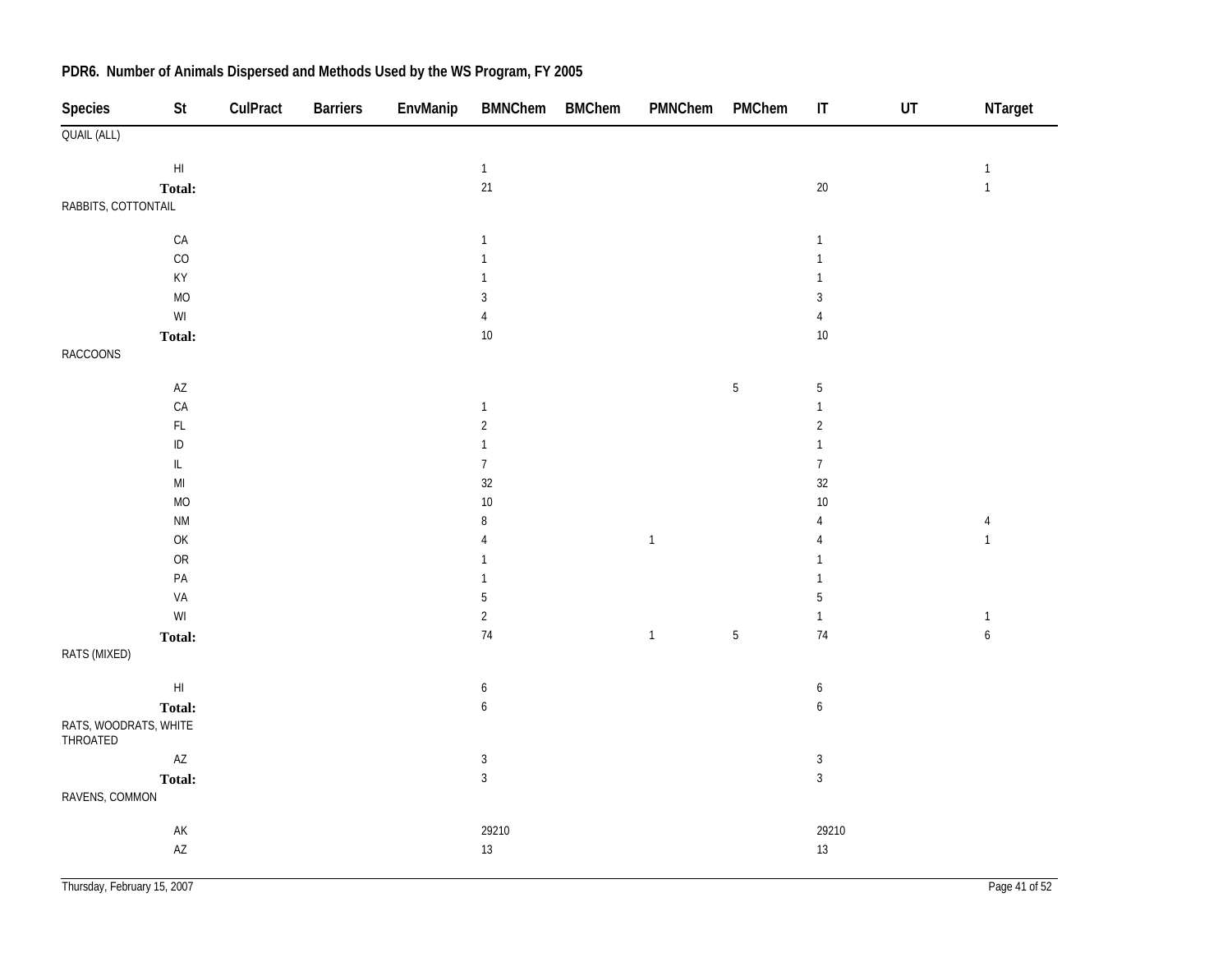| Species            | St                                                                                      | CulPract | <b>Barriers</b> | EnvManip | BMNChem BMChem | PMNChem | PMChem | $\sf IT$       | $\sf{UT}$ | NTarget      |
|--------------------|-----------------------------------------------------------------------------------------|----------|-----------------|----------|----------------|---------|--------|----------------|-----------|--------------|
| RAVENS, COMMON     |                                                                                         |          |                 |          |                |         |        |                |           |              |
|                    | ${\sf CA}$                                                                              |          |                 |          | $\overline{4}$ |         |        | $\overline{4}$ |           |              |
|                    | MT                                                                                      |          |                 |          | $300\,$        |         |        | 300            |           |              |
|                    | <b>NV</b>                                                                               |          |                 |          | $88\,$         |         |        | $88\,$         |           |              |
|                    | ${\sf OR}$                                                                              |          |                 |          | 102            |         |        | 102            |           |              |
|                    | VT                                                                                      |          |                 |          | $\mathbf{1}$   |         |        | $\mathbf{1}$   |           |              |
|                    | WA                                                                                      |          |                 |          | 15435          |         |        | 15435          |           |              |
|                    | Total:                                                                                  |          |                 |          | 45,153         |         |        | 45,153         |           |              |
| ROBINS, AMERICAN   |                                                                                         |          |                 |          |                |         |        |                |           |              |
|                    | $\mathsf{AK}$                                                                           |          |                 |          | $\overline{2}$ |         |        | $\overline{2}$ |           |              |
|                    | $\mathsf{FL}$                                                                           |          |                 |          | 4600           |         |        | 4600           |           |              |
|                    | $\mathsf{GA}$                                                                           |          |                 |          | 2790           |         |        | 2790           |           |              |
|                    | KY                                                                                      |          |                 |          | $40\,$         |         |        | $40\,$         |           |              |
|                    | <b>MO</b>                                                                               |          |                 |          | 1512           |         |        | 1512           |           |              |
|                    | $\mathsf{MS}\xspace$                                                                    |          |                 |          | $30\,$         |         |        | $30\,$         |           |              |
|                    | $\mathsf{NE}\xspace$                                                                    |          |                 |          | $16\,$         |         |        | $16\,$         |           |              |
|                    | $\mathsf{OK}% \left( \mathcal{M}\right) \equiv\mathsf{OK}^{3}\left( \mathcal{M}\right)$ |          |                 |          | $20\,$         |         |        | $20\,$         |           |              |
|                    | PA                                                                                      |          |                 |          | $70\,$         |         |        | $70\,$         |           |              |
|                    | $\ensuremath{\mathsf{W}}\xspace\ensuremath{\mathsf{I}}$                                 |          |                 |          | 547            |         |        | 547            |           |              |
|                    | Total:                                                                                  |          |                 |          | 9,627          |         |        | 9,627          |           |              |
| SANDPIPERS, UPLAND |                                                                                         |          |                 |          |                |         |        |                |           |              |
|                    | $\rm MO$                                                                                |          |                 |          | 106            |         |        | 106            |           |              |
|                    | $\mathsf{NE}\xspace$                                                                    |          |                 |          | $14$           |         |        | $14$           |           |              |
|                    | $\mathsf{OK}% \left( \mathcal{M}\right) \equiv\mathsf{OK}^{3}\left( \mathcal{M}\right)$ |          |                 |          | 106            |         |        | 106            |           |              |
|                    | $\ensuremath{\mathsf{W}}\xspace\ensuremath{\mathsf{I}}$                                 |          |                 |          | $\mathfrak{Z}$ |         |        | $\mathfrak{Z}$ |           |              |
|                    | Total:                                                                                  |          |                 |          | 229            |         |        | 229            |           |              |
| SEA BIRDS (MIXED)  |                                                                                         |          |                 |          |                |         |        |                |           |              |
|                    | $\mathsf{H}\mathsf{I}$                                                                  |          |                 |          | $\mathbf{1}$   |         |        |                |           | $\mathbf 1$  |
|                    | Total:                                                                                  |          |                 |          | $\mathbf{1}$   |         |        |                |           | $\mathbf{1}$ |
| SHEARWATERS (ALL)  |                                                                                         |          |                 |          |                |         |        |                |           |              |
|                    | $\mathsf{H}\mathsf{I}$                                                                  |          |                 |          | $\mathbf{1}$   |         |        | $\mathbf{1}$   |           |              |
|                    | Total:                                                                                  |          |                 |          | $\mathbf{1}$   |         |        | $\mathbf{1}$   |           |              |
| SHOREBIRDS (OTHER) |                                                                                         |          |                 |          |                |         |        |                |           |              |
|                    |                                                                                         |          |                 |          |                |         |        |                |           |              |
|                    | $\mathsf{AK}$                                                                           |          |                 |          | $\overline{7}$ |         |        | $\overline{7}$ |           |              |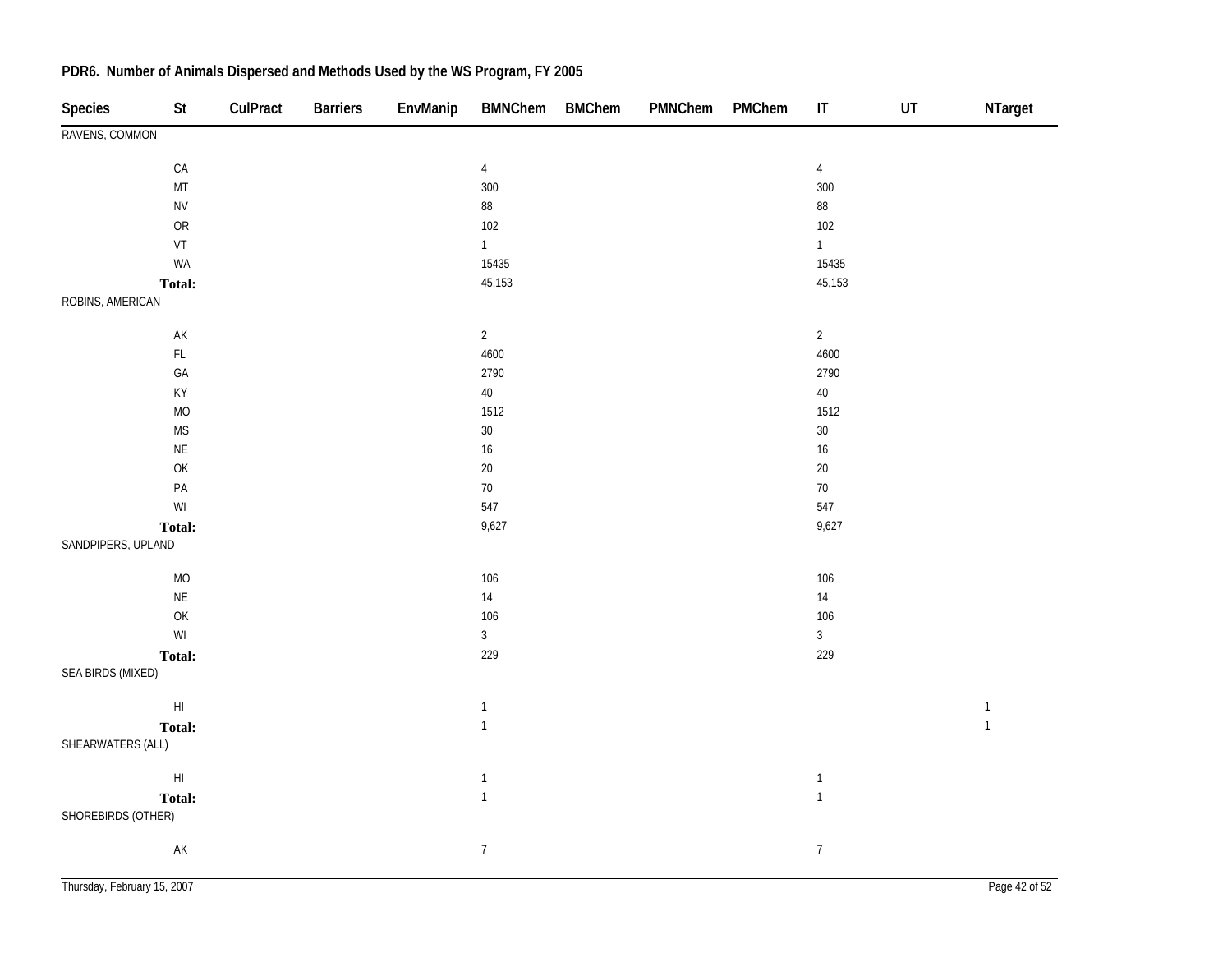| Species                          | St                                                                | CulPract | <b>Barriers</b> | EnvManip | <b>BMNChem</b>                    | <b>BMChem</b> | PMNChem | PMChem           | $\sf IT$         | $\sf{UT}$ | NTarget        |
|----------------------------------|-------------------------------------------------------------------|----------|-----------------|----------|-----------------------------------|---------------|---------|------------------|------------------|-----------|----------------|
| SHOREBIRDS (OTHER)               |                                                                   |          |                 |          |                                   |               |         |                  |                  |           |                |
|                                  | ${\sf CA}$                                                        |          |                 |          | $\mathbf{1}$                      |               |         |                  | $\mathbf{1}$     |           |                |
|                                  | $\mathsf{FL}$                                                     |          |                 |          | 100                               |               |         |                  | 100              |           |                |
|                                  | $\mathsf{HI}$                                                     |          |                 |          | $20\,$                            |               |         |                  | $19$             |           | $\mathbf{1}$   |
|                                  | <b>MO</b>                                                         |          |                 |          | $\boldsymbol{6}$                  |               |         |                  | $\boldsymbol{6}$ |           |                |
|                                  | OH                                                                |          |                 |          | 121                               |               |         |                  | 121              |           |                |
|                                  | $\mathsf{OK}$                                                     |          |                 |          | $\overline{5}$                    |               |         |                  | $\overline{5}$   |           |                |
|                                  | VA                                                                |          |                 |          | 856                               |               |         |                  | 856              |           |                |
|                                  | Total:                                                            |          |                 |          | 1,116                             |               |         |                  | 1,115            |           | $\overline{1}$ |
| SHREWS (ALL)                     |                                                                   |          |                 |          |                                   |               |         |                  |                  |           |                |
|                                  | $\mathsf{AK}$                                                     |          |                 |          | $\mathbf{1}$                      |               |         |                  | $\mathbf{1}$     |           |                |
|                                  | Total:                                                            |          |                 |          | $\mathbf{1}$                      |               |         |                  | $\mathbf{1}$     |           |                |
| SHRIKES (ALL)                    |                                                                   |          |                 |          |                                   |               |         |                  |                  |           |                |
|                                  | ${\sf CA}$                                                        |          |                 |          | $\mathbf{1}$                      |               |         |                  | $\mathbbm{1}$    |           |                |
|                                  | Total:                                                            |          |                 |          | $\mathbf{1}$                      |               |         |                  | $\mathbf{1}$     |           |                |
| SILVERBILL, WARBLING             |                                                                   |          |                 |          |                                   |               |         |                  |                  |           |                |
|                                  | $\mathsf{H}\mathsf{I}$                                            |          |                 |          | 374                               |               |         |                  | 374              |           |                |
|                                  | Total:                                                            |          |                 |          | 374                               |               |         |                  | 374              |           |                |
| SKUNKS, STRIPED                  |                                                                   |          |                 |          |                                   |               |         |                  |                  |           |                |
|                                  | $\mathsf{A}\mathsf{Z}$                                            |          |                 |          | $\sqrt{3}$                        |               |         | $\overline{7}$   | $10\,$           |           |                |
|                                  | <b>MO</b>                                                         |          |                 |          | $\sqrt{3}$                        |               |         |                  | $\mathfrak{Z}$   |           |                |
|                                  | <b>NM</b>                                                         |          |                 |          | $\mathbf{1}$                      |               |         |                  | $\mathbf{1}$     |           |                |
|                                  | VA                                                                |          |                 |          | $\sqrt{2}$                        |               |         |                  | $\sqrt{2}$       |           |                |
|                                  | Total:                                                            |          |                 |          | $\mathsf{g}% _{T}=\mathsf{g}_{T}$ |               |         | $\boldsymbol{7}$ | $16\,$           |           |                |
| SKYLARKS, EURASIAN               |                                                                   |          |                 |          |                                   |               |         |                  |                  |           |                |
|                                  | $\mathsf{H}\mathsf{I}$                                            |          |                 |          | 16955                             |               |         |                  | 16955            |           |                |
|                                  | Total:                                                            |          |                 |          | 16,955                            |               |         |                  | 16,955           |           |                |
| SNAKES, COMMON KING              |                                                                   |          |                 |          |                                   |               |         |                  |                  |           |                |
|                                  | ${\sf CA}$                                                        |          |                 |          | $\sqrt{2}$                        |               |         |                  | $\sqrt{2}$       |           |                |
|                                  | Total:                                                            |          |                 |          | $\overline{2}$                    |               |         |                  | $\overline{2}$   |           |                |
| SNAKES, NON-POISONOUS<br>(OTHER) |                                                                   |          |                 |          |                                   |               |         |                  |                  |           |                |
|                                  | $\mathsf{KS}% _{\mathsf{K}}^{\mathsf{K}}\left( \mathsf{K}\right)$ |          |                 |          | $\sqrt{2}$                        |               |         |                  | $\sqrt{2}$       |           |                |
|                                  | MA                                                                |          |                 |          | $\mathbf{1}$                      |               |         |                  | $\mathbf{1}$     |           |                |
|                                  |                                                                   |          |                 |          |                                   |               |         |                  |                  |           |                |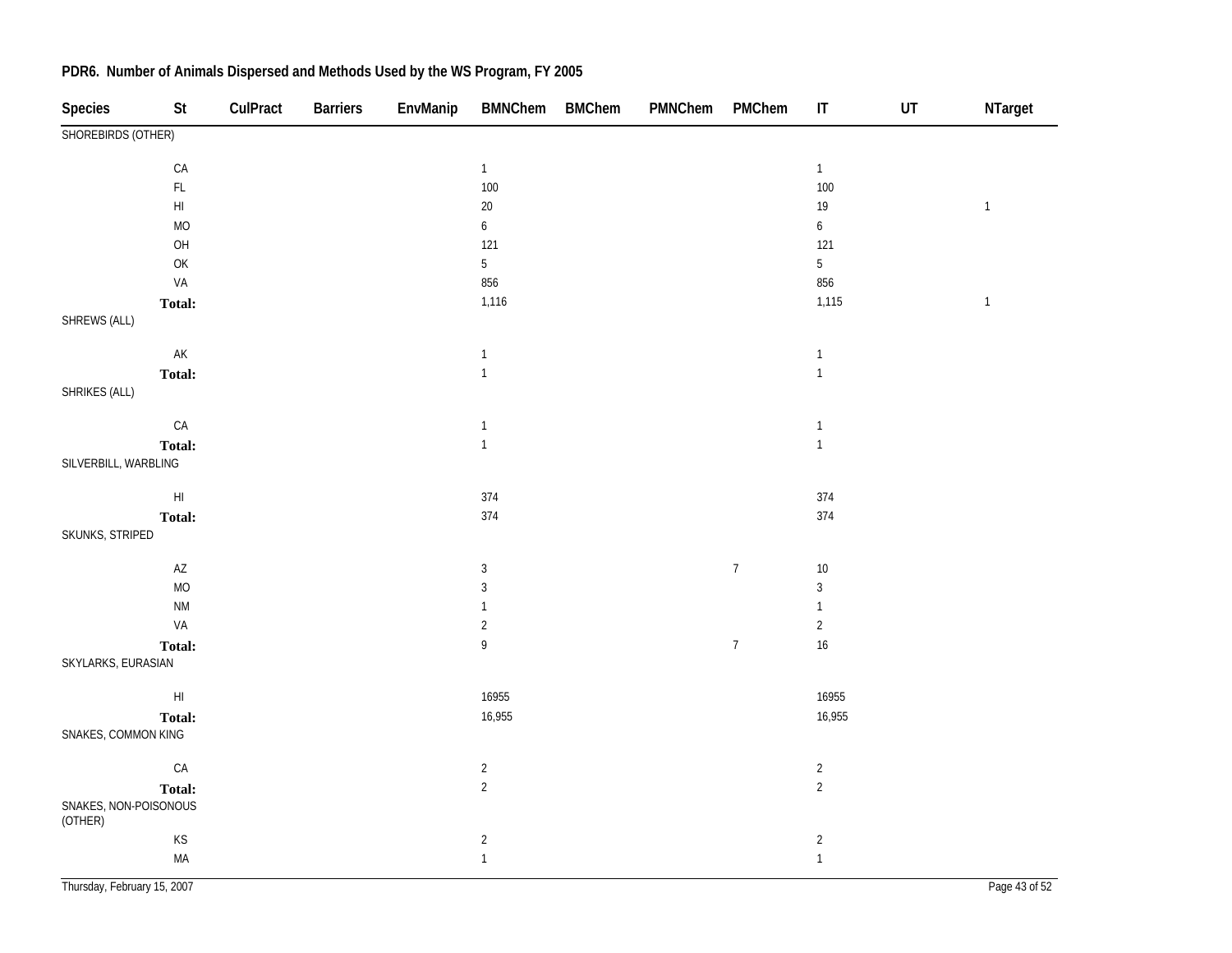| <b>Species</b>                   | <b>St</b>              | CulPract | <b>Barriers</b> | EnvManip | <b>BMNChem</b>   | <b>BMChem</b> | PMNChem | PMChem | $\mathsf{I}\mathsf{T}$ | UT | NTarget |
|----------------------------------|------------------------|----------|-----------------|----------|------------------|---------------|---------|--------|------------------------|----|---------|
| SNAKES, NON-POISONOUS<br>(OTHER) |                        |          |                 |          |                  |               |         |        |                        |    |         |
|                                  | $\mathsf{N}\mathsf{M}$ |          |                 |          | $\overline{2}$   |               |         |        | $\sqrt{2}$             |    |         |
|                                  | WY                     |          |                 |          | $\mathbf{1}$     |               |         |        | $\mathbf{1}$           |    |         |
|                                  | Total:                 |          |                 |          | $\boldsymbol{6}$ |               |         |        | $\boldsymbol{6}$       |    |         |
| SNAKES, POISONOUS<br>(OTHER)     |                        |          |                 |          |                  |               |         |        |                        |    |         |
|                                  | $\mathsf{GA}$          |          |                 |          | $\mathbf{3}$     |               |         |        | $\sqrt{3}$             |    |         |
|                                  | UT                     |          |                 |          | $\sqrt{2}$       |               |         |        | $\overline{2}$         |    |         |
|                                  | Total:                 |          |                 |          | $\overline{5}$   |               |         |        | $\overline{5}$         |    |         |
| SNIPE, COMMON                    |                        |          |                 |          |                  |               |         |        |                        |    |         |
|                                  | $MO$                   |          |                 |          | 6                |               |         |        | 6                      |    |         |
|                                  | WA                     |          |                 |          | $\sqrt{2}$       |               |         |        | $\sqrt{2}$             |    |         |
|                                  | Total:                 |          |                 |          | $\, 8$           |               |         |        | $\, 8$                 |    |         |
| SPARROWS, EURASIAN<br>TREE       |                        |          |                 |          |                  |               |         |        |                        |    |         |
|                                  | $\mathsf{AZ}$          |          |                 |          | 100              |               |         |        | $100\,$                |    |         |
|                                  | Total:                 |          |                 |          | 100              |               |         |        | $100\,$                |    |         |
| SPARROWS,<br>HOUSE/ENGLISH       |                        |          |                 |          |                  |               |         |        |                        |    |         |
|                                  | ${\sf CA}$             |          |                 |          | 218              |               |         |        | 218                    |    |         |
|                                  | CT                     |          |                 |          | 55               |               |         |        | 55                     |    |         |
|                                  | $\mathsf{HI}$          |          |                 |          | 3330             |               |         |        | 3330                   |    |         |
|                                  | IL.                    |          |                 |          | $\mathbf{1}$     |               |         |        | $\mathbf{1}$           |    |         |
|                                  | KS                     |          |                 |          | 15               |               |         |        | $15\,$                 |    |         |
|                                  | KY                     |          |                 |          | $10\,$           |               |         |        | $10\,$                 |    |         |
|                                  | OK                     |          |                 |          |                  |               |         | $45\,$ | 45                     |    |         |
|                                  | WA                     |          |                 |          | 115              |               |         |        | $100\,$                |    | 15      |
|                                  | Total:                 |          |                 |          | 3,744            |               |         | 45     | 3,774                  |    | 15      |
| SPARROWS, JAVA                   |                        |          |                 |          |                  |               |         |        |                        |    |         |
|                                  | $\mathsf{HI}$          |          |                 |          | 50985            |               |         |        | 50985                  |    |         |
|                                  | Total:                 |          |                 |          | 50,985           |               |         |        | 50,985                 |    |         |
| SQUIRRELS, FOX                   |                        |          |                 |          |                  |               |         |        |                        |    |         |
|                                  | LA                     |          |                 |          | $\overline{c}$   |               |         |        | $\sqrt{2}$             |    |         |
|                                  | Total:                 |          |                 |          | $\overline{2}$   |               |         |        | $\overline{2}$         |    |         |
| SQUIRRELS, GRAY                  |                        |          |                 |          |                  |               |         |        |                        |    |         |
|                                  | LA                     |          |                 |          | $\overline{4}$   |               |         |        | $\overline{4}$         |    |         |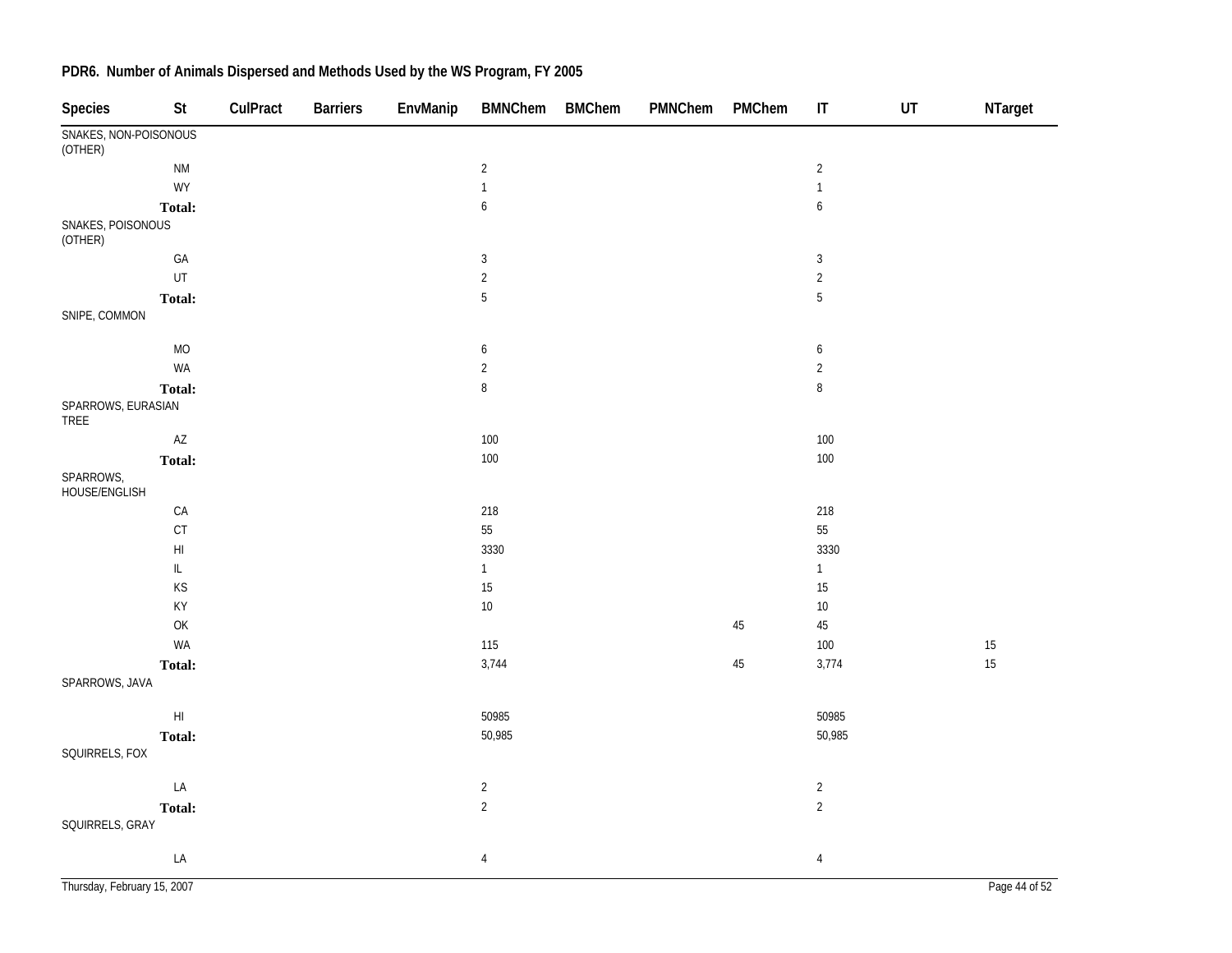| Species                          | St                     | CulPract | <b>Barriers</b> | EnvManip | <b>BMNChem</b> | <b>BMChem</b> | PMNChem | PMChem | $\mathsf{I}\mathsf{T}$ | UT | NTarget |
|----------------------------------|------------------------|----------|-----------------|----------|----------------|---------------|---------|--------|------------------------|----|---------|
| SQUIRRELS, GRAY                  |                        |          |                 |          |                |               |         |        |                        |    |         |
|                                  | Total:                 |          |                 |          | $\overline{4}$ |               |         |        | $\overline{4}$         |    |         |
| SQUIRRELS, GROUND,<br>CALIFORNIA |                        |          |                 |          |                |               |         |        |                        |    |         |
|                                  | ${\sf CA}$             |          |                 |          | 60             |               |         |        | $60\,$                 |    |         |
|                                  | Total:                 |          |                 |          | $60\,$         |               |         |        | $60\,$                 |    |         |
| SQUIRRELS, GROUND,<br>OTHER      |                        |          |                 |          |                |               |         |        |                        |    |         |
|                                  | ${\sf CA}$             |          |                 |          | 96             |               |         |        | 96                     |    |         |
|                                  | <b>Total:</b>          |          |                 |          | 96             |               |         |        | 96                     |    |         |
| SQUIRRELS, ROCK                  |                        |          |                 |          |                |               |         |        |                        |    |         |
|                                  | <b>NM</b>              |          |                 |          | $\overline{1}$ |               |         |        | $\overline{1}$         |    |         |
|                                  | <b>Total:</b>          |          |                 |          | $\overline{1}$ |               |         |        | $\mathbf{1}$           |    |         |
| SQUIRRELS, Z-(OTHER)             |                        |          |                 |          |                |               |         |        |                        |    |         |
|                                  | <b>NM</b>              |          |                 |          | $\sqrt{2}$     |               |         |        | $\overline{2}$         |    |         |
|                                  | Total:                 |          |                 |          | $\overline{2}$ |               |         |        | $\overline{2}$         |    |         |
| STARLINGS, EUROPEAN              |                        |          |                 |          |                |               |         |        |                        |    |         |
|                                  | ${\sf CA}$             |          |                 |          | 18655          |               |         |        | 18655                  |    |         |
|                                  | $C$ T                  |          |                 |          | 18155          |               | 100     |        | 18255                  |    |         |
|                                  | $\mathsf{FL}$          |          |                 |          | 2420           |               |         |        | 2420                   |    |         |
|                                  | GA                     |          |                 |          | $30\,$         |               |         |        | 30 <sup>°</sup>        |    |         |
|                                  | IA                     |          |                 |          | 34250          |               |         |        | 34250                  |    |         |
|                                  | $\sf ID$               |          |                 |          | $50\,$         |               |         |        | $50\,$                 |    |         |
|                                  | IL                     |          |                 |          | 48190          |               |         |        | 48190                  |    |         |
|                                  | ${\sf IN}$             |          |                 |          | 5865           |               |         |        | 5865                   |    |         |
|                                  | KS                     |          |                 |          | 9391479        |               |         |        | 9391479                |    |         |
|                                  | KY                     |          |                 |          | 338803         |               |         |        | 338803                 |    |         |
|                                  | MA                     |          |                 |          | 100            |               | 200     |        | $300\,$                |    |         |
|                                  | $\mathsf{MD}$          |          |                 |          | 1475           |               |         |        | 1475                   |    |         |
|                                  | $\mathsf{MI}$          |          |                 |          | 2600           |               |         |        | 2600                   |    |         |
|                                  | $\mathsf{M}\mathsf{N}$ |          |                 |          | 9005           |               |         |        | 9005                   |    |         |
|                                  | <b>MO</b>              |          |                 |          | 36176          |               |         |        | 36176                  |    |         |
|                                  | $\mathsf{MS}\xspace$   |          |                 |          | 673            |               |         |        | 673                    |    |         |
|                                  | $\sf NE$               |          |                 |          | 43703          |               |         |        | 43703                  |    |         |
|                                  | $\mathsf{NH}\,$        |          |                 |          | $50\,$         |               |         |        | $50\,$                 |    |         |
|                                  | $\mathsf{NJ}$          |          |                 |          | 500            |               |         |        | 500                    |    |         |
|                                  |                        |          |                 |          |                |               |         |        |                        |    |         |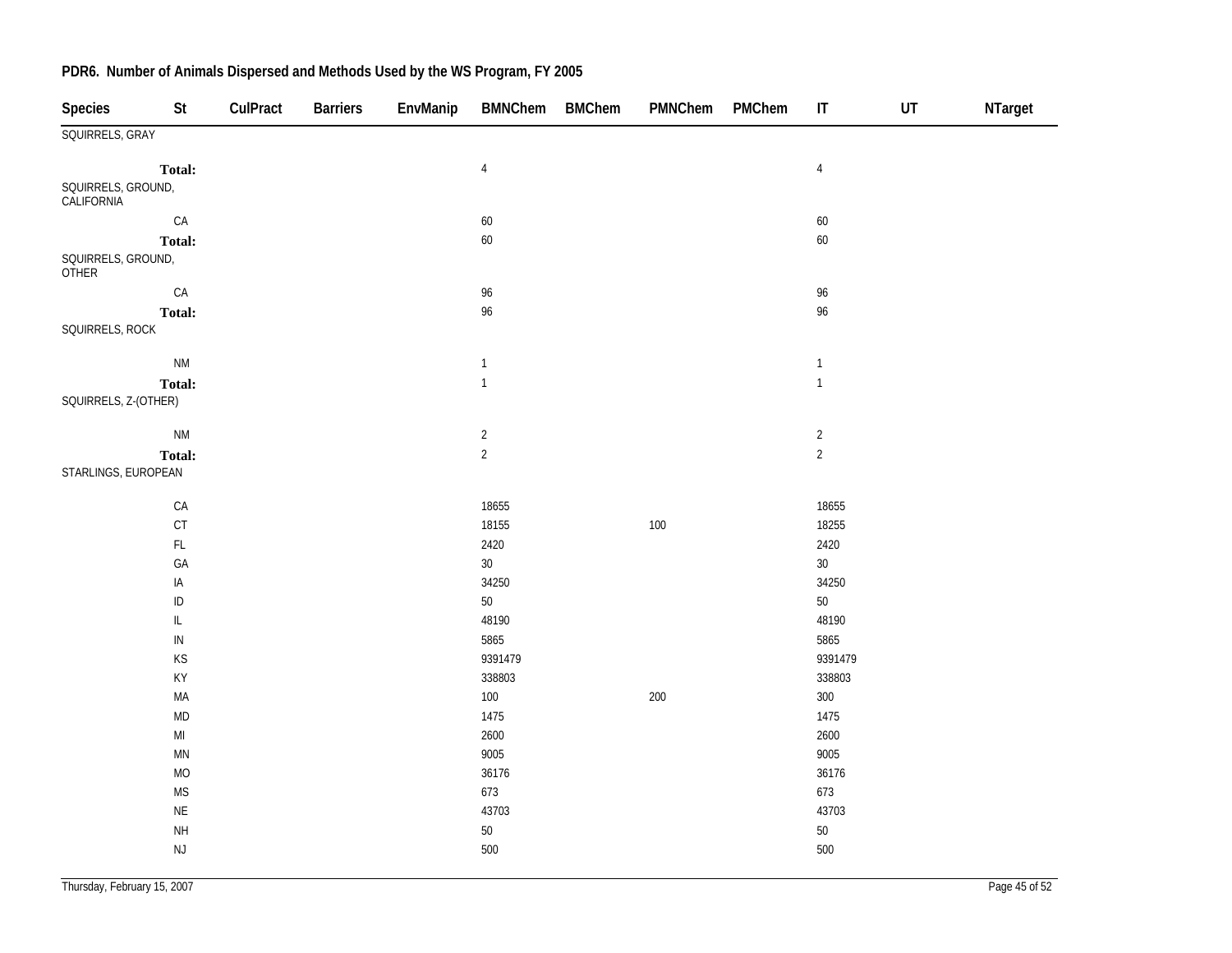| <b>Species</b>         | <b>St</b>                                                                                          | CulPract | <b>Barriers</b> | EnvManip | <b>BMNChem</b> | <b>BMChem</b> | PMNChem          | PMChem | $\sf IT$     | UT | NTarget          |
|------------------------|----------------------------------------------------------------------------------------------------|----------|-----------------|----------|----------------|---------------|------------------|--------|--------------|----|------------------|
| STARLINGS, EUROPEAN    |                                                                                                    |          |                 |          |                |               |                  |        |              |    |                  |
|                        | <b>NM</b>                                                                                          |          |                 |          | 27500          |               |                  |        | 27500        |    |                  |
|                        | ${\sf NY}$                                                                                         |          |                 |          | 1252713        |               |                  |        | 1252713      |    |                  |
|                        | OH                                                                                                 |          |                 |          | 99349          |               | $30\,$           |        | 99379        |    |                  |
|                        | $\mathsf{OK}% \left( \mathcal{M}\right) \equiv\mathsf{OK}(\mathcal{M}_{\mathrm{CL}}(\mathcal{M}))$ |          |                 |          | 9614           |               |                  |        | 9614         |    |                  |
|                        | $\mathsf{PA}$                                                                                      |          |                 |          | 274313         |               |                  |        | 274313       |    |                  |
|                        | $\mathsf{SC}$                                                                                      |          |                 |          | 563            |               |                  |        | 563          |    |                  |
|                        | ${\sf TN}$                                                                                         |          |                 |          | 6085           |               |                  |        | 6085         |    |                  |
|                        | ${\sf TX}$                                                                                         |          |                 |          | 1000           |               |                  |        | 1000         |    |                  |
|                        | UT                                                                                                 |          |                 |          | 28000          |               |                  |        | 28000        |    |                  |
|                        | VA                                                                                                 |          |                 |          | 19470          |               |                  |        | 19470        |    |                  |
|                        | $\ensuremath{\mathsf{VT}}$                                                                         |          |                 |          | 10175          |               |                  |        | 10175        |    |                  |
|                        | WA                                                                                                 |          |                 |          | 366656         |               |                  |        | 366656       |    |                  |
|                        | WI                                                                                                 |          |                 |          | 7852           |               |                  |        | 7852         |    |                  |
|                        | Total:                                                                                             |          |                 |          | 12,055,469     |               | 330              |        | 12,055,799   |    |                  |
| STILTS, HAWAIIAN (T_E) |                                                                                                    |          |                 |          |                |               |                  |        |              |    |                  |
|                        | $\mathsf{H}\mathsf{I}$                                                                             |          |                 |          | 560            |               |                  |        | 553          |    | $\boldsymbol{7}$ |
|                        | Total:                                                                                             |          |                 |          | 560            |               |                  |        | 553          |    | $\overline{7}$   |
| STORK, WOOD (T_E)      |                                                                                                    |          |                 |          |                |               |                  |        |              |    |                  |
|                        | $\mathsf{FL}$                                                                                      |          |                 |          | $80\,$         |               |                  |        | $80\,$       |    |                  |
|                        | GA                                                                                                 |          |                 |          | $\mathbf{1}$   |               |                  |        | $\mathbf{1}$ |    |                  |
|                        | Total:                                                                                             |          |                 |          | 81             |               |                  |        | 81           |    |                  |
| SWALLOWS, BARN         |                                                                                                    |          |                 |          |                |               |                  |        |              |    |                  |
|                        | $\mathsf{AK}$                                                                                      |          |                 |          | $10\,$         |               |                  |        | $10\,$       |    |                  |
|                        | ${\sf CA}$                                                                                         |          |                 |          | 100            |               | $\boldsymbol{6}$ |        | 106          |    |                  |
|                        | $\mathsf{FL}$                                                                                      |          |                 |          | 680            |               |                  |        | 680          |    |                  |
|                        | MD                                                                                                 |          |                 |          | $50\,$         |               |                  |        | $50\,$       |    |                  |
|                        | $\rm MO$                                                                                           |          |                 |          | 5334           |               |                  |        | 5334         |    |                  |
|                        | <b>MS</b>                                                                                          |          |                 |          | 25             |               |                  |        | $25\,$       |    |                  |
|                        | $\mathsf{NE}\xspace$                                                                               |          |                 |          | 1110           |               |                  |        | 1110         |    |                  |
|                        | OH                                                                                                 |          |                 |          | 65             |               |                  |        | 65           |    |                  |
|                        | $\mathsf{OK}$                                                                                      |          |                 |          | 129            |               |                  |        | 129          |    |                  |
|                        | $\mathsf{PA}$                                                                                      |          |                 |          | 315            |               |                  |        | 315          |    |                  |
|                        | $\mathsf{SC}$                                                                                      |          |                 |          | 177            |               |                  |        | $177$        |    |                  |
|                        | VA                                                                                                 |          |                 |          | $52\,$         |               |                  |        | $52\,$       |    |                  |
|                        | $\mathsf{W}\mathsf{I}$                                                                             |          |                 |          | 64             |               |                  |        | 64           |    |                  |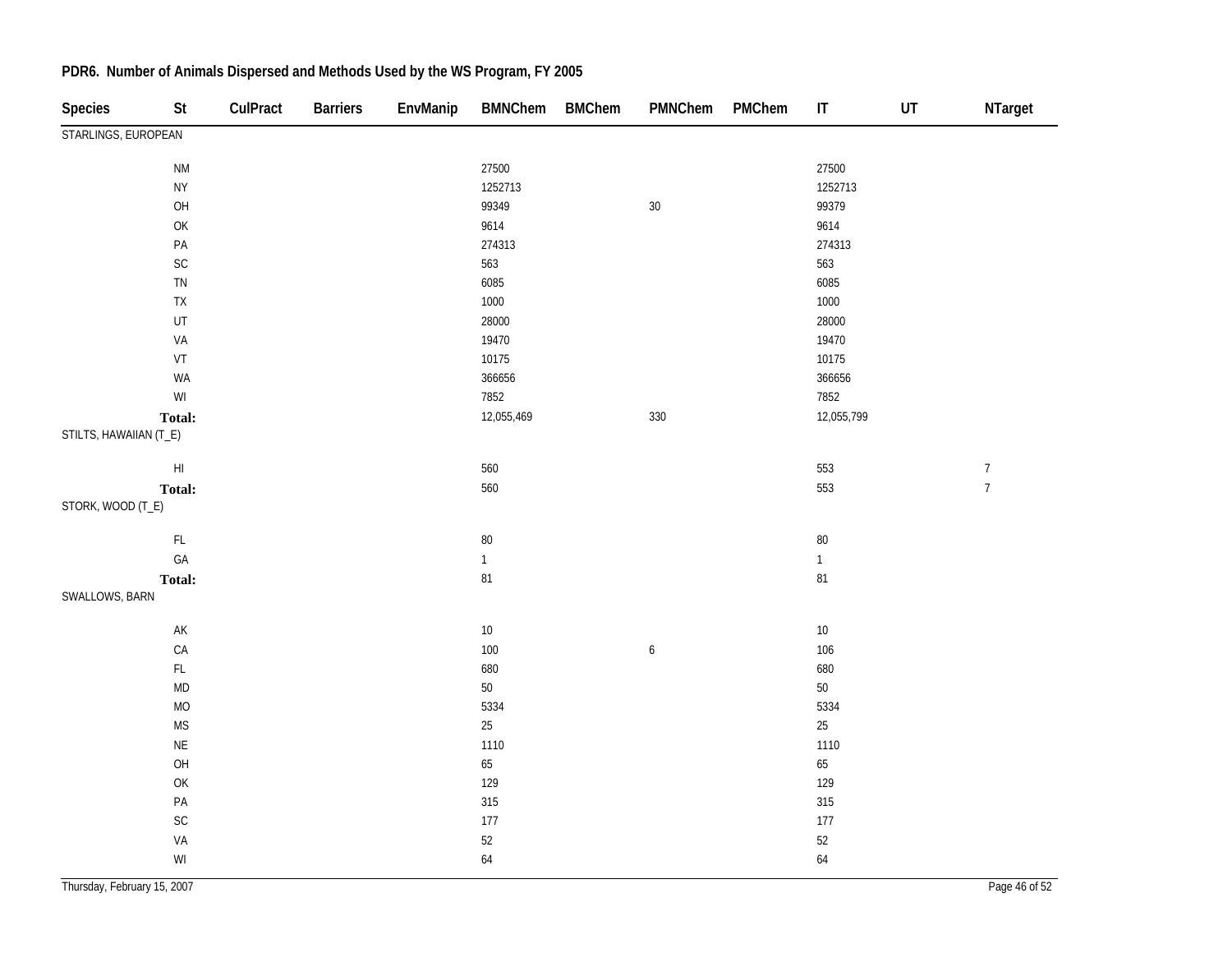| <b>Species</b>         | St                                                   | CulPract | <b>Barriers</b> | EnvManip | <b>BMNChem</b>  | <b>BMChem</b> | PMNChem          | PMChem | $\mathsf{I}\mathsf{T}$ | UT | NTarget |
|------------------------|------------------------------------------------------|----------|-----------------|----------|-----------------|---------------|------------------|--------|------------------------|----|---------|
| SWALLOWS, BARN         |                                                      |          |                 |          |                 |               |                  |        |                        |    |         |
|                        | Total:                                               |          |                 |          | 8,111           |               | $\boldsymbol{6}$ |        | 8,117                  |    |         |
| SWALLOWS, CLIFF        |                                                      |          |                 |          |                 |               |                  |        |                        |    |         |
|                        | <b>MS</b>                                            |          |                 |          | 4150            |               |                  |        | 4150                   |    |         |
|                        | $\mathsf{NE}\xspace$                                 |          |                 |          | 180             |               |                  |        | 180                    |    |         |
|                        | WA                                                   |          |                 |          | $5\overline{)}$ |               |                  |        | 5                      |    |         |
|                        | <b>Total:</b>                                        |          |                 |          | 4,335           |               |                  |        | 4,335                  |    |         |
| SWALLOWS, TREE         |                                                      |          |                 |          |                 |               |                  |        |                        |    |         |
|                        | $\mathsf{FL}$                                        |          |                 |          | 620             |               |                  |        | 620                    |    |         |
|                        | NJ                                                   |          |                 |          | $50\,$          |               |                  |        | $50\,$                 |    |         |
|                        | $\mathsf{PA}$                                        |          |                 |          | 18997           |               |                  |        | 18997                  |    |         |
|                        | Total:                                               |          |                 |          | 19,667          |               |                  |        | 19,667                 |    |         |
| SWALLOWS, VIOLET-GREEN |                                                      |          |                 |          |                 |               |                  |        |                        |    |         |
|                        | $\mathsf{AK}$                                        |          |                 |          | 145             |               |                  |        | 145                    |    |         |
|                        | Total:                                               |          |                 |          | 145             |               |                  |        | 145                    |    |         |
| SWALLOWS, Z-(MIXED)    |                                                      |          |                 |          |                 |               |                  |        |                        |    |         |
|                        | $\mathsf{AK}$                                        |          |                 |          | 228             |               |                  |        | 228                    |    |         |
|                        | $\mathsf{FL}$                                        |          |                 |          | 4135            | 4180          |                  |        | 8315                   |    |         |
|                        | GA                                                   |          |                 |          | $200\,$         |               |                  |        | 200                    |    |         |
|                        | MN                                                   |          |                 |          | $30\,$          |               |                  |        | $30\,$                 |    |         |
|                        | $\sf NE$                                             |          |                 |          | 990             |               |                  |        | 990                    |    |         |
|                        | OK                                                   |          |                 |          | 1845            |               |                  |        | 1845                   |    |         |
|                        | WA                                                   |          |                 |          | $5\phantom{.0}$ |               |                  |        | 5                      |    |         |
|                        | Total:                                               |          |                 |          | 7,433           | 4,180         |                  |        | 11,613                 |    |         |
| SWALLOWS, Z-(OTHER)    |                                                      |          |                 |          |                 |               |                  |        |                        |    |         |
|                        | $\mathsf{FL}$                                        |          |                 |          | 1125            |               |                  |        | 1125                   |    |         |
|                        | $\mathsf{KS}% _{\mathsf{K}}\left( \mathsf{K}\right)$ |          |                 |          | 1350            |               |                  |        | 1350                   |    |         |
|                        | MO                                                   |          |                 |          | 15              |               |                  |        | $15\,$                 |    |         |
|                        | $\mathsf{PA}$                                        |          |                 |          | 4562            |               |                  |        | 4562                   |    |         |
|                        | Total:                                               |          |                 |          | 7,052           |               |                  |        | 7,052                  |    |         |
| SWANS, MUTE            |                                                      |          |                 |          |                 |               |                  |        |                        |    |         |
|                        | $\ensuremath{\mathsf{IL}}\xspace$                    |          |                 |          | $\overline{4}$  |               |                  |        | $\overline{4}$         |    |         |
|                        | Total:                                               |          |                 |          | $\overline{4}$  |               |                  |        | $\overline{4}$         |    |         |
|                        |                                                      |          |                 |          |                 |               |                  |        |                        |    |         |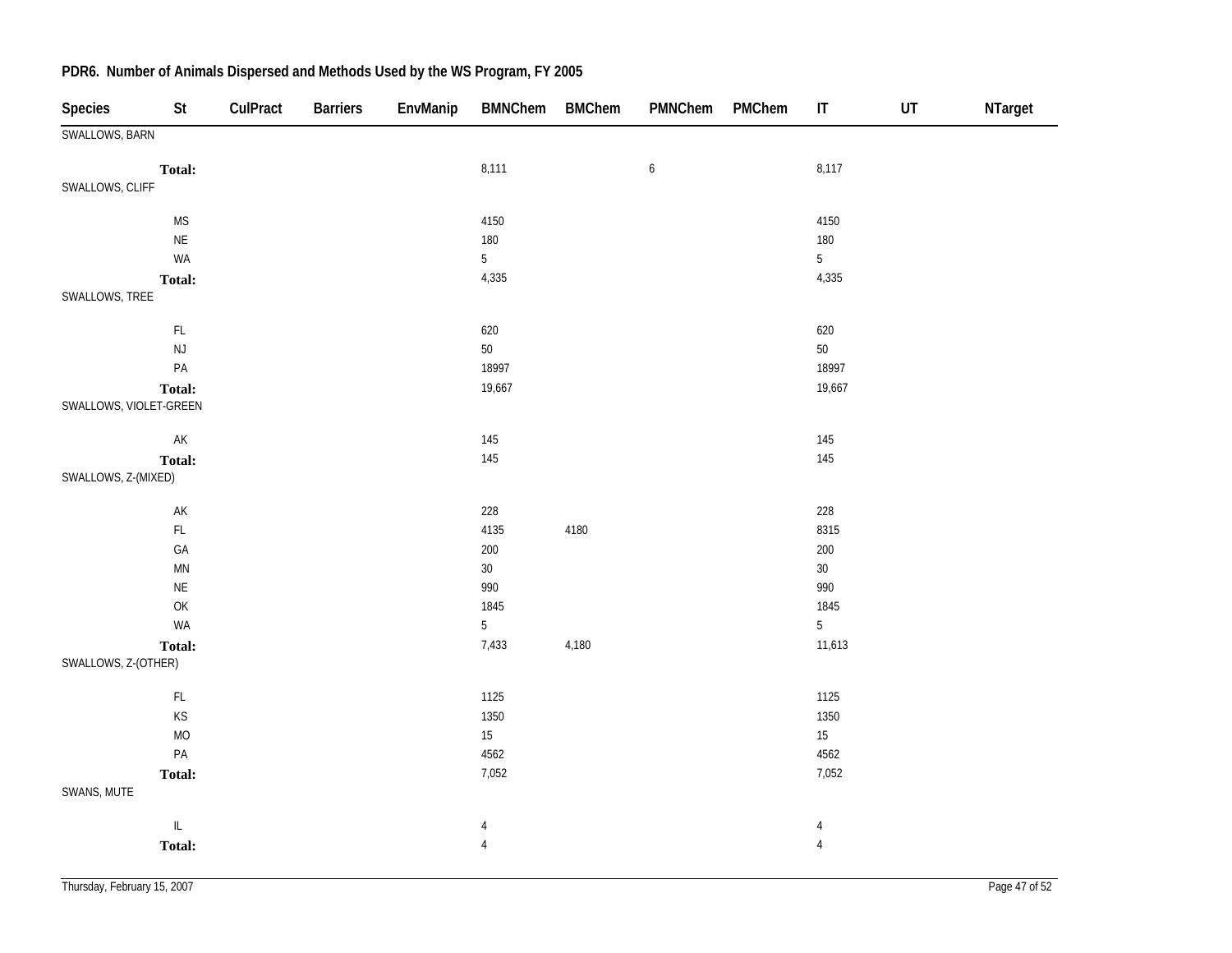| Species            | $\mathsf{St}$                                           | CulPract | <b>Barriers</b> | EnvManip | <b>BMNChem</b> | <b>BMChem</b> | PMNChem | PMChem | $\sf IT$       | UT | NTarget        |
|--------------------|---------------------------------------------------------|----------|-----------------|----------|----------------|---------------|---------|--------|----------------|----|----------------|
| SWIFTS (ALL)       |                                                         |          |                 |          |                |               |         |        |                |    |                |
|                    | $\ensuremath{\mathsf{W}}\xspace\ensuremath{\mathsf{I}}$ |          |                 |          | $20\,$         |               |         |        | $20\,$         |    |                |
|                    | Total:                                                  |          |                 |          | $20\,$         |               |         |        | $20\,$         |    |                |
| TERN, ARCTIC       |                                                         |          |                 |          |                |               |         |        |                |    |                |
|                    | $\mathsf{AK}$                                           |          |                 |          | $33\,$         |               |         |        | $33\,$         |    |                |
|                    | Total:                                                  |          |                 |          | $33\,$         |               |         |        | 33             |    |                |
| TERN, BLACK        |                                                         |          |                 |          |                |               |         |        |                |    |                |
|                    | $\mathsf{FL}$                                           |          |                 |          | 1050           |               |         |        | 1050           |    |                |
|                    | Total:                                                  |          |                 |          | 1,050          |               |         |        | 1,050          |    |                |
| TERN, CASPIAN      |                                                         |          |                 |          |                |               |         |        |                |    |                |
|                    | ${\sf CA}$                                              |          |                 |          | $\,8\,$        |               |         |        | $\, 8$         |    |                |
|                    | O <sub>H</sub>                                          |          |                 |          | 160            |               |         |        | 160            |    |                |
|                    | VA                                                      |          |                 |          | 105            |               |         |        | 105            |    |                |
|                    | WA                                                      |          |                 |          | 7556           |               |         |        | 7556           |    |                |
|                    | Total:                                                  |          |                 |          | 7,829          |               |         |        | 7,829          |    |                |
| TERN, COMMON       |                                                         |          |                 |          |                |               |         |        |                |    |                |
|                    | $\mathsf{NJ}$                                           |          |                 |          | $\mathbf{1}$   |               |         |        | $\mathbf{1}$   |    |                |
|                    | Total:                                                  |          |                 |          | $\mathbf{1}$   |               |         |        | $\mathbf{1}$   |    |                |
| TERN, COMMON FAIRY |                                                         |          |                 |          |                |               |         |        |                |    |                |
|                    | $\mathsf{HI}$                                           |          |                 |          | $22\,$         |               |         |        | 18             |    | $\overline{4}$ |
|                    | Total:                                                  |          |                 |          | $22$           |               |         |        | 18             |    | $\sqrt{4}$     |
| TERN, FORSTER'S    |                                                         |          |                 |          |                |               |         |        |                |    |                |
|                    | ${\sf CA}$                                              |          |                 |          | $12\,$         |               |         |        | $12\,$         |    |                |
|                    | WA                                                      |          |                 |          | 550            |               |         |        | 550            |    |                |
|                    | Total:                                                  |          |                 |          | 562            |               |         |        | 562            |    |                |
| TERN, GULL-BILLED  |                                                         |          |                 |          |                |               |         |        |                |    |                |
|                    | $\mathsf{FL}{}$                                         |          |                 |          | 4              |               |         |        | $\overline{4}$ |    |                |
|                    | Total:                                                  |          |                 |          | $\overline{4}$ |               |         |        | $\sqrt{4}$     |    |                |
| TERNS (OTHER)      |                                                         |          |                 |          |                |               |         |        |                |    |                |
|                    | $\mathsf{FL}{}$                                         |          |                 |          | $34\,$         |               |         |        | 34             |    |                |
|                    | <b>MO</b>                                               |          |                 |          | $12\,$         |               |         |        | $12\,$         |    |                |
|                    | Total:                                                  |          |                 |          | $46\,$         |               |         |        | 46             |    |                |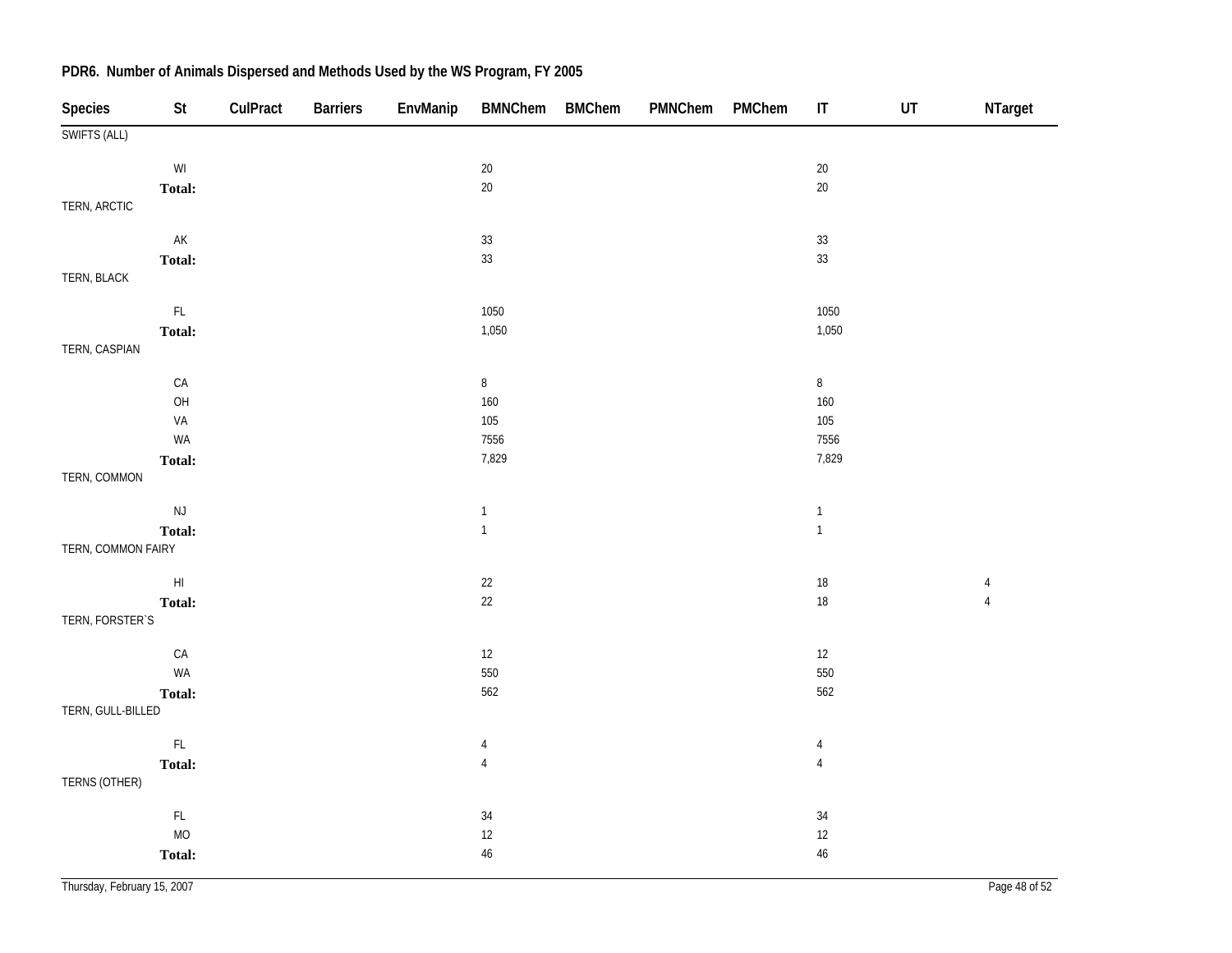| Species                | $\mathsf{St}$                     | CulPract | <b>Barriers</b> | EnvManip | <b>BMNChem</b> | <b>BMChem</b> | PMNChem | PMChem | $\sf IT$       | $\sf{UT}$ | NTarget      |
|------------------------|-----------------------------------|----------|-----------------|----------|----------------|---------------|---------|--------|----------------|-----------|--------------|
| TURKEY, WILD (ALL)     |                                   |          |                 |          |                |               |         |        |                |           |              |
|                        | $\mathsf{HI}$                     |          |                 |          | $16\,$         |               |         |        | $16\,$         |           |              |
|                        | KY                                |          |                 |          | 69             |               |         |        | 69             |           |              |
|                        | MA                                |          |                 |          | $30\,$         |               |         |        | $30\,$         |           |              |
|                        | $MO$                              |          |                 |          | $35\,$         |               |         |        | $35\,$         |           |              |
|                        | $\mathsf{MS}\xspace$              |          |                 |          | $\overline{2}$ |               |         |        | $\overline{2}$ |           |              |
|                        | $\sf NC$                          |          |                 |          | 246            |               | $53\,$  |        | $90\,$         |           | 209          |
|                        | $\sf NE$                          |          |                 |          | $30\,$         |               |         |        | $30\,$         |           |              |
|                        | $\mathsf{NH}\,$                   |          |                 |          | $\sqrt{5}$     |               |         |        | $\mathbf 5$    |           |              |
|                        | OK                                |          |                 |          | $10\,$         |               |         |        | $10\,$         |           |              |
|                        | $\mathsf{PA}$                     |          |                 |          | $\mathbf{1}$   |               |         |        | $\mathbf{1}$   |           |              |
|                        | $\mathsf{RI}$                     |          |                 |          | 29             |               |         |        | 29             |           |              |
|                        | ${\sf TX}$                        |          |                 |          | $\overline{5}$ |               |         |        | $\mathbf 5$    |           |              |
|                        | VA                                |          |                 |          | 24             |               |         |        | $24\,$         |           |              |
|                        | $\ensuremath{\mathsf{VT}}$        |          |                 |          | $\overline{2}$ |               |         |        | $\overline{2}$ |           |              |
|                        | Total:                            |          |                 |          | 504            |               | $53\,$  |        | 348            |           | 209          |
| TURNSTONES, RUDDY      |                                   |          |                 |          |                |               |         |        |                |           |              |
|                        | $\mathsf{HI}$                     |          |                 |          | 12798          |               |         |        | 12798          |           |              |
|                        | Total:                            |          |                 |          | 12,798         |               |         |        | 12,798         |           |              |
| TURTLES (ALL)          |                                   |          |                 |          |                |               |         |        |                |           |              |
|                        | CA                                |          |                 |          | $\mathbf 5$    |               |         |        | $\mathbf 5$    |           |              |
|                        | $\mathsf{FL}$                     |          |                 |          | $\mathbf{1}$   |               |         |        | $\mathbf{1}$   |           |              |
|                        | GA                                |          |                 |          | $\sqrt{2}$     |               |         |        | $\sqrt{2}$     |           |              |
|                        | $\ensuremath{\mathsf{IL}}\xspace$ |          |                 |          | $\mathbbm{1}$  |               |         |        |                |           | $\mathbf{1}$ |
|                        | KY                                |          |                 |          | 11             |               |         |        |                |           | $11$         |
|                        | $MO$                              |          |                 |          | $\mathbf{3}$   |               |         |        | $\mathbf{3}$   |           |              |
|                        | <b>MS</b>                         |          |                 |          | 35             |               |         |        | 33             |           | $\sqrt{2}$   |
|                        | $\mathsf{W}\mathsf{I}$            |          |                 |          | $\mathbf{1}$   |               |         |        |                |           | $\mathbf{1}$ |
|                        | Total:                            |          |                 |          | 59             |               |         |        | $44\,$         |           | 15           |
| <b>VULTURES, BLACK</b> |                                   |          |                 |          |                |               |         |        |                |           |              |
|                        | ${\sf AR}$                        |          |                 |          | 500            |               |         |        | $500\,$        |           |              |
|                        | $\mathsf{FL}$                     |          |                 |          | 20078          |               |         |        | 20078          |           |              |
|                        | KY                                |          |                 |          | 1436           |               |         |        | 1436           |           |              |
|                        | $MO$                              |          |                 |          | $\mathbf{1}$   |               |         |        | $\mathbf{1}$   |           |              |
|                        | <b>MS</b>                         |          |                 |          | 30             |               |         |        | 30             |           |              |
|                        | NC                                |          |                 |          | $\mathbf{1}$   |               |         |        | $\mathbf{1}$   |           |              |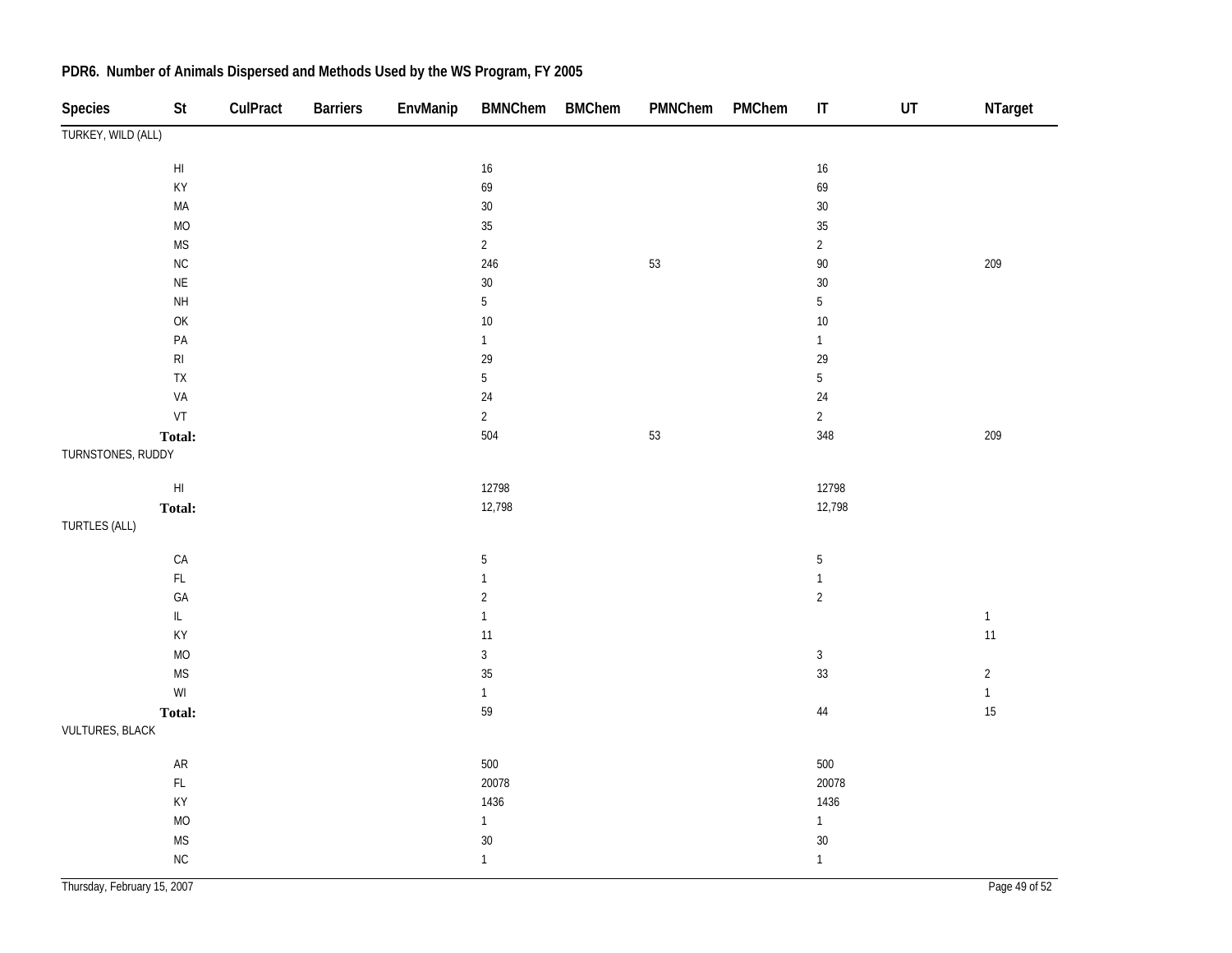| Species                | St                                                      | CulPract | <b>Barriers</b> | EnvManip | BMNChem BMChem                    | PMNChem        | PMChem | $\sf IT$                          | $\ensuremath{\mathsf{UT}}$ | NTarget    |
|------------------------|---------------------------------------------------------|----------|-----------------|----------|-----------------------------------|----------------|--------|-----------------------------------|----------------------------|------------|
| <b>VULTURES, BLACK</b> |                                                         |          |                 |          |                                   |                |        |                                   |                            |            |
|                        | $\mathsf{NJ}$                                           |          |                 |          | 385                               |                |        | 385                               |                            |            |
|                        | OK                                                      |          |                 |          | 61                                |                |        | 61                                |                            |            |
|                        | $\mathsf{PA}$                                           |          |                 |          | $102$                             |                |        | $102$                             |                            |            |
|                        | SC                                                      |          |                 |          | $\mathsf{g}% _{T}=\mathsf{g}_{T}$ |                |        | 9                                 |                            |            |
|                        | ${\sf TN}$                                              |          |                 |          | $100\,$                           |                |        | 100                               |                            |            |
|                        | ${\sf TX}$                                              |          |                 |          | 267                               |                |        | 267                               |                            |            |
|                        | VA                                                      |          |                 |          | 565                               |                |        | 565                               |                            |            |
|                        | WV                                                      |          |                 |          | 125                               |                |        | 125                               |                            |            |
|                        | Total:                                                  |          |                 |          | 23,660                            |                |        | 23,660                            |                            |            |
| VULTURES, TURKEY       |                                                         |          |                 |          |                                   |                |        |                                   |                            |            |
|                        | $\mathsf{A}\mathsf{Z}$                                  |          |                 |          | 482                               |                |        | 482                               |                            |            |
|                        | CA                                                      |          |                 |          | 59                                | $\mathbbm{1}$  |        | 60                                |                            |            |
|                        | $\mathsf{FL}$                                           |          |                 |          | 28682                             |                |        | 28682                             |                            |            |
|                        | GA                                                      |          |                 |          | 200                               |                |        | 200                               |                            |            |
|                        | $\ensuremath{\mathsf{IL}}\xspace$                       |          |                 |          | $\overline{2}$                    |                |        | $\overline{a}$                    |                            |            |
|                        | KS                                                      |          |                 |          | $\mathbf{1}$                      |                |        | $\overline{1}$                    |                            |            |
|                        | KY                                                      |          |                 |          | 2130                              |                |        | 2130                              |                            |            |
|                        | $\mathsf{MD}$                                           |          |                 |          | $17\,$                            |                |        | $17\,$                            |                            |            |
|                        | $\mathsf{M}\mathsf{N}$                                  |          |                 |          | $22\,$                            |                |        | 22                                |                            |            |
|                        | $MO$                                                    |          |                 |          | 523                               |                |        | 523                               |                            |            |
|                        | $\mathsf{MS}\xspace$                                    |          |                 |          | $\sqrt{4}$                        |                |        | $\overline{4}$                    |                            |            |
|                        | NC                                                      |          |                 |          | 277                               | $\sqrt{3}$     |        | 280                               |                            |            |
|                        | $\sf NE$                                                |          |                 |          | 53                                |                |        | 53                                |                            |            |
|                        | <b>NH</b>                                               |          |                 |          | $60\,$                            |                |        | 60                                |                            |            |
|                        | $\mathsf{NJ}$                                           |          |                 |          | 536                               |                |        | 536                               |                            |            |
|                        | OH                                                      |          |                 |          | $52\,$                            |                |        | $52\,$                            |                            |            |
|                        | OK                                                      |          |                 |          | $\mathsf{g}% _{T}=\mathsf{g}_{T}$ |                |        | $\mathsf{g}% _{T}=\mathsf{g}_{T}$ |                            |            |
|                        | $\mathsf{PA}$                                           |          |                 |          | 880                               |                |        | 880                               |                            |            |
|                        | $\mathsf{SC}$                                           |          |                 |          | $\bf 84$                          |                |        | $\bf 84$                          |                            |            |
|                        | ${\sf TN}$                                              |          |                 |          | 22                                |                |        | 22                                |                            |            |
|                        | ${\sf TX}$                                              |          |                 |          | 404                               |                |        | 404                               |                            |            |
|                        | VA                                                      |          |                 |          | 530                               |                |        | 528                               |                            | $\sqrt{2}$ |
|                        | VT                                                      |          |                 |          | 124                               |                |        | 124                               |                            |            |
|                        | $\ensuremath{\mathsf{W}}\xspace\ensuremath{\mathsf{I}}$ |          |                 |          | $\sqrt{4}$                        |                |        | $\overline{4}$                    |                            |            |
| VULTURES, z-(MIXED)    | Total:                                                  |          |                 |          | 35,157                            | $\overline{4}$ |        | 35,159                            |                            | $\sqrt{2}$ |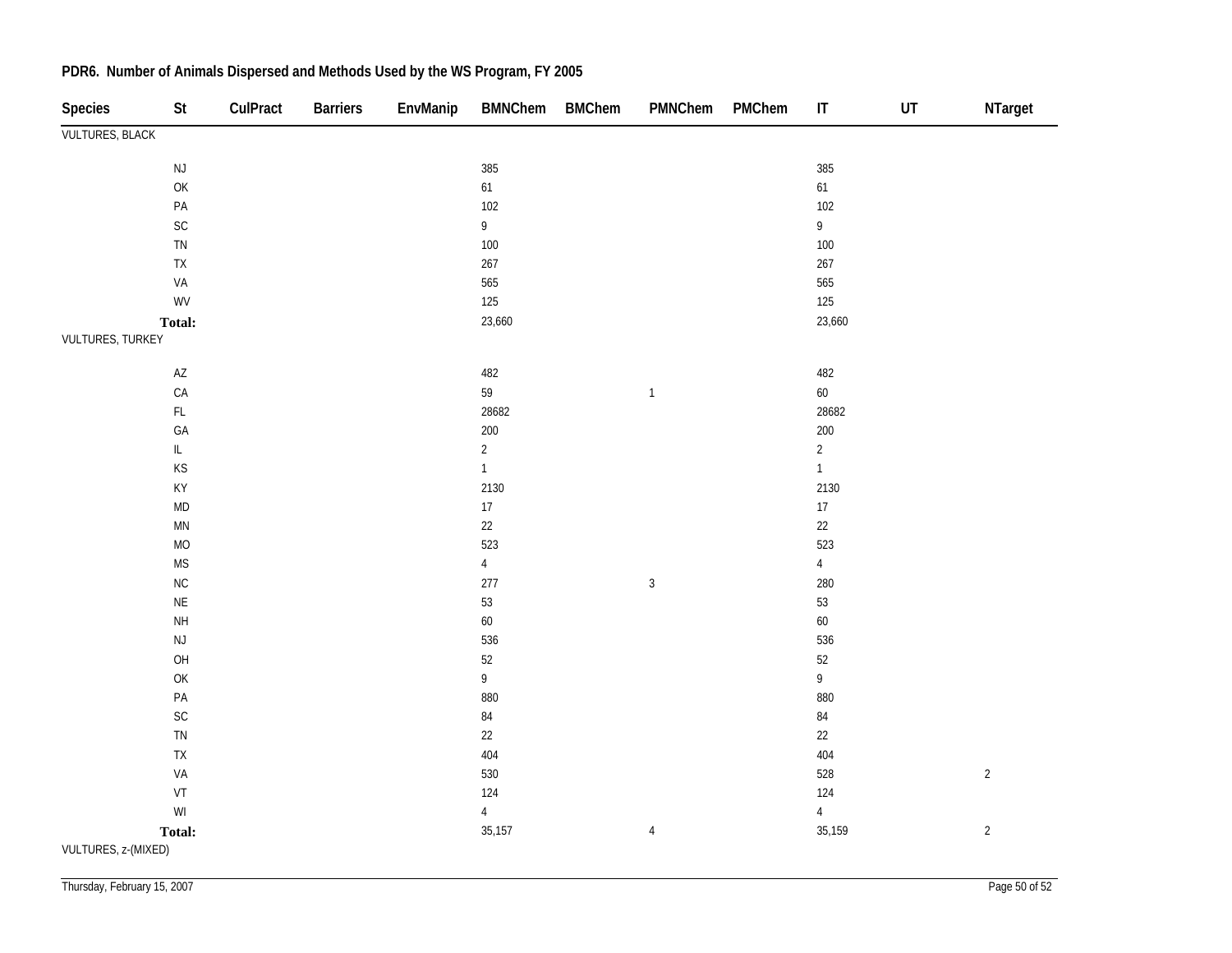| <b>Species</b>              | St                     | CulPract | <b>Barriers</b> | EnvManip | <b>BMNChem</b> | <b>BMChem</b> | PMNChem | PMChem | $\ensuremath{\mathsf{IT}}\xspace$ | UT | NTarget       |
|-----------------------------|------------------------|----------|-----------------|----------|----------------|---------------|---------|--------|-----------------------------------|----|---------------|
| VULTURES, z-(MIXED)         |                        |          |                 |          |                |               |         |        |                                   |    |               |
|                             | $\mathsf{FL}$          |          |                 |          | 84185          |               |         |        | 84185                             |    |               |
|                             | GA                     |          |                 |          | 111            |               |         |        | 111                               |    |               |
|                             | KY                     |          |                 |          | 3579           |               |         |        | 3579                              |    |               |
|                             | $\mathsf{MD}$          |          |                 |          | $25\,$         |               |         |        | $25\,$                            |    |               |
|                             | SC                     |          |                 |          | 15             |               |         |        | 15                                |    |               |
|                             | TN                     |          |                 |          | 2121           |               |         |        | 2121                              |    |               |
|                             | ${\sf TX}$             |          |                 |          | 1072           |               |         |        | 1072                              |    |               |
|                             | VA                     |          |                 |          | 139            |               |         |        | 139                               |    |               |
|                             | WV                     |          |                 |          | 200            |               |         |        | 200                               |    |               |
|                             | Total:                 |          |                 |          | 91,447         |               |         |        | 91,447                            |    |               |
| WADING BIRDS (OTHER)        |                        |          |                 |          |                |               |         |        |                                   |    |               |
|                             | ${\sf CA}$             |          |                 |          | $20\,$         |               |         |        | $20\,$                            |    |               |
|                             | $\mathsf{FL}$          |          |                 |          | 155            |               |         |        | 155                               |    |               |
|                             | <b>MO</b>              |          |                 |          | 23             |               |         |        | 23                                |    |               |
|                             | $\mathsf{MS}\xspace$   |          |                 |          | 345            |               |         |        | 345                               |    |               |
|                             | SC                     |          |                 |          | 1057           |               |         |        | 1057                              |    |               |
|                             | WI                     |          |                 |          | $\mathbf{1}$   |               |         |        | $\mathbf{1}$                      |    |               |
|                             | Total:                 |          |                 |          | 1,601          |               |         |        | 1,601                             |    |               |
| WAXBILLS, COMMON            |                        |          |                 |          |                |               |         |        |                                   |    |               |
|                             | $\mathsf{H}\mathsf{I}$ |          |                 |          | 3757           |               |         |        | 3757                              |    |               |
|                             | Total:                 |          |                 |          | 3,757          |               |         |        | 3,757                             |    |               |
| WHIMBREL                    |                        |          |                 |          |                |               |         |        |                                   |    |               |
|                             | CA                     |          |                 |          | $40\,$         |               |         |        | $40\,$                            |    |               |
|                             | Total:                 |          |                 |          | $40\,$         |               |         |        | $40\,$                            |    |               |
| WHITE-EYE, JAPANESE         |                        |          |                 |          |                |               |         |        |                                   |    |               |
|                             | $\mathsf{H}\mathsf{I}$ |          |                 |          | 63             |               |         |        | 63                                |    |               |
|                             | Total:                 |          |                 |          | 63             |               |         |        | 63                                |    |               |
| WOLVES, GRAY/TIMBER         |                        |          |                 |          |                |               |         |        |                                   |    |               |
|                             | WY                     |          |                 |          | $10\,$         |               |         |        | $10\,$                            |    |               |
|                             | Total:                 |          |                 |          | $10\,$         |               |         |        | $10\,$                            |    |               |
| YELLOWLEGS, GREATER         |                        |          |                 |          |                |               |         |        |                                   |    |               |
|                             | ${\sf NC}$             |          |                 |          | $\overline{2}$ |               |         |        | $\overline{2}$                    |    |               |
|                             | Total:                 |          |                 |          | $\overline{2}$ |               |         |        | $\overline{2}$                    |    |               |
| Thursday, February 15, 2007 |                        |          |                 |          |                |               |         |        |                                   |    | Page 51 of 52 |